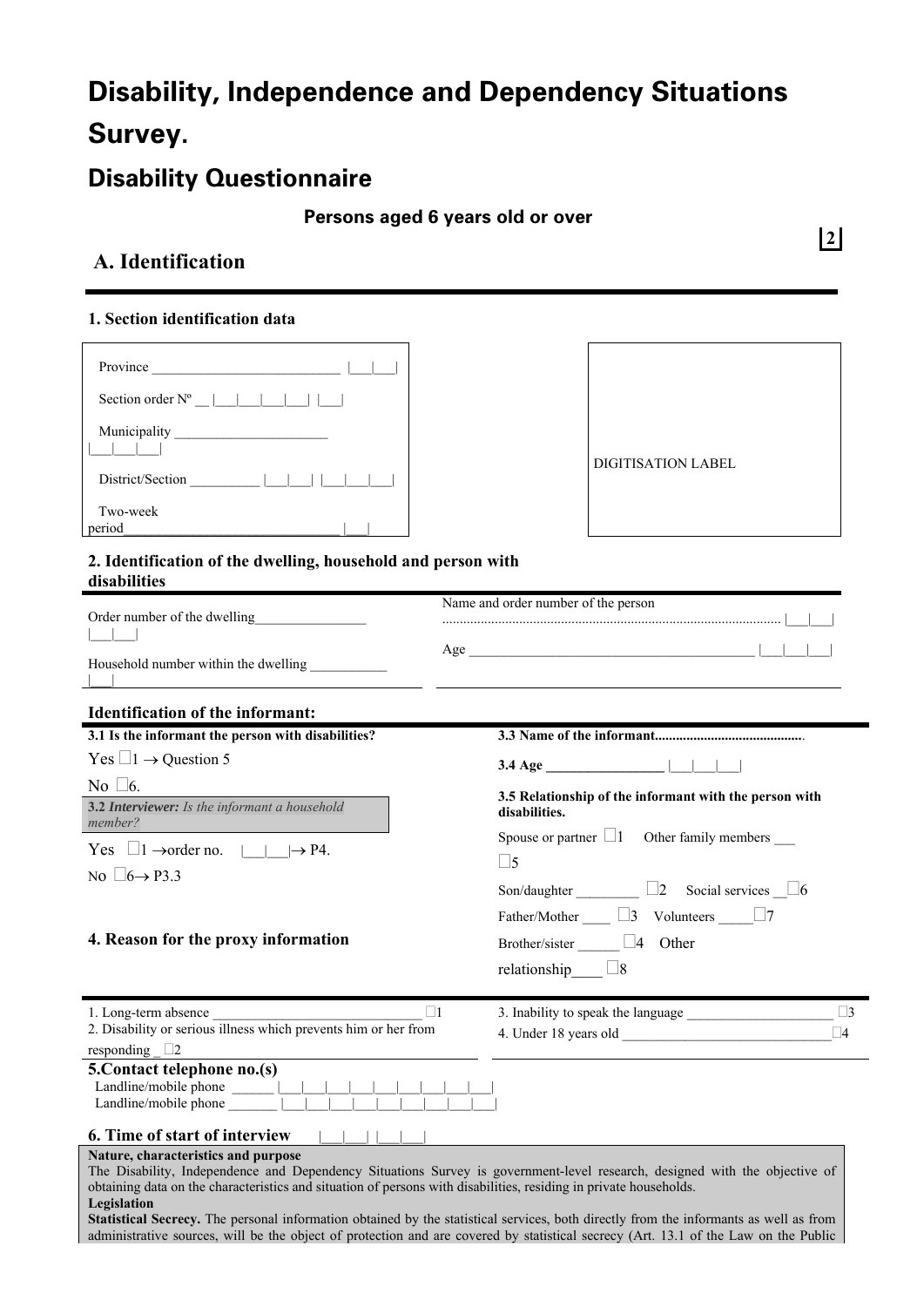Statistical Services, dated 9 May 1989, LFEP). All personnel will have the obligation of preserving statistical secrecy. 17.1 of the LFEP.)

**Obligation of providing data.** This questionnaire is voluntary.

Statistical services may request data from individuals and legal entities, both national and foreign, resident in Spain (Art. 10.1 of the LFEP).

All individuals and legal entities that provide data**,** regardless of whether their collaboration is compulsory or voluntary, **must respond in a true, exact and comprehensive manner within the stipulated deadline** to the questions outlined in due form by the statistical services (Art. 10.2 of the LFEP) grants the INE sanctioning capacity.

Mod. EDAD-CD

**Interviewer:** *Before commencing the interview for this questionnaire, please copy from the Household Questionnaire the details requested in this Disability Questionnaire into the following sections:* 

**Section E**, **question 5***. Relationship with economic activity.*  **Section E***,* **question 6***. Have you ever worked?*  **Section E, question 15***. Professional Status.*  **Section F, question 1***. Level of studies completed.* 

# **B. Information relating to disabilities, original impairments and illnesses diagnosed by a doctor.**

**Interviewer***, please read the following presentation to the informant:* 

**I am now going to ask some questions regarding possible difficulties or limitations carrying out everyday activities in order to detect whether you currently have them. These questions refer to difficulties or limitations fulfilling two requirements:** 

**-They have lasted or are expected to last more than one year (for example, minor accidents such as slight injuries which are overcome in a matter of months are not considered) and;** 

**- The cause of the limitation or difficulty is a health-related problem or disability.** 

**In order to respond, you need to think about your possible disabilities or limitations when not using aids or receiving supervision. If someone overcomes their limitation through use of an aid or receiving supervision, they must still be considered to be facing the corresponding difficulty. For example, if someone can only eat when assisted by another person, then he or she does have a limitation. However, an exception is made in the case of visual impairment (myopia, astigmatism, ...): if the person has these difficulties and overcomes them with spectacles or contact lenses, he or she is regarded as not having the limitation.** 

**By assistance we mean two types thereof: technical aids and personal aids.** 

**\* Any technical product or instrument used or aimed at use by a disabled persons, which compensates or lessens the limitation. For example: earpieces, illuminated lenses, external prostheses, sticks, wheelchairs, hoists, oxygen, cutlery with adapted handles, access ramps, guide dogs, ...** 

**\* Personal assistance in regarded as all collaboration by another person, necessary for carrying out an activity. Supervision is regarded as the need for another person to be overseeing what someone else does, in the event that problems arise in an everyday activity.** 

## **1. Disability chart for the affected person, original impairments and age of onset of the disability.**

#### **Interviewer:**

*\*Please refer in the Household Questionnaire, Table D1, to disabilities for this person and mark in the left-hand column of the following table, the disabilities noted in the Household Questionnaire \* If the person with disabilities was the informant of the Household Questionnaire, please do not ask the first question for each disability indicated and complete it with option 1(Yes) .* 

*\*Please bear in mind that you should only ask questions corresponding to disabilities already highlighted and those marked as a result of the flow followed within the same chart.* 

*\* Next go to the question corresponding to the first disability indicated.*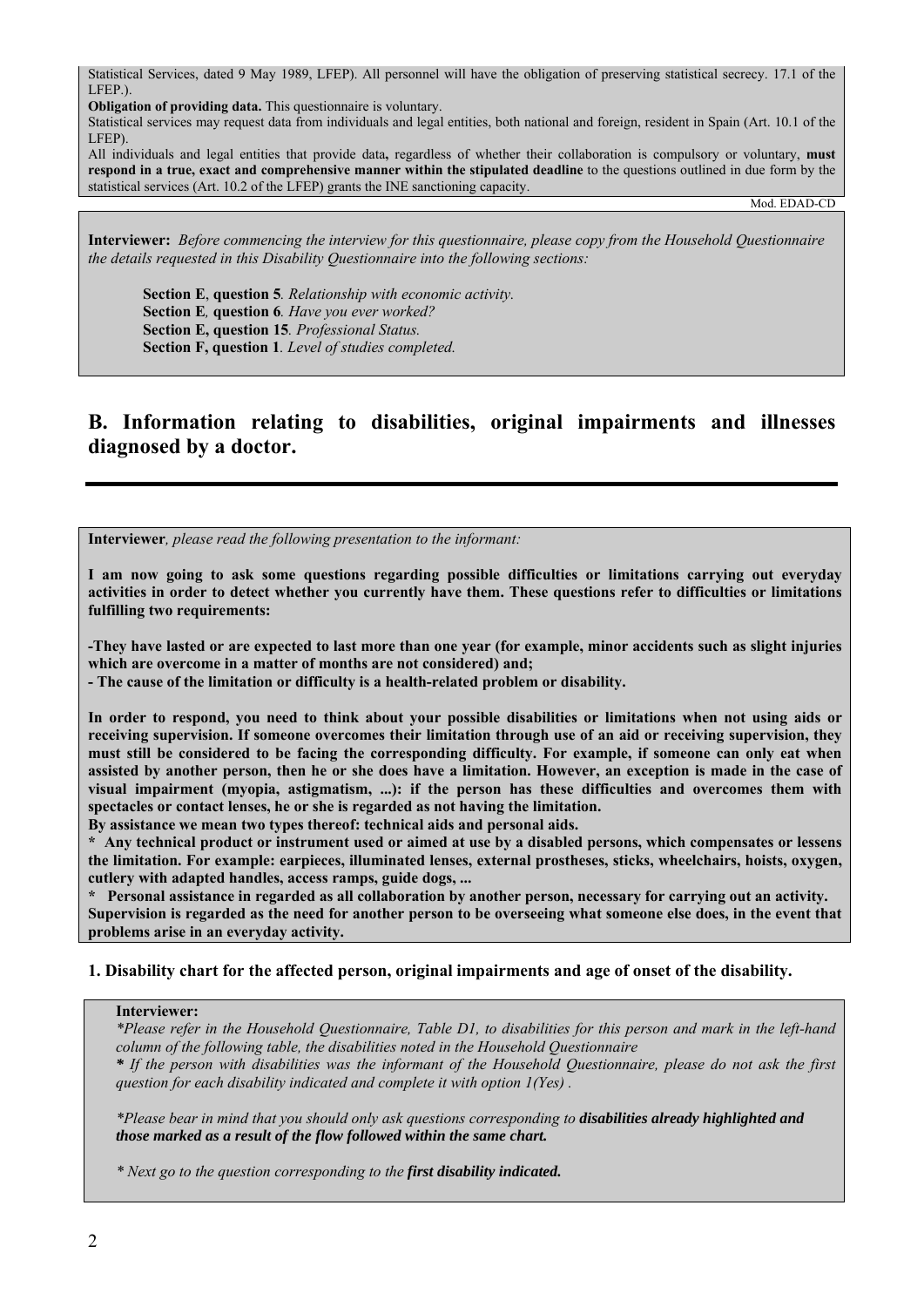| Column 1                                                                                             | <b>Disabilities</b>                                                                                                                                                                                                                  |
|------------------------------------------------------------------------------------------------------|--------------------------------------------------------------------------------------------------------------------------------------------------------------------------------------------------------------------------------------|
| Please mark with a X<br>if you have indicated<br>the disability in the<br>Household<br>Questionnaire | <b>BLOCK A: SIGHT</b>                                                                                                                                                                                                                |
| $1\Box$                                                                                              | Interviewer , please read the following to the informant: Remember that I will only ask you<br>about difficulties which have lasted or are expected to last more than one year, and which are<br>due to a complaint or a disability. |
|                                                                                                      | 1.1 Are you blind or only able to differentiate between light and darkness?<br>$Yes \square 1$                                                                                                                                       |
|                                                                                                      | No $\Box$ 6 $\rightarrow$ Please mark with a X in column 1 all questions in block A. Sight and ask<br>the corresponding questions following the flows                                                                                |
|                                                                                                      | What is the original impairment of your blindness or visual problem? Interviewer: Please<br>make note of the literal and encode.                                                                                                     |
|                                                                                                      |                                                                                                                                                                                                                                      |
|                                                                                                      | 1.3 What are were you when your blindness began or when you started to distinguish only<br>light and darkness?                                                                                                                       |
|                                                                                                      |                                                                                                                                                                                                                                      |
|                                                                                                      | 1.4 Do you use Braille?<br>Yes $\Box$ 1<br>No $\Box$ 6 $\rightarrow$ Complete block A and go to the next disability marked with a X in column 1,<br>starting with block B.                                                           |
|                                                                                                      | 1.5 From what age?<br>Age:<br>column 1, starting with block B                                                                                                                                                                        |
| $2~\Box$                                                                                             | <b>Interviewer</b> , please read the informant the introduction to question $l$ , if he or she has not already<br>read it.                                                                                                           |
|                                                                                                      | 2.1. Does any person in the household have a significant difficulty reading newspaper print,<br>even wearing spectacles or contact lenses?                                                                                           |
|                                                                                                      | $Yes \square$ 1<br>No $\Box$ 6 $\rightarrow$ $\rightarrow$ Please mark with a X in column 1 all questions in block A. Sight and ask the<br>corresponding questions following the flows                                               |
|                                                                                                      | 2.2 What is the level of difficulty with which you are able to read newspaper print? If you use<br>glasses or contact lenses, please evaluate the level of difficulty when using them.                                               |
|                                                                                                      | With moderate difficulty $\frac{1}{2}$<br>With severe difficulty $\Box$ $\Box$ 3<br>Cannot carry out the activity $\Box$ 4                                                                                                           |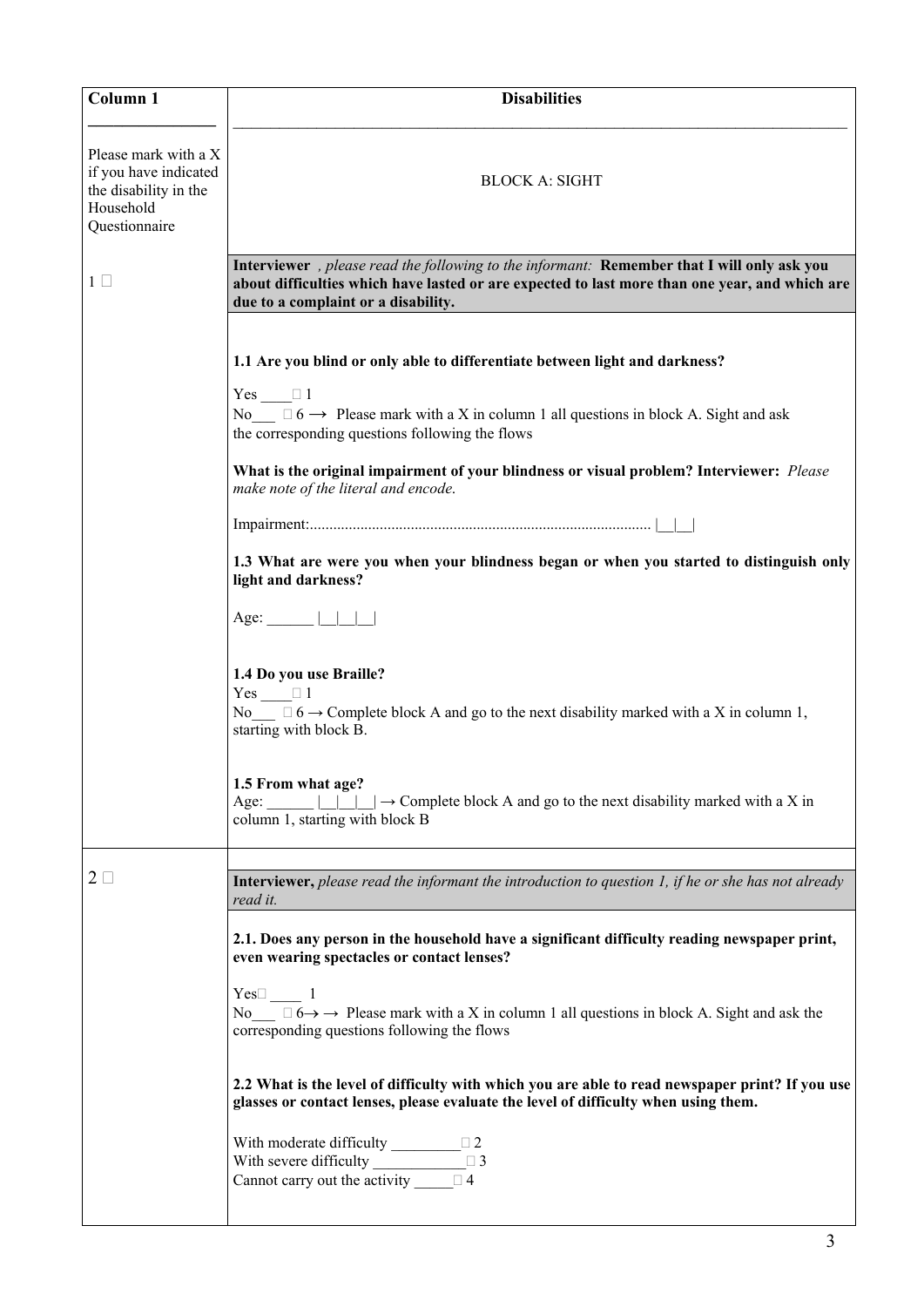| Column <sub>1</sub> | <b>Disabilities</b>                                                                                                                                                                                                                                                                                                                               |
|---------------------|---------------------------------------------------------------------------------------------------------------------------------------------------------------------------------------------------------------------------------------------------------------------------------------------------------------------------------------------------|
|                     | 2.3.a Do you use any type of technical aid, excluding glasses or contact lenses, in order to<br>read newspaper print?                                                                                                                                                                                                                             |
|                     | $Yes\square$ 1<br>No $\Box 6 \rightarrow P 2.4$                                                                                                                                                                                                                                                                                                   |
|                     | 2.3.b What is the level of difficulty with which you are able to read newspaper print when<br>using technical aids?                                                                                                                                                                                                                               |
|                     | Without difficulty or with little difficulty $\Box$<br>With moderate difficulty $\sqrt{2}$<br>With severe difficulty $\Box$ 3                                                                                                                                                                                                                     |
|                     | Cannot carry out the activity $\qquad \qquad \square$ 4                                                                                                                                                                                                                                                                                           |
|                     | 2.4 What is the original impairment of your blindness or visual problem? Interviewer:<br>Please make note of the literal and encode.                                                                                                                                                                                                              |
|                     |                                                                                                                                                                                                                                                                                                                                                   |
|                     | 1.3 What age were you when your visual difficulty began?                                                                                                                                                                                                                                                                                          |
|                     | Age: $       $                                                                                                                                                                                                                                                                                                                                    |
|                     | Interviewer: Please check whether you have already asked question 3.6 or 4.6, and if so, please<br>go to the following disability marked with a $X$ . If that is not the case, please continue with question<br>2.6.                                                                                                                              |
|                     | 1.4 Do you use Braille?                                                                                                                                                                                                                                                                                                                           |
|                     | $Yes\square$ 1<br>No $\boxed{\Box 6}$ $\rightarrow$ Please go the following disability marked with a X in column 1                                                                                                                                                                                                                                |
|                     | 2.7 From what age?<br>Age: $\qquad \qquad$                                                                                                                                                                                                                                                                                                        |
|                     | <b>Interviewer</b> : Please go the following disability marked with a $X$                                                                                                                                                                                                                                                                         |
| $3\Box$             | <b>Interviewer</b> , please read the informant the introduction to question 1, if he or she has not already<br>read it.                                                                                                                                                                                                                           |
|                     | 3.1. Do you have significant difficulty recognising someone across the street.<br>(4 metres) even wearing glasses or contact lenses?. Answer Yes if you are blind in one eye<br>even though you have no problems in the other.<br>$Yes \Box$ 1<br>No $\Box$ 6 $\rightarrow$ Mark with a X in column 1 all questions in block A. Sight and ask the |
|                     | corresponding questions following the flows                                                                                                                                                                                                                                                                                                       |
|                     | 3.2 What is the level of difficulty with which you are able to recognise someone across the<br>street. If you use glasses or contact lenses, please evaluate the level of difficulty when using<br>them.                                                                                                                                          |
|                     | With severe difficulty<br>$\Box$ 3                                                                                                                                                                                                                                                                                                                |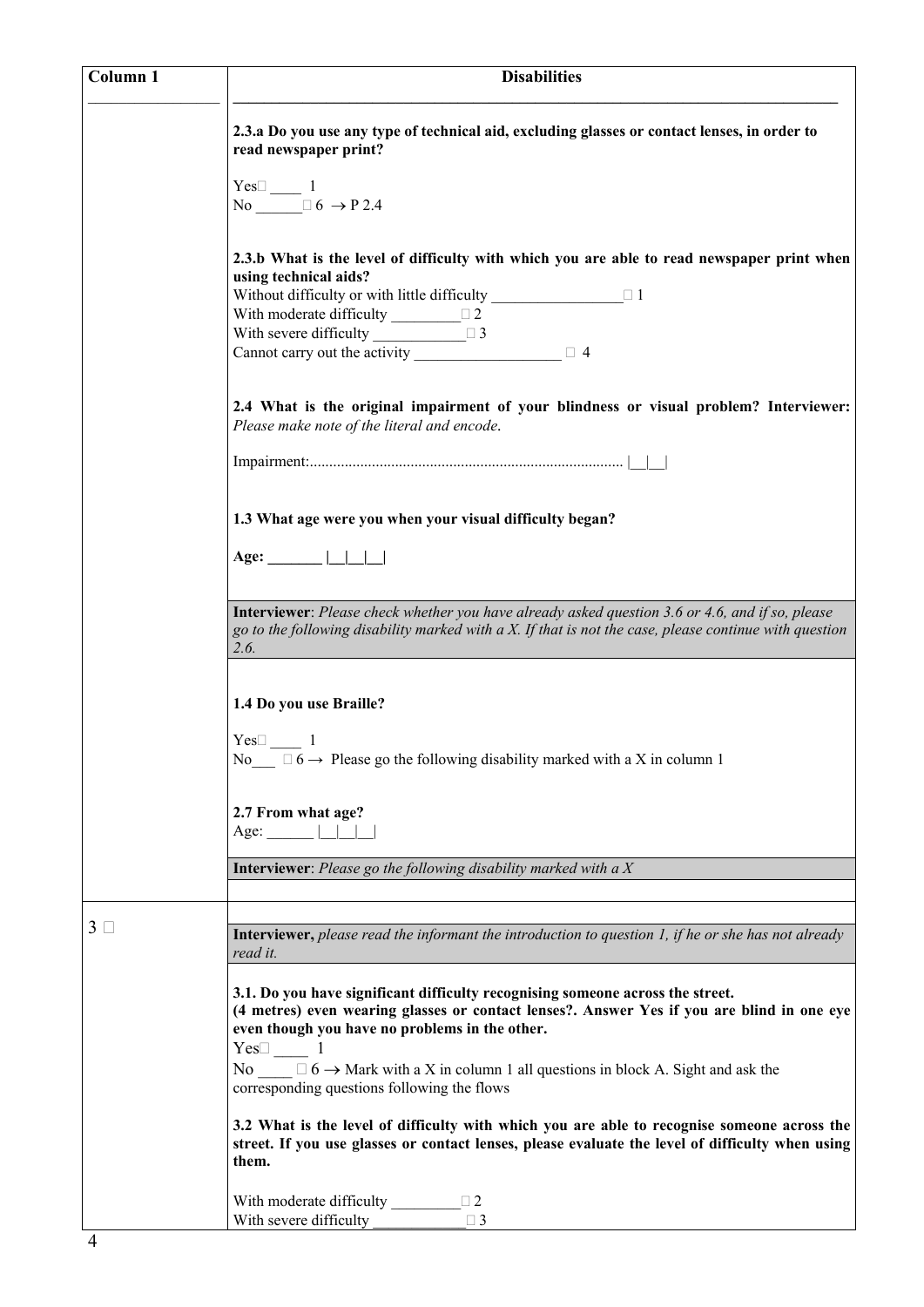|            | Cannot carry out the activity $\Box$ 4                                                                                                                                                                               |
|------------|----------------------------------------------------------------------------------------------------------------------------------------------------------------------------------------------------------------------|
| Column 1   | <b>Disabilities</b>                                                                                                                                                                                                  |
|            | 3.3.a Do you use any type of technical aid, excluding glasses or contact lenses, in order to<br>recognise someone across the street?                                                                                 |
|            | $Yes \_ 1$<br>No $\Box$ 6 $\rightarrow$ P 3.4                                                                                                                                                                        |
|            |                                                                                                                                                                                                                      |
|            | 3.3.b What is the level of difficulty with which you are able to recognise someone across the<br>street when using technical aids?                                                                                   |
|            | Without difficulty or with little difficulty $\Box$ $\Box$<br>With moderate difficulty $\Box$                                                                                                                        |
|            | With severe difficulty $\qquad \qquad \Box$ 3<br>Cannot carry out the activity $\qquad \qquad \Box$ 4                                                                                                                |
|            | 3.4. $\zeta$ 2.4 What is the original impairment of your blindness or visual problem? Interviewer:<br>Please make note of the literal and encode.                                                                    |
|            |                                                                                                                                                                                                                      |
|            | 3.5 What age were you when your visual difficulty began?                                                                                                                                                             |
|            | Age: $\qquad$                                                                                                                                                                                                        |
|            | Interviewer: Please check whether you have already asked question 3.6 or 4.6, and if so, please<br>go to the following disability marked with $a X$ . If that is not the case, please continue with<br>question 2.6. |
|            | 3.6 Do you use Braille?<br>$Yes \Box$ 1<br>No $\square$ 6 $\rightarrow$ Please go the following disability marked with a X in column 1                                                                               |
|            | 3.7 From what age?<br>Age: $\frac{1}{1}$                                                                                                                                                                             |
|            | <b>Interviewer</b> : Please go the following disability marked with a $X$                                                                                                                                            |
| $4\square$ | Interviewer, please read the informant the introduction to question 1, if he or she has not already<br>read it.                                                                                                      |
|            | 4.1. Do you have any other significant visual difficulty even wearing glasses or contact<br>lenses(differentiating colours, night vision, )?                                                                         |
|            | Yes $\Box$ 1                                                                                                                                                                                                         |
|            | No $\Box$ 6 $\rightarrow$ Please mark with a X in column 1 all questions in block A. Sight and ask the<br>corresponding questions following the flows                                                                |
|            | 4.2 What level of difficulty would you say that you have? If you use glasses or contact lenses,<br>please evaluate the level of difficulty when using them.                                                          |
|            | With moderate difficulty $\Box$                                                                                                                                                                                      |
|            |                                                                                                                                                                                                                      |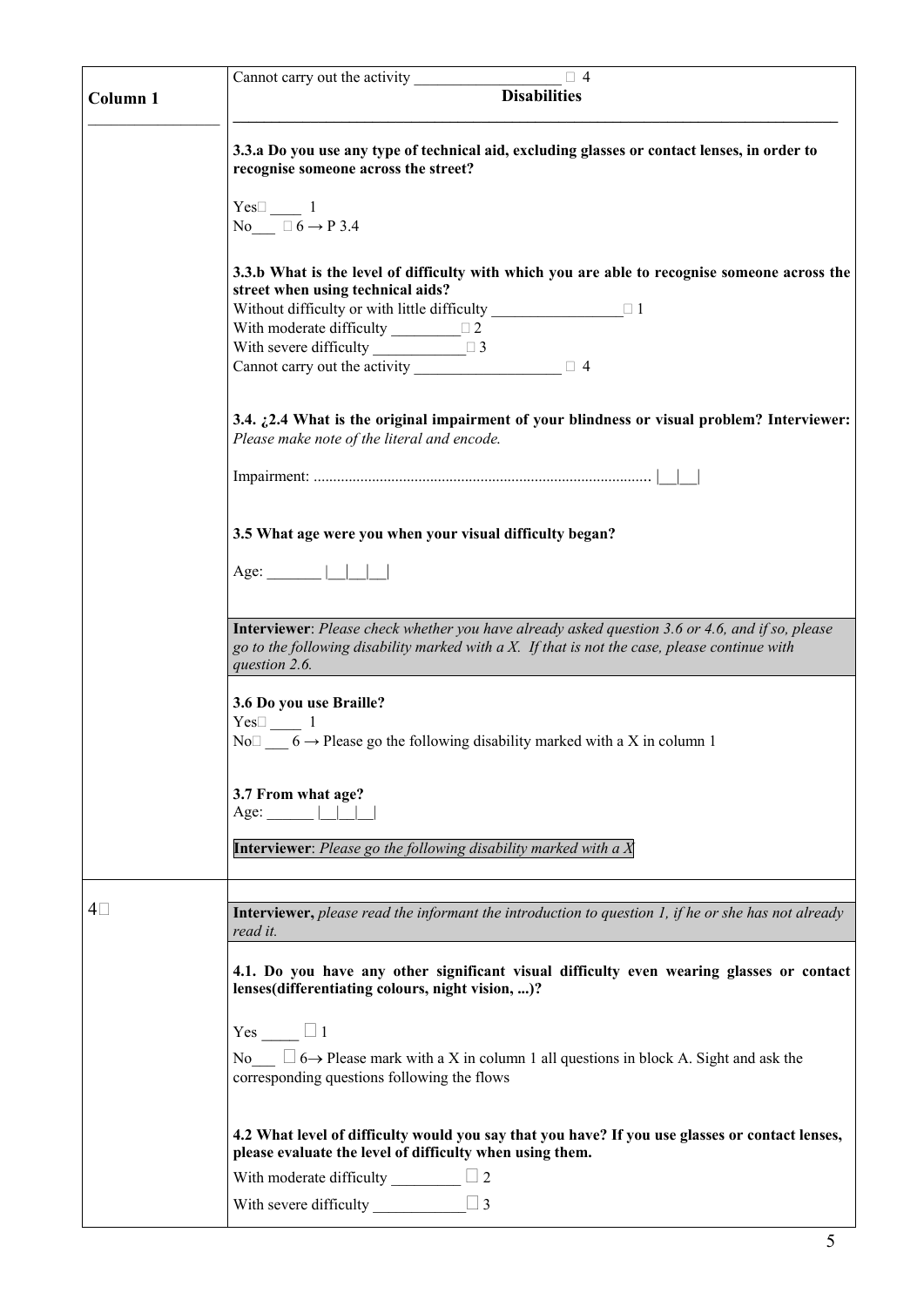| Column 1   |                                                                                                                                                                                                                                     |
|------------|-------------------------------------------------------------------------------------------------------------------------------------------------------------------------------------------------------------------------------------|
|            | <b>Disabilities</b>                                                                                                                                                                                                                 |
|            | 4.3.a Do you use any type of technical aid, excluding glasses or contact lenses, in order to<br>overcome that difficulty?<br>Yes $\Box$ 1<br>$No \Box \_ 6 \rightarrow P 9.4$                                                       |
|            | 4.3.b What would you say is the level of difficulty you have when using technical aids?                                                                                                                                             |
|            | Without difficulty or with little difficulty $\Box$ 1                                                                                                                                                                               |
|            | With moderate difficulty $\Box$ 2                                                                                                                                                                                                   |
|            | With severe difficulty $\Box$ 3                                                                                                                                                                                                     |
|            | Cannot carry out the activity $\qquad \qquad \Box$ 4                                                                                                                                                                                |
|            | 2.4 What is the original impairment of your blindness or visual problem? Interviewer:<br>Please make note of the literal and encode.                                                                                                |
|            | 1.3 What age were you when your visual difficulty began?<br>Age: $\Box$                                                                                                                                                             |
|            | Interviewer: Please check whether you have already asked question 3.6 or 4.6, and if so, please<br>go to the following disability marked with a X. If that is not the case, please continue with question<br>2.6.                   |
|            | 4.6 Do you use Braille?                                                                                                                                                                                                             |
|            | $Yes\square$ 1<br>No $\square$ 6 $\rightarrow$ Please go to the following disability marked with a X in column 1                                                                                                                    |
|            | 4.7 From what age?                                                                                                                                                                                                                  |
|            | Age: $\boxed{\qquad \qquad \Box \qquad \Box \qquad \Box \qquad \Box}$                                                                                                                                                               |
|            | Interviewer: Please go to the following disability marked with a $X$                                                                                                                                                                |
|            | Block B: HEARING<br>$\Box$                                                                                                                                                                                                          |
| $5\square$ | Interviewer, please read the following to the informant: Remember that I will only ask you<br>about difficulties which have lasted or are expected to last more than one year, and which are<br>due to a complaint or a disability. |
|            | 5.1 Are you completely deaf?<br>$Yes \Box$ 1<br>No $\Box$ 6 $\rightarrow$ Please mark with a X in column 1 all questions in block B. Hearing and ask the<br>corresponding questions following the flows                             |
|            | 5.2 What is the original impairment of your deafness?. Interviewer: Please make note of the<br>literal and encode.                                                                                                                  |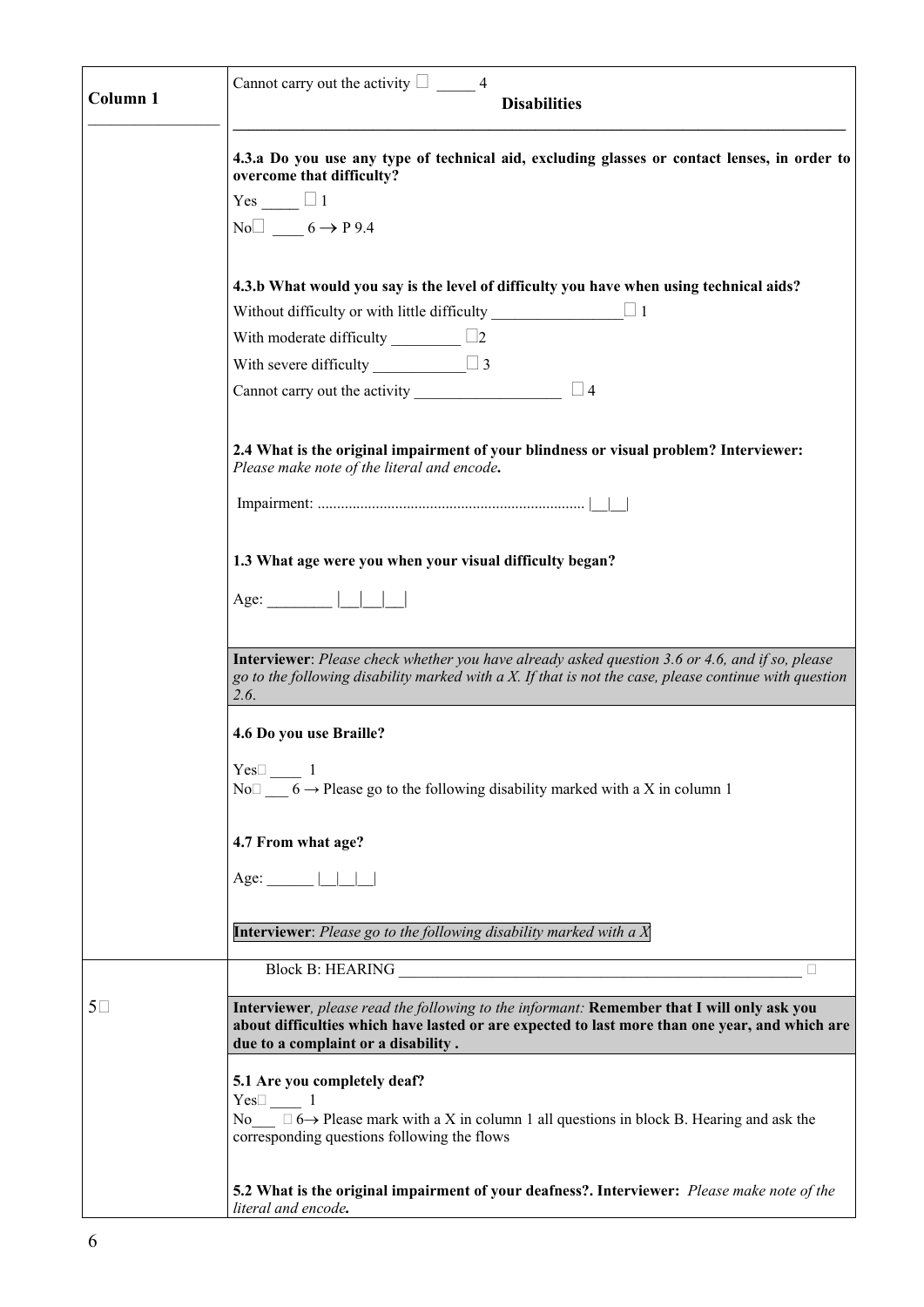| Column <sub>1</sub> | <b>Disabilities</b>                                                                                                                                                                                                                                                                                                                                            |
|---------------------|----------------------------------------------------------------------------------------------------------------------------------------------------------------------------------------------------------------------------------------------------------------------------------------------------------------------------------------------------------------|
|                     | 5.3 What age were you when you ceased to be able to hear?<br>$\text{Age:}$                                                                                                                                                                                                                                                                                     |
|                     | 5.4 Do you use sign language?<br>$Yes \Box$ 1<br>No $\Box$ 6 $\rightarrow$ Please go to the following disability marked with a X in column 1, starting with<br>block C.                                                                                                                                                                                        |
|                     | 5.5 From what age?<br>Age:                                                                                                                                                                                                                                                                                                                                     |
|                     | <b>Interviewer:</b> Complete block $B$ and go to the next disability marked with a $X$ , starting with block<br>$\mathcal{C}$                                                                                                                                                                                                                                  |
| $6\square$          | Interviewer, please read the informant the introduction to question 5, if he or she has not already<br>read it.                                                                                                                                                                                                                                                |
|                     | 6.1 Do you have significant difficulties hearing an alarm, sirens or other loud noises without<br>an earpiece or another type of technical hearing aid?<br>$Yes \Box \qquad 1$<br>No $\Box$ 6 $\rightarrow$ Mark with a X in column 1 all questions in block B. Hearing and ask the<br>corresponding questions following the flows                             |
|                     | 6.2 With what level of difficulty would you say that you can hear an alarm, sirens or other<br>loud noises?                                                                                                                                                                                                                                                    |
|                     | With moderate difficulty $\frac{\Box 2}{\Box 2}$<br>With severe difficulty $\Box$ 3<br>Cannot carry out the activity $\Box$ $\Box$ 4                                                                                                                                                                                                                           |
|                     | 6.3.a Do you have an earpiece or another type of technical aid for hearing loud noises?<br>$Yes\square$ 1<br>No $\Box$ 6 $\rightarrow$ P 6.4                                                                                                                                                                                                                   |
|                     | 6.3.b With what level of difficulty would you say that you can hear an alarm, sirens or other<br>loud noises when using the earpiece or another technical aid?<br>Without difficulty or with little difficulty $\Box$<br>With moderate difficulty $\frac{1}{2}$<br>With severe difficulty $\Box$ 3<br>Cannot carry out the activity $\boxed{\phantom{2\,2\,3}$ |
|                     | 6.4 What is the original impairment of your hearing problem? Interviewer: Please make note<br>of the literal and encode.                                                                                                                                                                                                                                       |
|                     |                                                                                                                                                                                                                                                                                                                                                                |
|                     | 6.5 What age were you when your hearing difficulty began?                                                                                                                                                                                                                                                                                                      |
|                     | $\overline{7}$                                                                                                                                                                                                                                                                                                                                                 |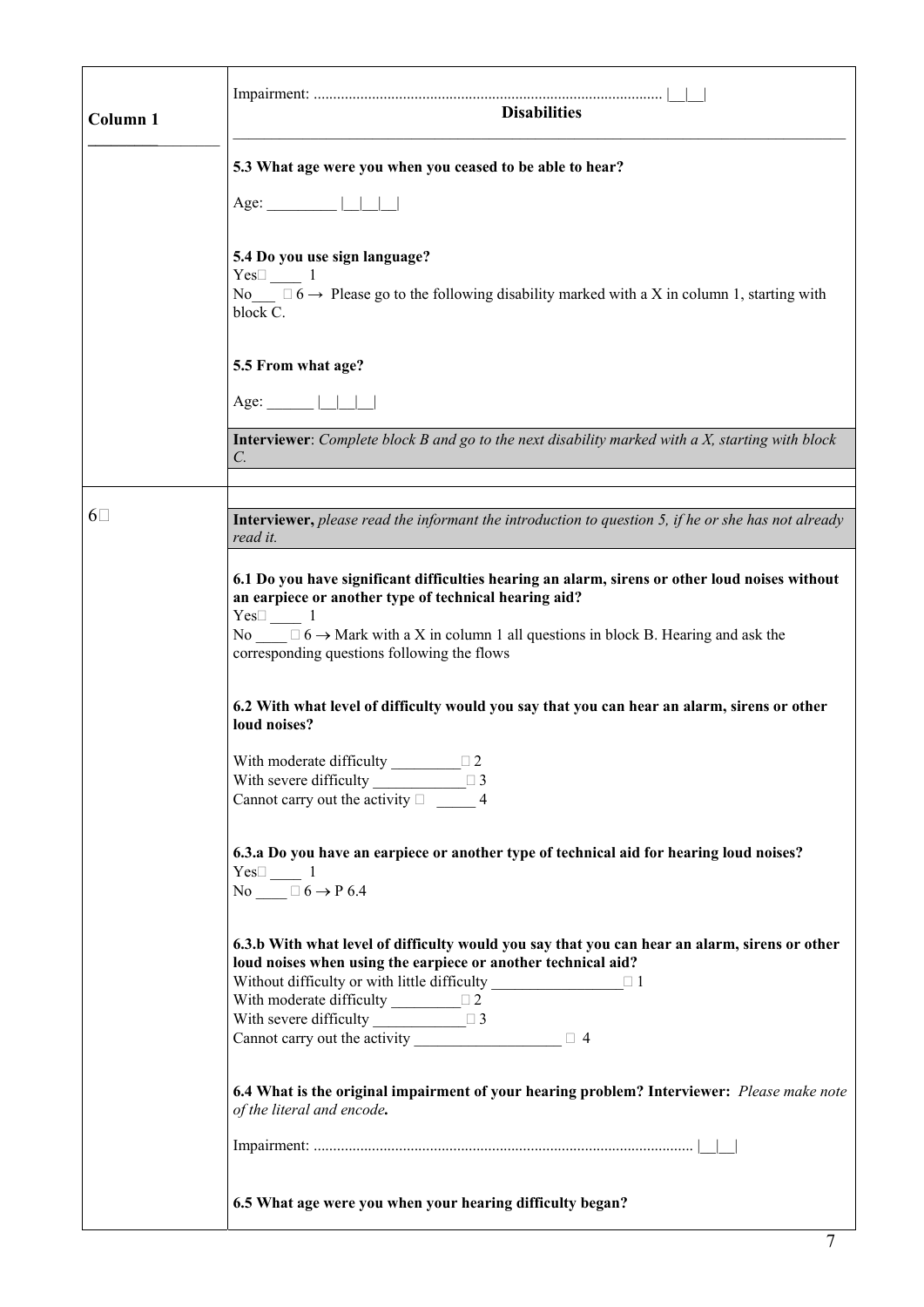| Column 1   | <b>Disabilities</b>                                                                                                                                                                                                                                                  |
|------------|----------------------------------------------------------------------------------------------------------------------------------------------------------------------------------------------------------------------------------------------------------------------|
|            | 6.6 Do you use sign language?                                                                                                                                                                                                                                        |
|            | $Yes \Box \qquad 1$<br>No $\square$ 6 $\rightarrow$ Please go to the following disability marked with a X in column 1                                                                                                                                                |
|            | 6.7 From what age?                                                                                                                                                                                                                                                   |
|            | Age: $\Box$                                                                                                                                                                                                                                                          |
|            | <b>Interviewer</b> : Please go to the following disability marked with a $X$                                                                                                                                                                                         |
| $7\square$ | Interviewer, please read the informant the introduction to question 5, if he or she has not already<br>read it.                                                                                                                                                      |
|            | 7.1 Do you have a significant difficulty hearing what is being said in a conversation among<br>several persons without an earpiece or another type of technical hearing aid? Answer Yes if<br>you are deaf in one ear even though you have no problems in the other. |
|            | $Yes \Box$ 1<br>No $\Box$ 6 $\rightarrow$ Please mark with a X in column 1 all questions in block B. Hearing and ask the<br>corresponding questions following the flows                                                                                              |
|            | 7.2 With what level of difficulty would you say you can hear what is being said in a<br>conversation among several persons?                                                                                                                                          |
|            | With moderate difficulty $\sqrt{2}$<br>With severe difficulty $\Box$ $\Box$ 3<br>Cannot carry out the activity<br>$\Box$ 4                                                                                                                                           |
|            | 7.3.a Do you have an earpiece or another type of technical aid for hearing a conversation?                                                                                                                                                                           |
|            | $Yes\Box$ 1<br>No $\Box$ 6 $\rightarrow$ P 9.4                                                                                                                                                                                                                       |
|            | 7.3 With what level of difficulty would you say you can hear what is being said in a<br>conversation among several persons when using the earpiece or another technical aid?                                                                                         |
|            | Without difficulty or with little difficulty $\Box$ $\Box$                                                                                                                                                                                                           |
|            | With severe difficulty $\qquad \qquad \Box$ 3<br>Cannot carry out the activity $\qquad \qquad \square$ 4                                                                                                                                                             |
|            | 6.4 What is the original impairment of your hearing problem? Interviewer: Please make note<br>of the literal and encode.                                                                                                                                             |
|            |                                                                                                                                                                                                                                                                      |
|            | 7.5 What age were you when your hearing difficulty began?<br>Age: $\Box$                                                                                                                                                                                             |
|            | Interviewer: Please go to the following disability marked with a $X$                                                                                                                                                                                                 |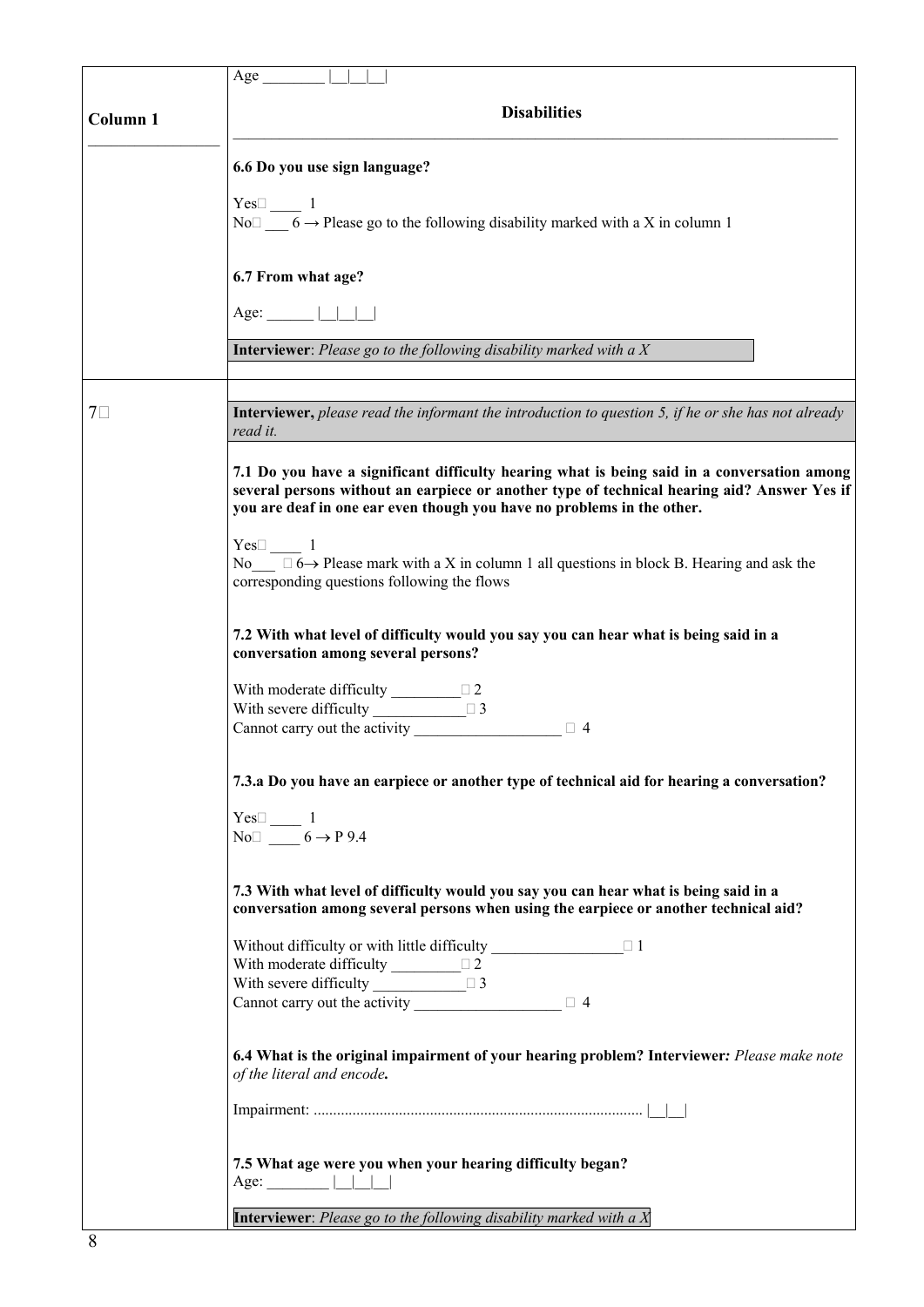| Column <sub>1</sub> | <b>Disabilities</b>                                                                                                                                                                                                                                                                                                                                                                                                                                                                                                                                                                                                                                |
|---------------------|----------------------------------------------------------------------------------------------------------------------------------------------------------------------------------------------------------------------------------------------------------------------------------------------------------------------------------------------------------------------------------------------------------------------------------------------------------------------------------------------------------------------------------------------------------------------------------------------------------------------------------------------------|
|                     | <b>BLOCK C: COMMUNICATION</b>                                                                                                                                                                                                                                                                                                                                                                                                                                                                                                                                                                                                                      |
| $8\square$          | Interviewer , please read the following to the informant: Remember that I will only ask you<br>about difficulties which have lasted or are expected to last more than one year, and which are<br>due to a complaint or a disability.<br>When we refer to mental problems, we refer to problems of a cognitive or intellectual nature.<br>Also remember that when we talk about aids, we are considering both those received from<br>other persons, and external technical aids, and that supervision is regarded as the need for<br>another person to be overseeing what someone else does, in order to avoid problems in an<br>everyday activity. |
|                     | 8.1 Due to health problem or disability, do you have a significant difficulty speaking<br>intelligibly or uttering coherent phrases without external technical aids?<br>$Yes \Box$ 1<br>No $\Box$ 6 $\rightarrow$ Please mark with a X in column 1 all questions in block C. Communication and ask<br>the corresponding questions following the flows                                                                                                                                                                                                                                                                                              |
|                     | 8.2 With what level of difficulty would you say you are able to speak; intelligibly or utter<br>coherent phrases without external technical aids?                                                                                                                                                                                                                                                                                                                                                                                                                                                                                                  |
|                     | With moderate difficulty $\sqrt{2}$<br>With severe difficulty $\Box$ 3<br>Cannot carry out the activity $\Box$ 4                                                                                                                                                                                                                                                                                                                                                                                                                                                                                                                                   |
|                     | 8.3.a Do you use a technical aid in order to speak intelligibly?                                                                                                                                                                                                                                                                                                                                                                                                                                                                                                                                                                                   |
|                     | Yes $\square$ $\overline{\phantom{0}}$ $\overline{\phantom{0}}$ $\overline{\phantom{0}}$ $\overline{\phantom{0}}$ $\overline{\phantom{0}}$ $\overline{\phantom{0}}$ $\overline{\phantom{0}}$ $\overline{\phantom{0}}$ $\overline{\phantom{0}}$ $\overline{\phantom{0}}$ $\overline{\phantom{0}}$ $\overline{\phantom{0}}$ $\overline{\phantom{0}}$ $\overline{\phantom{0}}$ $\overline{\phantom{0}}$ $\overline{\phantom{0}}$ $\overline{\phantom{0}}$ $\overline{\phantom{0$                                                                                                                                                                      |
|                     | 8.3.b With what level of difficulty would you say you are able to speak intelligibly or utter<br>coherent phrases without external technical aids?<br>Without difficulty or with little difficulty $\Box$<br>With moderate difficulty $\Box$<br>With severe difficulty<br>$\Box$ 3<br>Cannot carry out the activity $\boxed{\phantom{2442} \phantom{244}}$                                                                                                                                                                                                                                                                                         |
|                     | 8.4 What is the original impairment of your difficulty speaking? Interviewer: Please make<br>note of the literal and encode.                                                                                                                                                                                                                                                                                                                                                                                                                                                                                                                       |
|                     | 8.5 What age were you when your speech difficulty began?                                                                                                                                                                                                                                                                                                                                                                                                                                                                                                                                                                                           |
|                     | Age: <u>_______</u>  _ _ _ <br><b>Interviewer</b> : Please go to the following disability marked with a $X$                                                                                                                                                                                                                                                                                                                                                                                                                                                                                                                                        |
|                     |                                                                                                                                                                                                                                                                                                                                                                                                                                                                                                                                                                                                                                                    |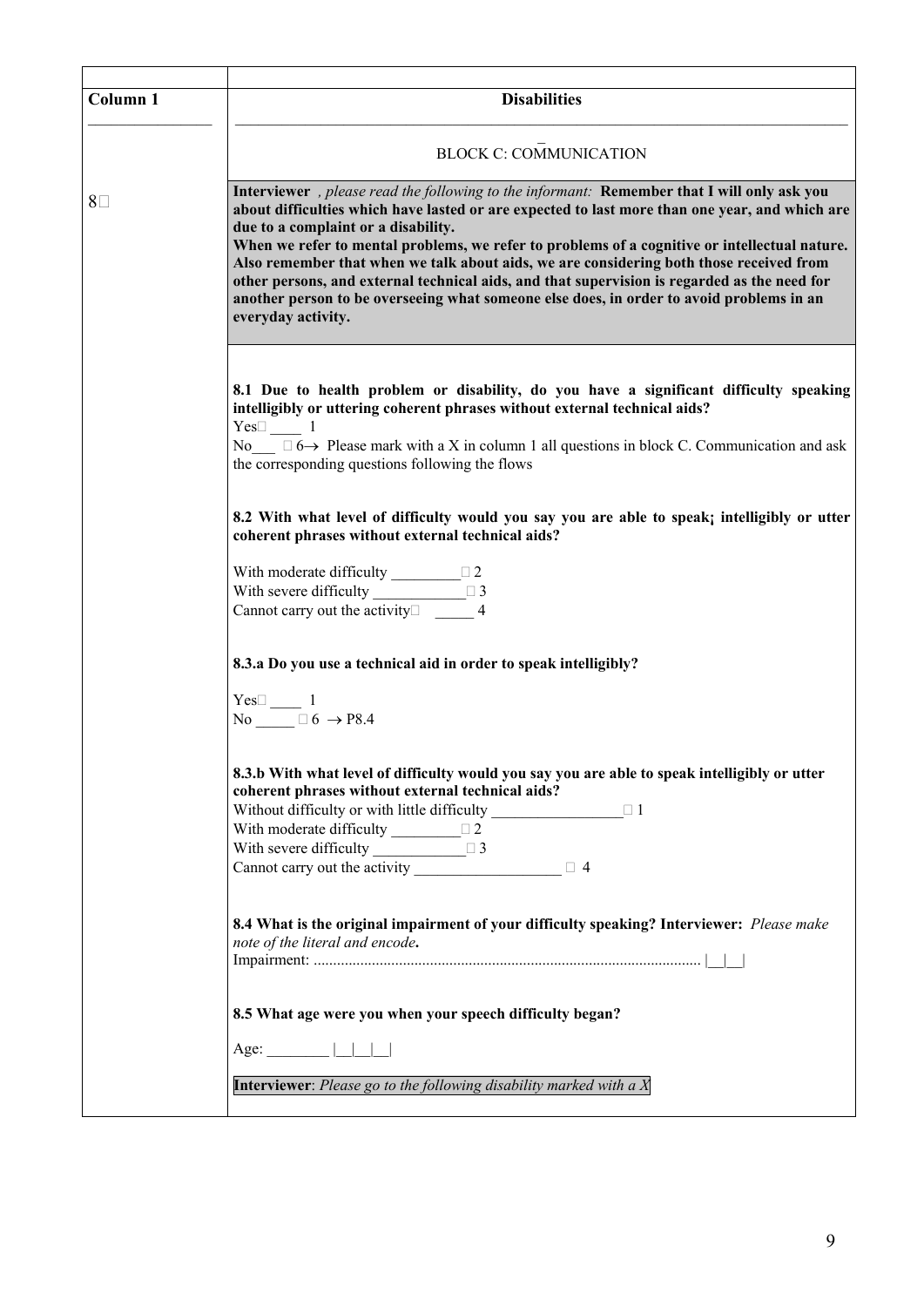| Column 1    | <b>Disabilities</b>                                                                                                                                                                                                                                             |
|-------------|-----------------------------------------------------------------------------------------------------------------------------------------------------------------------------------------------------------------------------------------------------------------|
| $9\square$  | <b>Interviewer,</b> please read the informant the introduction to question $\delta$ , if he or she has not already<br>read it.                                                                                                                                  |
|             | 9.1 Due to health problem or disability, do you have a significant difficulty understanding<br>what other persons say to you without personal assistance?                                                                                                       |
|             | Yes $\Box$ 1<br>No $\Box$ 6 $\rightarrow$ Please mark with a X in column 1 all questions in the block<br>C. Communication and ask the corresponding questions following the flows                                                                               |
|             | 9.2 With what level of difficulty would you say you are able to understanding the meaning of<br>what other persons say to them?<br>With moderate difficulty $\Box$<br>With severe difficulty $\Box$ 3                                                           |
|             | Cannot carry out the activity $\Box$ 4                                                                                                                                                                                                                          |
|             | 9.3.a Do you receive personal assistance in order to understand the meaning of what other<br>persons say to you?                                                                                                                                                |
|             | Yes $\Box$ 1<br>No $\Box$ 0 $\rightarrow$ P 9.4                                                                                                                                                                                                                 |
|             | 9.3.b With what level of difficulty would you say you are able to understand the meaning of<br>what other persons say to you?                                                                                                                                   |
|             | Without difficulty or with little difficulty $\Box$ $\Box$<br>With moderate difficulty $\frac{1}{2}$                                                                                                                                                            |
|             | With severe difficulty $\Box$ $\Box$ 3<br>Cannot carry out the activity $\qquad \qquad \Box$ 4                                                                                                                                                                  |
|             | 9.4 What is the original impairment of your difficulty understanding the meaning of what<br>other persons say to you?. Interviewer: Please make note of the literal and encode.                                                                                 |
|             | 9.5. What age were you when difficulty understanding the meaning of what other persons say<br>to you began?                                                                                                                                                     |
|             | Age: $   \cdot      $                                                                                                                                                                                                                                           |
|             | <b>Interviewer</b> : Please go to the following disability marked with a $X$                                                                                                                                                                                    |
| $10\square$ | <b>Interviewer</b> , please read the informant the introduction to question $\delta$ , if he or she has not already<br>read it.                                                                                                                                 |
|             | 10.1 Due to health problems or disability, do you have a significant difficulty understanding a<br>written text or expressing yourself in writing?<br>Interviewer: If the target person of the interview is blind, please to reading and writing in<br>Braille. |
|             | $Yes \Box$ 1<br>No $\square \rightarrow$ 6 Mark with a X in column 1 all questions in block C. Communication and ask the<br>corresponding questions following the flows                                                                                         |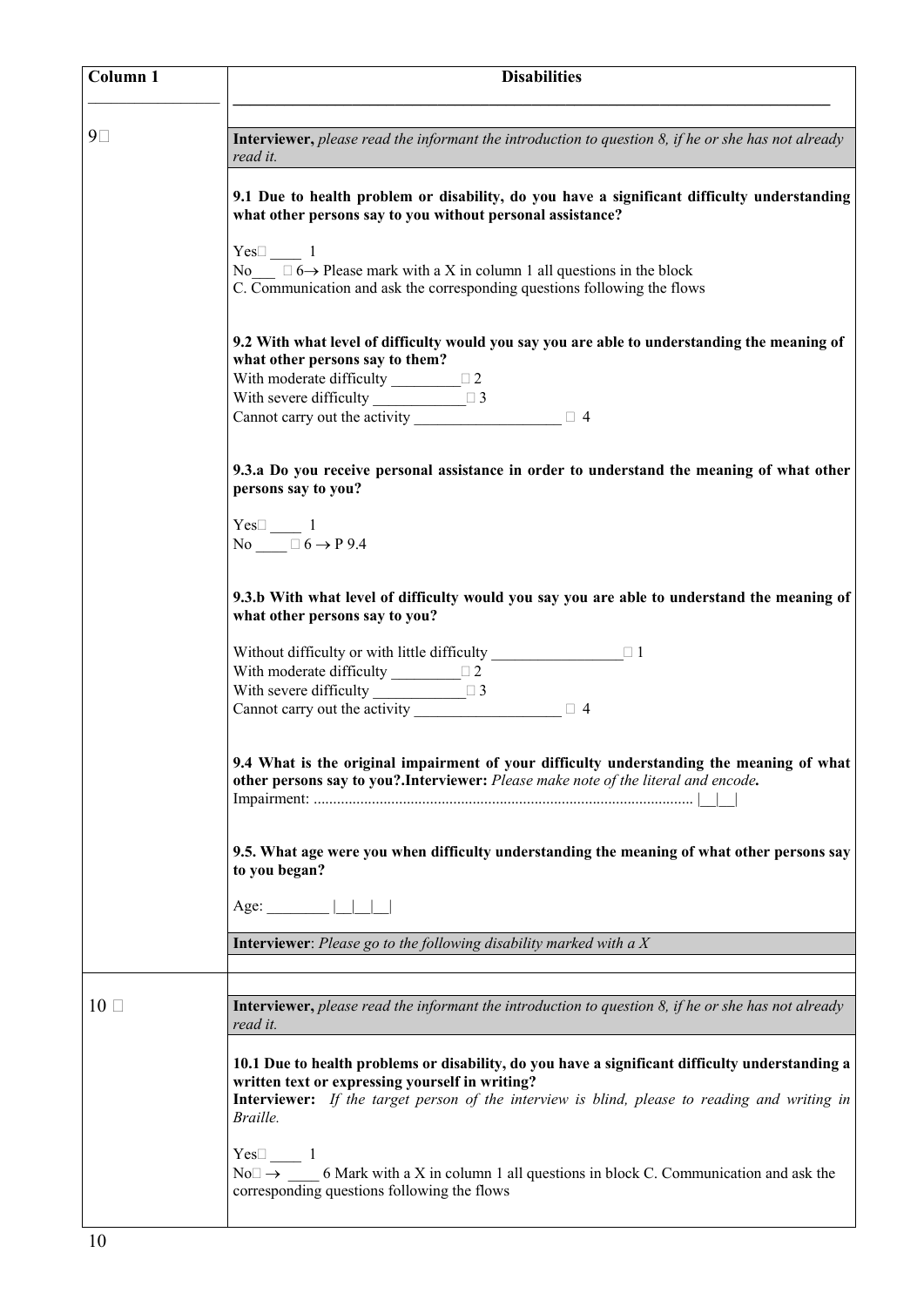| Column <sub>1</sub> | <b>Disabilities</b>                                                                                                                                                                                                                                                                                                       |
|---------------------|---------------------------------------------------------------------------------------------------------------------------------------------------------------------------------------------------------------------------------------------------------------------------------------------------------------------------|
|                     | 10.2 With what level of difficulty would you say you are able to understand and express<br>yourself in writing?                                                                                                                                                                                                           |
|                     | With moderate difficulty $\sqrt{2}$<br>With severe difficulty $\Box$ 3<br>Cannot carry out the activity $\qquad \qquad \Box$ 4                                                                                                                                                                                            |
|                     | 10.3 With what level of difficulty would you say you are able to understand and express<br>yourself in writing?. Interviewer: Please make note of the literal and encode.                                                                                                                                                 |
|                     |                                                                                                                                                                                                                                                                                                                           |
|                     | 10.3 What age were you when your difficulty understanding and expressing yourself in<br>writing started?                                                                                                                                                                                                                  |
|                     | Age: $\qquad \qquad$                                                                                                                                                                                                                                                                                                      |
|                     | Interviewer: Please go to the following disability marked with a X                                                                                                                                                                                                                                                        |
| $11\square$         | <b>Interviewer</b> , please read the informant the introduction to question $\delta$ , if he or she has not already<br>read it.                                                                                                                                                                                           |
|                     | 11.1 Due to health problems or disability, do you have a significant difficulty understanding<br>gestures, symbols, illustrations, sounds or expressing yourself via these? For example,<br>understanding that the sound of the alarm indicates that that there is a fire, shaking one's<br>head to express disagreement, |
|                     | $Yes \Box \qquad 1$<br>No $\square$ 6 $\rightarrow$ Mark with a X in column 1 all questions in block C. Communication and ask the<br>corresponding questions following the flows                                                                                                                                          |
|                     | 11.2 With what level of difficulty would you say you are able to understand and express<br>yourself via gestures, symbols, illustrations or sounds?                                                                                                                                                                       |
|                     | With moderate difficulty $\sqrt{2}$<br>With severe difficulty $\Box$ $\Box$ 3<br>Cannot carry out the activity $\Box$ 4                                                                                                                                                                                                   |
|                     | 11.3 With what level of difficulty would you say you are able to understand and express<br>yourself via gestures, symbols, illustrations or sounds? Interviewer: Please make note of the<br>literal and encode.                                                                                                           |
|                     |                                                                                                                                                                                                                                                                                                                           |
|                     | 11.4 What age were you when your difficulty understanding and expressing yourself via<br>gestures, symbols, illustrations or sounds?<br>Age: 1                                                                                                                                                                            |
|                     | Interviewer: Please go to the following disability marked with a $X$                                                                                                                                                                                                                                                      |
| $12\square$         | <b>Interviewer</b> , please read the informant the introduction to question $\delta$ , if he or she has not already<br>read it.                                                                                                                                                                                           |
|                     | Due to a mental problem, does anyone in the household have a significant difficulty holding a<br>conversation through speech, writing or another type of language?                                                                                                                                                        |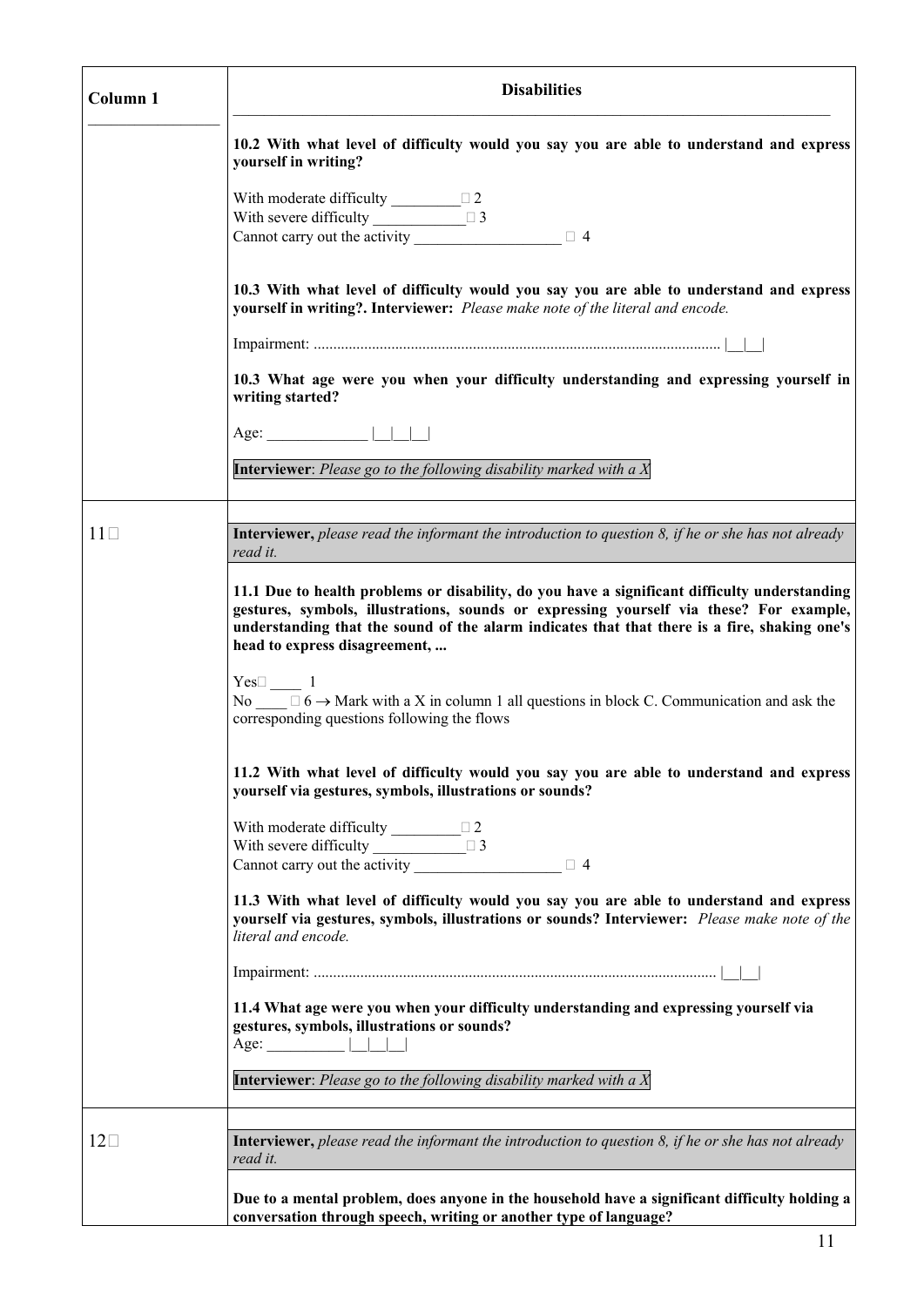|              | $Yes \Box$ 1<br>$N_0 \rightarrow$ 6 Mark with a X in column 1 all questions in block C. Communication and ask the                                                                                                                                                    |
|--------------|----------------------------------------------------------------------------------------------------------------------------------------------------------------------------------------------------------------------------------------------------------------------|
|              | corresponding questions following the flows                                                                                                                                                                                                                          |
| Column 1     | <b>Disabilities</b>                                                                                                                                                                                                                                                  |
|              | 12.2 With what level of difficulty would you say you are able to hold a dialogue and<br>exchanging ideas with one or more persons?                                                                                                                                   |
|              | With moderate difficulty $\sqrt{2}$<br>With severe difficulty $\Box$ $\Box$ 3                                                                                                                                                                                        |
|              | Cannot carry out the activity $\boxed{\qquad \qquad }$                                                                                                                                                                                                               |
|              | 12.3 What is the original impairment of your difficulty holding a dialogue or exchanging<br>ideas with one or more persons?. Interviewer: Please make note of the literal and encode.                                                                                |
|              | 12.4 What age were you when your difficulty holding a dialogue or exchanging ideas with one<br>or more persons started?                                                                                                                                              |
|              | Age: $\begin{array}{c c c c c c} \hline \end{array}$                                                                                                                                                                                                                 |
|              | <b>Interviewer</b> : Please go to the following disability marked with a $X$                                                                                                                                                                                         |
|              |                                                                                                                                                                                                                                                                      |
|              |                                                                                                                                                                                                                                                                      |
| $13 \square$ | Interviewer, please read the informant the introduction to question 8, if he or she has not already<br>read it.                                                                                                                                                      |
|              | 13.1 Due to health problem or disability, does any person in the household have a significant<br>difficulty using the telephone unaided and unsupervised?                                                                                                            |
|              | $Yes \Box \qquad 1$<br>No $\Box$ $\Box$ 6 $\rightarrow$ Mark with a X in column 1 all questions in block C. Communication and ask the<br>corresponding questions following the flows                                                                                 |
|              | 12.2 With what level of difficulty would you say you are able to use the telephone or other<br>devices or communication techniques?<br>With moderate difficulty $\Box$<br>With severe difficulty $\Box$ 3<br>Cannot carry out the activity $\qquad \qquad \square$ 4 |
|              | 13.3.a Do you receive supervision or personal assistance, or use other technical assistance for<br>using the telephone or other devices or communication techniques?                                                                                                 |
|              | Yes, only supervision or personal assistance $\Box$ $\Box$ $\Box$<br>Yes, only technical assistance $\qquad \qquad \square$<br>Yes, both types of aid $\qquad \qquad \qquad$                                                                                         |
|              | No $\qquad \qquad \Box 4 \rightarrow P13.4$                                                                                                                                                                                                                          |
|              | 12.2 With what level of difficulty would you say you are able to use the telephone or other<br>devices or communication techniques when receiving assistance?                                                                                                        |
|              | Without difficulty or with little difficulty $\Box$<br>With moderate difficulty $\Box$<br>With severe difficulty $\Box$ 3                                                                                                                                            |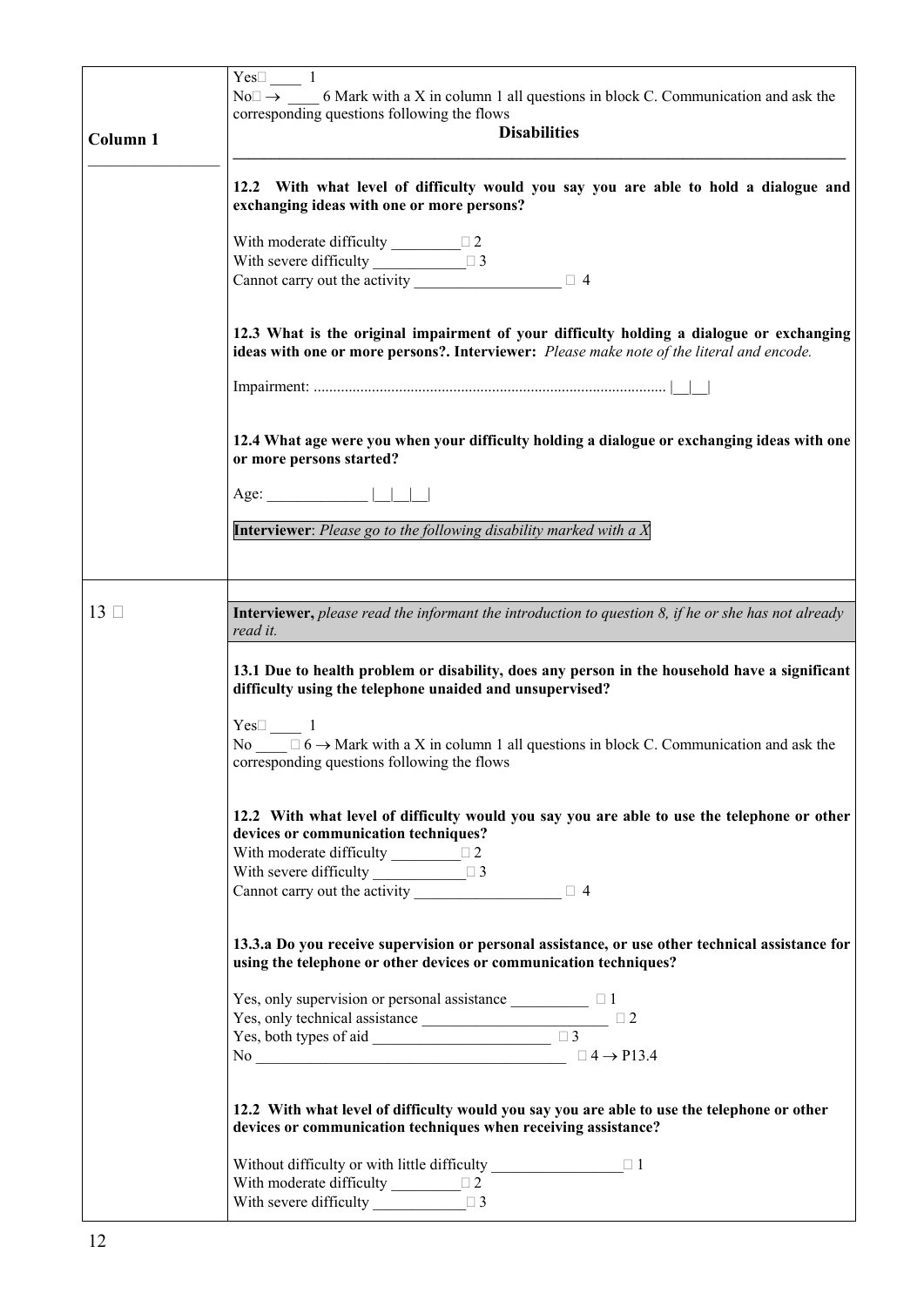|                     | $\Box$ 4<br>Cannot carry out the activity                                                                                                                                                                                                                                                                                                                                                                   |
|---------------------|-------------------------------------------------------------------------------------------------------------------------------------------------------------------------------------------------------------------------------------------------------------------------------------------------------------------------------------------------------------------------------------------------------------|
|                     | <b>Disabilities</b>                                                                                                                                                                                                                                                                                                                                                                                         |
| Column <sub>1</sub> |                                                                                                                                                                                                                                                                                                                                                                                                             |
|                     | 13.4 What is the original impairment of your difficulty using the telephone or other devices<br>or communication techniques? Interviewer: Please make note of the literal and encode.                                                                                                                                                                                                                       |
|                     |                                                                                                                                                                                                                                                                                                                                                                                                             |
|                     | 13.5 What age were you when your difficulty using the telephone or other devices or<br>communication techniques started?                                                                                                                                                                                                                                                                                    |
|                     | Age:                                                                                                                                                                                                                                                                                                                                                                                                        |
|                     | Interviewer: Please go to the following disability marked with a X                                                                                                                                                                                                                                                                                                                                          |
|                     | BLOCK D: LEARNING AND APPLICATION OF KNOWLEDGE AND DEVELOPMENT OF<br>TASKS.                                                                                                                                                                                                                                                                                                                                 |
| $14\square$         | Interviewer , please read the following to the informant: The following questions refer to<br>limitations due to mental problems, with those of a cognitive or intellectual nature considered                                                                                                                                                                                                               |
|                     | as such.<br>Remember that difficulties have lasted or are expected to last more than one year.<br>Also remember that when we talk about aids, we are considering both those received from<br>other persons, and external technical aids; and that supervision is regarded as the need for<br>another person to be overseeing what someone else does, in order to avoid problems in an<br>everyday activity. |
|                     | Due to a mental problem, does anyone in the household have a significant difficulty holding a<br>gaze or paying attention when listening?                                                                                                                                                                                                                                                                   |
|                     | $Yes \Box$ 1<br>No $\Box$ 6 $\rightarrow$ Please mark with a X in column 1 all questions in block D. Learning and ask the<br>corresponding questions following the flows                                                                                                                                                                                                                                    |
|                     | 14.2 With what level of difficulty are you able to hold a gaze or pay attention when listening?<br>With moderate difficulty $\Box$<br>With severe difficulty $\Box$ $\Box$ 3                                                                                                                                                                                                                                |
|                     | Cannot carry out the activity $\qquad \qquad \Box$ 4                                                                                                                                                                                                                                                                                                                                                        |
|                     | 14.3 What is the original impairment of your difficulty holding a gaze or paying attention<br>when listening?. Interviewer: Please make note of the literal and encode.                                                                                                                                                                                                                                     |
|                     | 14.4 What age were you when your difficulty holding a gaze or paying attention when<br>listening started?<br>Age: $\qquad \qquad$                                                                                                                                                                                                                                                                           |
|                     | Interviewer: Please go to the following disability marked with a $X$                                                                                                                                                                                                                                                                                                                                        |
| $15\square$         | Interviewer, please read the informant the introduction to question 14, if he or she has not<br>already read it.                                                                                                                                                                                                                                                                                            |
|                     | 15.1 Due to a mental problem, do you have a significant difficulty learning to perform simple<br>tasks, such as copying, reading, writing, addition or subtraction, or learning to use everyday<br>utensils?<br>Yes<br>1                                                                                                                                                                                    |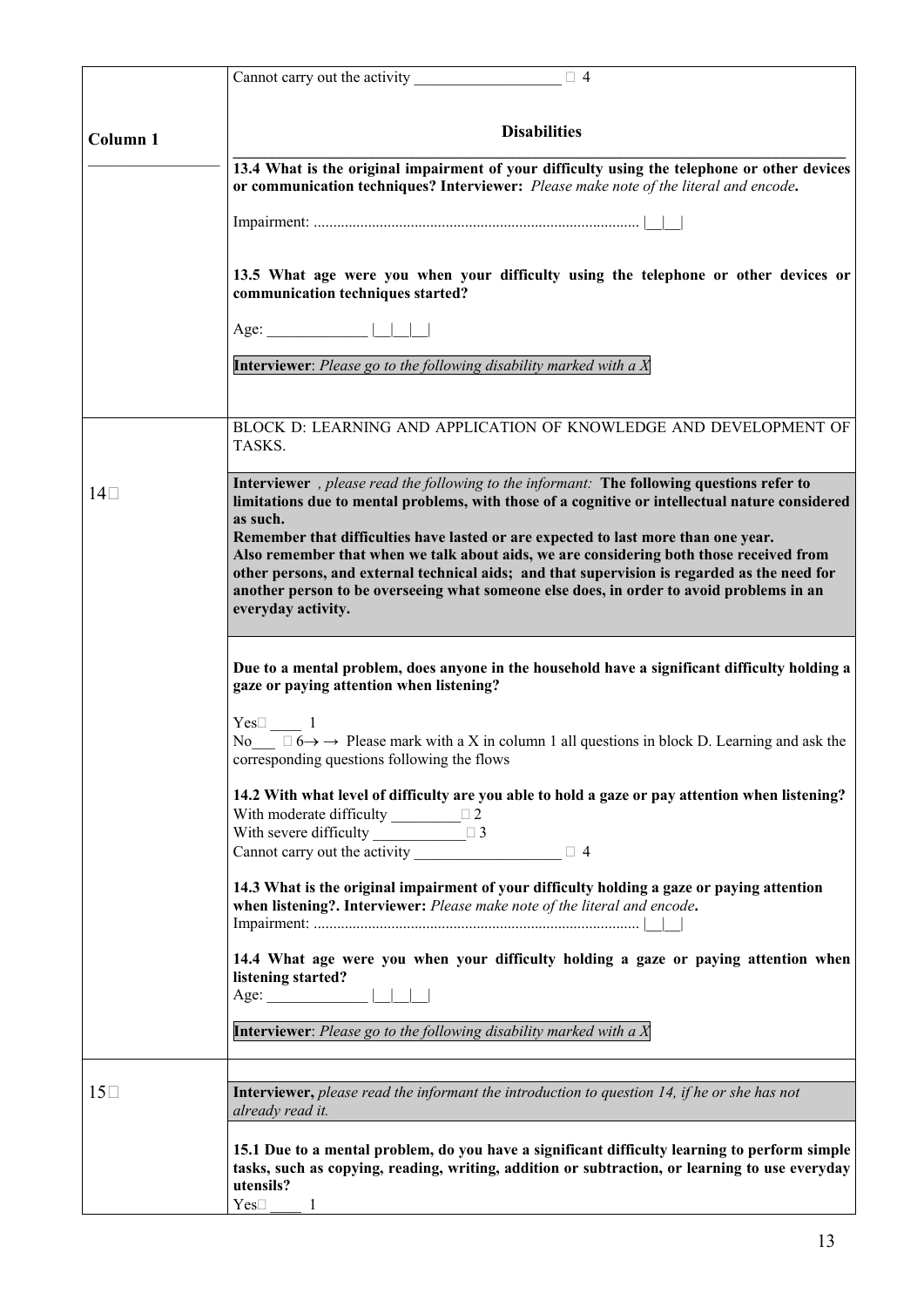|          | No $\Box$ 6 $\rightarrow$ Mark with a X in column 1 all questions in block D. Learning and ask the                                                                                             |
|----------|------------------------------------------------------------------------------------------------------------------------------------------------------------------------------------------------|
|          | corresponding questions following the flows<br><b>Disabilities</b>                                                                                                                             |
| Column 1 |                                                                                                                                                                                                |
|          | 15.2 With what level of difficulty are you able to learn to perform simple tasks?                                                                                                              |
|          | With moderate difficulty $\frac{\Box 2}{\Box 2}$                                                                                                                                               |
|          | With severe difficulty $\Box$ 3                                                                                                                                                                |
|          | Cannot carry out the activity $\qquad \qquad \square$ 4                                                                                                                                        |
|          | 15.3 What is the original impairment of your learning difficulty?<br>Interviewer: Please make note of the literal and encode.                                                                  |
|          |                                                                                                                                                                                                |
|          | 15.4 What age were you when your learning difficulty began?                                                                                                                                    |
|          | Age: $\qquad \qquad$                                                                                                                                                                           |
|          | <b>Interviewer</b> : Please go to the following disability marked with a $X$                                                                                                                   |
|          |                                                                                                                                                                                                |
| $16\Box$ | Interviewer, please read the informant the introduction to question 14, if he or she has not<br>already read it.                                                                               |
|          | Due to a mental problem, do you have a significant difficulty performing simple tasks<br>unaided and unsupervised? For example, taking something out of cupboard, filling a glass of<br>water, |
|          |                                                                                                                                                                                                |
|          | $Yes\square$ 1<br>$No \rightarrow \_\_\_$ 6 Mark with a X in column 1 all questions in block D. Learning and ask the                                                                           |
|          | corresponding questions following the flows                                                                                                                                                    |
|          | 17.2 With what level of difficulty are you able to perform simple tasks?                                                                                                                       |
|          |                                                                                                                                                                                                |
|          | With moderate difficulty $\Box$ 2                                                                                                                                                              |
|          | With severe difficulty $\Box$ $\Box$ 3<br>Cannot carry out the activity ________________ □ 4                                                                                                   |
|          |                                                                                                                                                                                                |
|          | 16.3.a Do you receive supervision or personal assistance, or use other technical assistance for<br>performing simple tasks?                                                                    |
|          | Yes, only supervision or personal assistance $\Box$ $\Box$ 1                                                                                                                                   |
|          |                                                                                                                                                                                                |
|          | No $\qquad \qquad \Box 4 \rightarrow P16.4$                                                                                                                                                    |
|          | 16.3.b With what level of difficulty are you able to perform simple tasks when receiving aid<br>or personal assistance?                                                                        |
|          | Without difficulty or with little difficulty $\Box$                                                                                                                                            |
|          | With moderate difficulty $\frac{1}{2}$<br>With severe difficulty $\Box$ 3                                                                                                                      |
|          | Cannot carry out the activity $\qquad \qquad \square$ 4                                                                                                                                        |
|          |                                                                                                                                                                                                |
|          | 16.4 What is the original impairment of your learning difficulty perform simple tasks?.<br>Interviewer: Please make note of the literal and encode.                                            |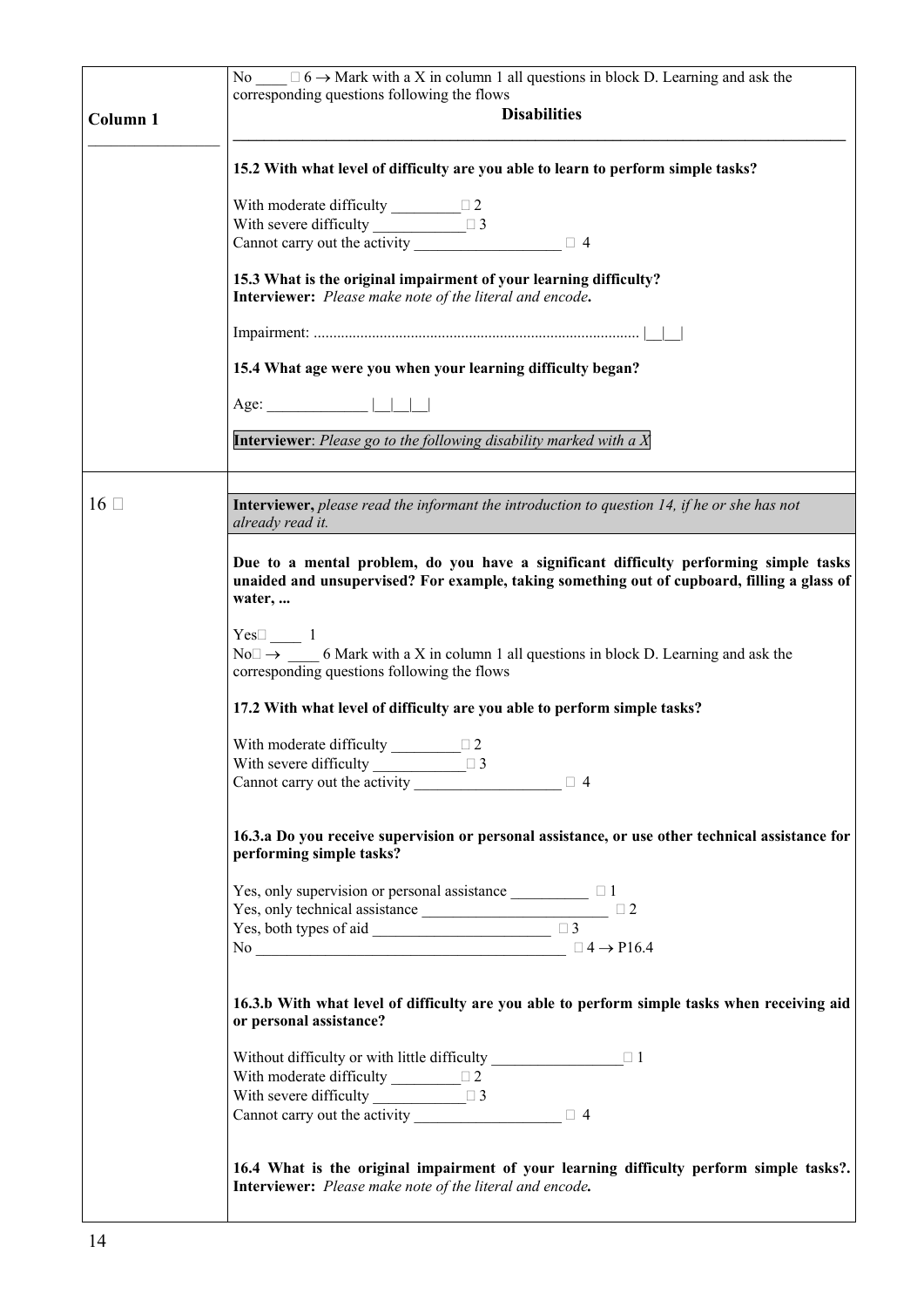| Column   | <b>Disabilities</b>                                                                                                                                                                   |
|----------|---------------------------------------------------------------------------------------------------------------------------------------------------------------------------------------|
|          | 16.5 What age were you when your difficulty performing simple tasks began?                                                                                                            |
|          |                                                                                                                                                                                       |
|          | <b>Interviewer</b> : Please go to the following disability marked with a $X$                                                                                                          |
| $17\Box$ | Interviewer, please read the informant the introduction to question 14, if he or she has not<br>already read it.                                                                      |
|          | 17.1 Due to a mental problem, do you have a significant difficulty performing complex tasks<br>unaided and unsupervised? For example, passing on a message, attending an appointment, |
|          | Yes $\Box$ 1<br>No $\Box$ 6 $\rightarrow$ Mark with a X in column 1 all questions in block D. Learning and ask the<br>corresponding questions following the flows                     |
|          | 17.2 With what level of difficulty are you able to perform complex tasks?                                                                                                             |
|          | With moderate difficulty $\sqrt{2}$<br>With severe difficulty $\Box$ 3<br>Cannot carry out the activity $\qquad \qquad \square$ 4                                                     |
|          | 17.3.a Do you receive supervision or personal assistance, or use other technical assistance for<br>performing complex tasks?                                                          |
|          | Yes, only supervision or personal assistance $\Box$ $\Box$<br>Yes, only technical assistance $\qquad \qquad \square$                                                                  |
|          | $\Box$ 3<br>Yes, both types of aid<br>No $\qquad \qquad \Box 4 \rightarrow P17.4$                                                                                                     |
|          | 17.2 With what level of difficulty are you able to perform complex tasks when receiving aid<br>or personal assistance?                                                                |
|          | Without difficulty or with little difficulty $\Box$ $\Box$<br>With moderate difficulty $\Box$<br>With severe difficulty<br>$\Box$ 3<br>Cannot carry out the activity $\Box$ 4         |
|          | 17.4 What is the original impairment of your difficulty performing complex tasks?.<br>Interviewer: Please make note of the literal and encode.                                        |
|          |                                                                                                                                                                                       |
|          | 17.5 What age were you when your difficulty performing complex tasks began?                                                                                                           |
|          |                                                                                                                                                                                       |
|          | <b>Interviewer</b> : Please go to the following disability marked with a $X$                                                                                                          |
|          |                                                                                                                                                                                       |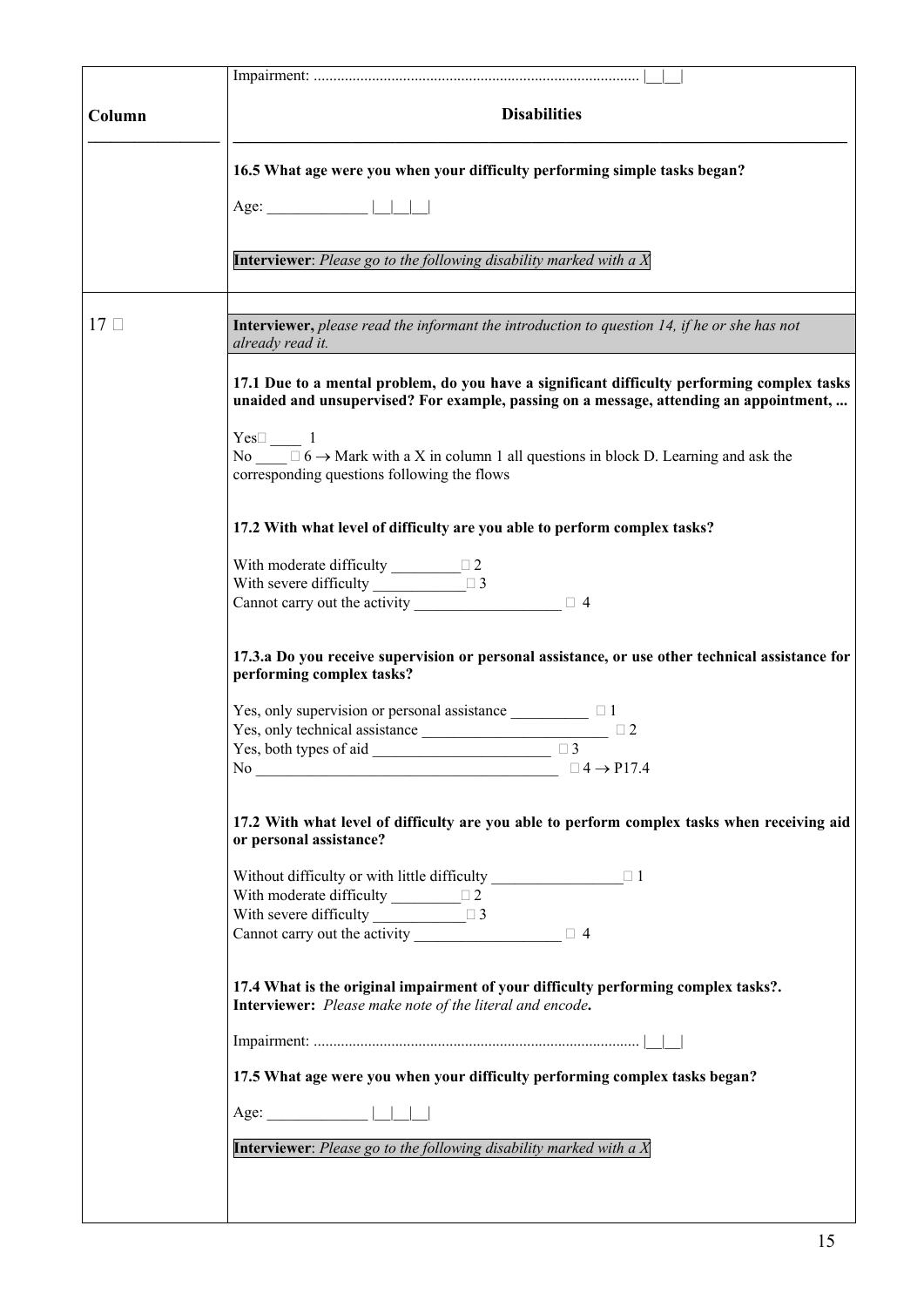| Column 1       | <b>Disabilities</b>                                                                                                                                                                                                                                                                                                                                                                                                                                                                                                                               |
|----------------|---------------------------------------------------------------------------------------------------------------------------------------------------------------------------------------------------------------------------------------------------------------------------------------------------------------------------------------------------------------------------------------------------------------------------------------------------------------------------------------------------------------------------------------------------|
|                | <b>Block E: MOBILITY</b>                                                                                                                                                                                                                                                                                                                                                                                                                                                                                                                          |
| $18$ $\square$ | Interviewer , please read the following to the informant: Remember that I will only ask you<br>about difficulties which have lasted or are expected to last more than one year, and which are<br>due to a complaint or a disability.<br>Also remember that when we talk about aids, we are considering both those received from<br>other persons, and external technical aids, and that supervision is regarded as the need for<br>another person to be overseeing what someone else does, in order to avoid problems in an<br>everyday activity. |
|                | 18.1 Do you have a significant difficulty changing posture unaided and unsupervised? For<br>example, getting up, sitting down, lying down,<br>$Yes\square$ 1<br>No $\Box$ 6 $\rightarrow$ Please mark with a X in column 1 all questions in block E. Mobility and ask the<br>corresponding questions following the flows                                                                                                                                                                                                                          |
|                | 18.2 With what level of difficulty are you able to change posture?                                                                                                                                                                                                                                                                                                                                                                                                                                                                                |
|                | With moderate difficulty $\frac{\Box 2}{\Box 2}$<br>With severe difficulty $\frac{1}{2}$ 3<br>Cannot carry out the activity $\qquad \qquad \square$ 4                                                                                                                                                                                                                                                                                                                                                                                             |
|                | 18.3.a Do you receive supervision or personal assistance, or use other technical assistance for<br>changing posture?                                                                                                                                                                                                                                                                                                                                                                                                                              |
|                | Yes, only supervision or personal assistance $\Box$ $\Box$ 1<br>No $\qquad \qquad \Box 4 \rightarrow P18.4$                                                                                                                                                                                                                                                                                                                                                                                                                                       |
|                | 18.3.b With what level of difficulty are you able to change posture when receiving aid or<br>personal assistance?<br>$\Box$ 1<br>With moderate difficulty $\frac{1}{2}$<br>With severe difficulty $\Box$ 3                                                                                                                                                                                                                                                                                                                                        |
|                | 18.4 What is the original impairment of your difficulty changing position?. Interviewer:<br>Please make note of the literal and encode.                                                                                                                                                                                                                                                                                                                                                                                                           |
|                |                                                                                                                                                                                                                                                                                                                                                                                                                                                                                                                                                   |
|                | 16.4 What age were you when your difficulty changing posture began?<br>Age: $\Box$                                                                                                                                                                                                                                                                                                                                                                                                                                                                |
|                | Interviewer: Please go to the following disability marked with a $X$                                                                                                                                                                                                                                                                                                                                                                                                                                                                              |
|                |                                                                                                                                                                                                                                                                                                                                                                                                                                                                                                                                                   |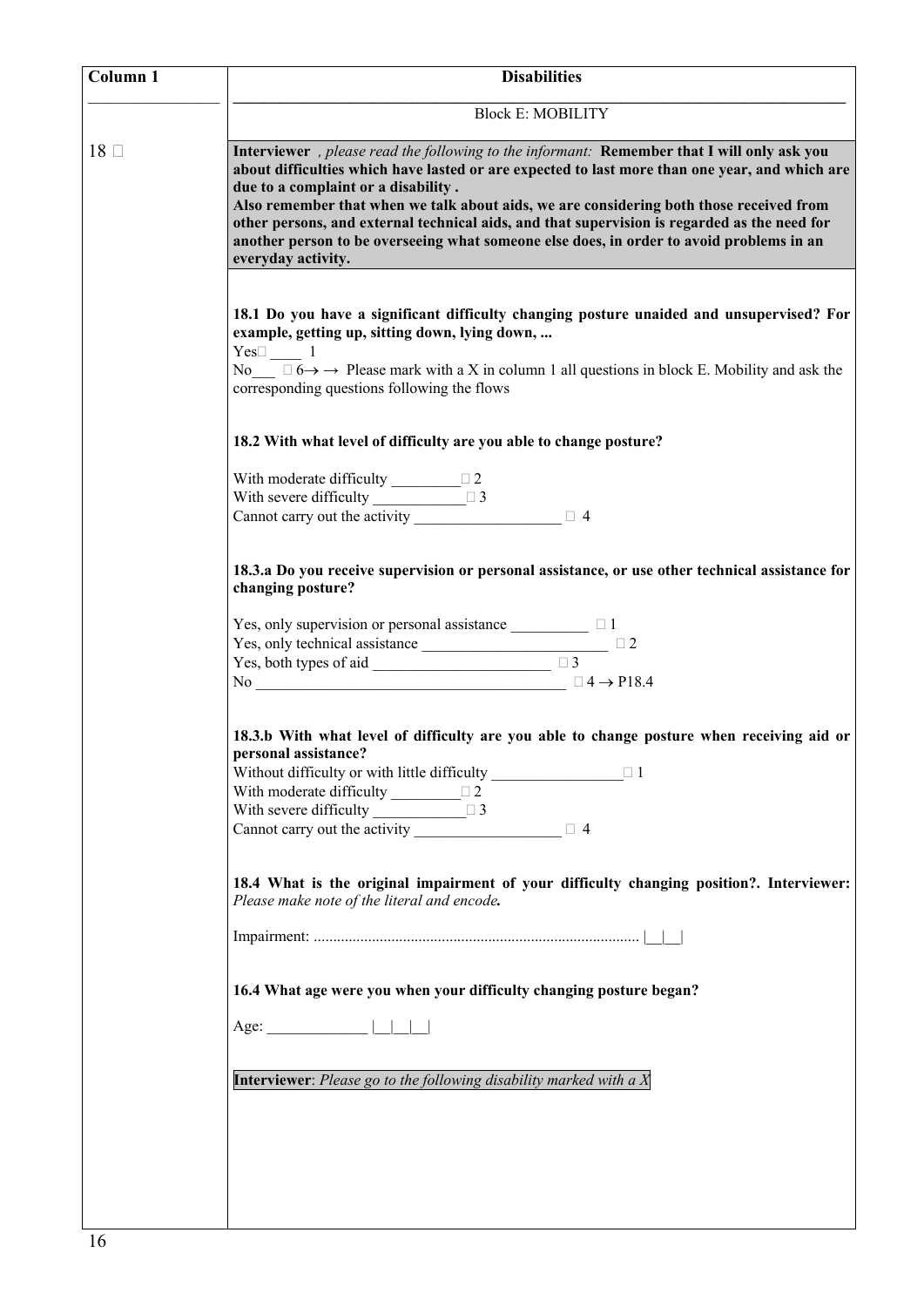| column         | <b>Disabilities</b>                                                                                                                                                                                                                                                                               |
|----------------|---------------------------------------------------------------------------------------------------------------------------------------------------------------------------------------------------------------------------------------------------------------------------------------------------|
| $19$ $\square$ | Interviewer, please read the informant the introduction to question 18, if he or she has not<br>already read it.                                                                                                                                                                                  |
|                | 19.1 Due to health problems or disability, do you have a significant difficulty keeping the<br>body in the same position for the necessary amount of time unaided and unsupervised? For<br>example, standing or sitting for periods of time.                                                      |
|                | $Yes\square$ 1<br>No $\Box$ 6 $\rightarrow$ Please mark with a X in column 1 all questions in block E. Mobility and ask the<br>corresponding questions following the flows                                                                                                                        |
|                | 19.3.b With what level of difficulty are you able to keep the body in the same position?                                                                                                                                                                                                          |
|                | With moderate difficulty $\sqrt{2}$<br>With severe difficulty $\Box$ $\Box$ 3<br>Cannot carry out the activity $\qquad \qquad \square$ 4                                                                                                                                                          |
|                | 9.3.a Do you receive supervision or personal assistance, or use other technical assistance<br>keeping the body in the same position?                                                                                                                                                              |
|                | Yes, only supervision or personal assistance $\Box$ $\Box$ $\Box$<br>No $\qquad \qquad \Box$ $\Box$ $\rightarrow$ P19.4                                                                                                                                                                           |
|                | 19.3.b With what level of difficulty are you able to keep the body in the same position when<br>receiving aid or personal assistance?<br>Without difficulty or with little difficulty $\Box$<br>With severe difficulty $\Box$ $\Box$ 3<br>Cannot carry out the activity $\qquad \qquad \square$ 4 |
|                | 19.4 What is the original impairment of your difficulty keeping the body in the same<br>position?. Interviewer: Please make note of the literal and encode.                                                                                                                                       |
|                |                                                                                                                                                                                                                                                                                                   |
|                | 19.5 What age were you when your difficulty keeping the body in the same position?                                                                                                                                                                                                                |
|                | Age: $\qquad \qquad$    <br>Interviewer: Please go to the following disability marked with a X                                                                                                                                                                                                    |
|                |                                                                                                                                                                                                                                                                                                   |
| $20\ \Box$     | <b>Interviewer,</b> please read the informant the introduction to question 18, if he or she has not<br>already read it.                                                                                                                                                                           |
|                | 20.1 Does any person in the household have a significant difficulty walking and moving<br>around the home unaided and unsupervised? For example, moving around a room or from<br>one room to another.                                                                                             |
|                | Yes<br>$\Box$ 1<br>$\Box$ 6 $\rightarrow$ $\rightarrow$ Please mark with a X in column 1 all questions in block E. Mobility and ask the<br>No<br>corresponding questions following the flows                                                                                                      |
|                | 17                                                                                                                                                                                                                                                                                                |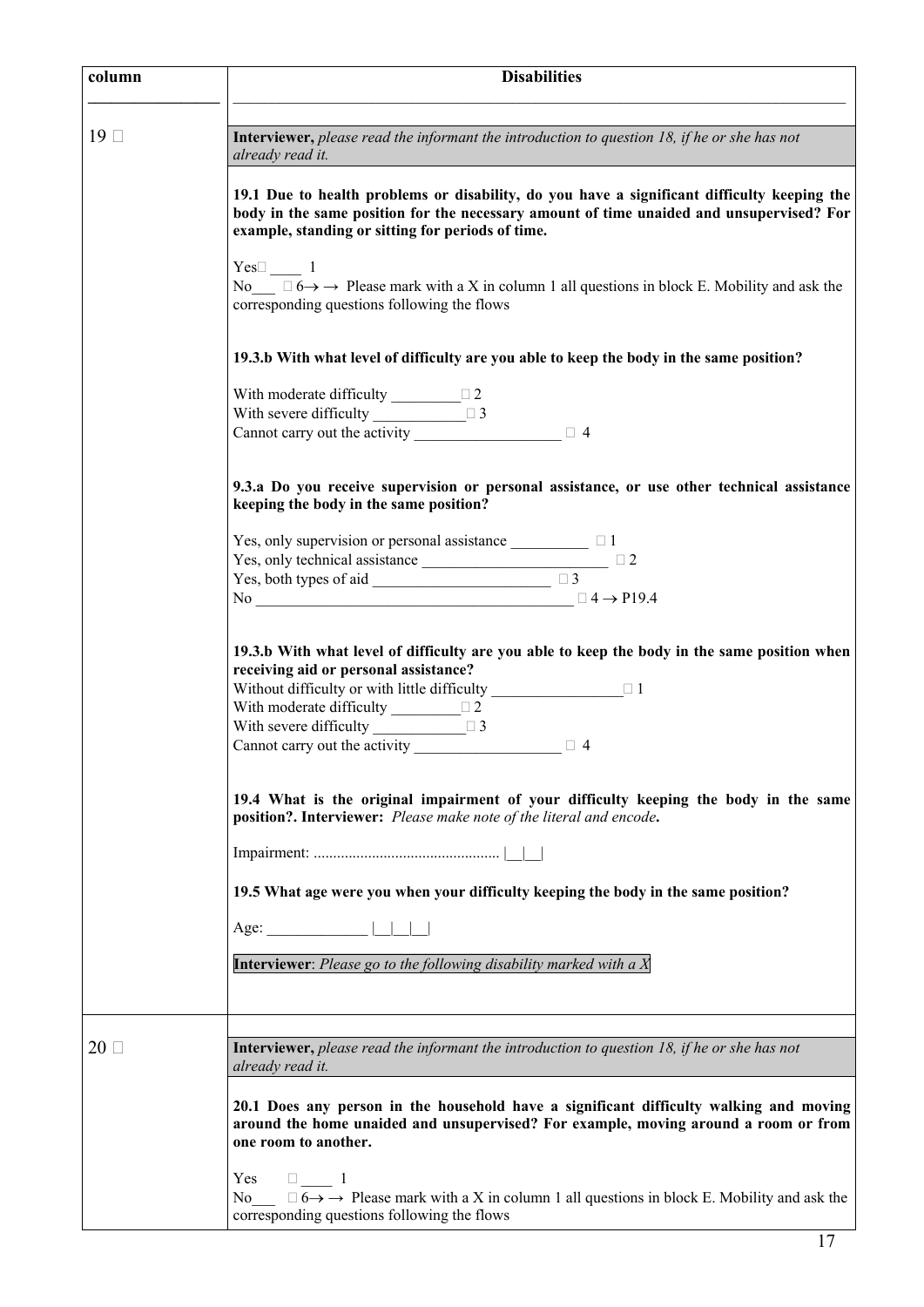| Column 1 | <b>Disabilities</b>                                                                                                                                                                                                                                                                                                                                                                                                                                         |
|----------|-------------------------------------------------------------------------------------------------------------------------------------------------------------------------------------------------------------------------------------------------------------------------------------------------------------------------------------------------------------------------------------------------------------------------------------------------------------|
|          | 20.2 With what level of difficulty would you say you are able to walk and move around the<br>home unaided and unsupervised?                                                                                                                                                                                                                                                                                                                                 |
|          | With moderate difficulty $\sqrt{2}$<br>With severe difficulty $\Box$ 3<br>Cannot carry out the activity $\qquad \qquad \square$ 4                                                                                                                                                                                                                                                                                                                           |
|          | 20.3.a Do you receive supervision or personal assistance, or use other technical assistance<br>walking and moving around the home unaided and unsupervised?                                                                                                                                                                                                                                                                                                 |
|          | Yes, only supervision or personal assistance $\Box$ $\Box$<br>Yes, only technical assistance $\Box$<br>Yes, both types of aid $\Box$<br>No $\qquad \qquad \Box 4 \rightarrow P20.4$                                                                                                                                                                                                                                                                         |
|          | 20.3.b With what level of difficulty would you say you are able to walk and move around the<br>home when receiving aid or personal assistance?<br>Without difficulty or with little difficulty $\Box$<br>With moderate difficulty $\Box$<br>With severe difficulty $\sqrt{3}$<br>Cannot carry out the activity $\boxed{\phantom{2\,2\,3\,4\,}}$                                                                                                             |
|          | 20.4 What is the original impairment of your difficulty walking and moving around the<br>home?. Interviewer: Please make note of the literal and encode.                                                                                                                                                                                                                                                                                                    |
|          |                                                                                                                                                                                                                                                                                                                                                                                                                                                             |
|          | 20.5 What age were you when your difficulty walking and moving around the home began?                                                                                                                                                                                                                                                                                                                                                                       |
|          | Age: $\vert \vert \vert \vert \vert$                                                                                                                                                                                                                                                                                                                                                                                                                        |
|          | Interviewer: Please go to the following disability marked with a $X$                                                                                                                                                                                                                                                                                                                                                                                        |
| 21       | <b>Interviewer,</b> please read the informant the introduction to question 18, if he or she has not<br>already read it.                                                                                                                                                                                                                                                                                                                                     |
|          | 21.1 Due to health problems or disability, do you have a significant difficulty walking or<br>moving outside their home unaided and unsupervised? For example, getting about on the<br>street without modes of transport, within public or private buildings,<br>$\Box$<br>Yes<br>$\Box \rightarrow$ 6 $\rightarrow$ Please mark with a X in column 1 all questions in b lock E. Mobility and<br>No.<br>ask the corresponding questions following the flows |
|          | 20.2 With what level of difficulty would you say you are able to walk and move around the<br>home?                                                                                                                                                                                                                                                                                                                                                          |
|          | With moderate difficulty $\sqrt{2}$<br>With severe difficulty $\Box$ 3<br>Cannot carry out the activity $\Box$ 4                                                                                                                                                                                                                                                                                                                                            |
|          | 21.3.a Do you receive supervision or personal assistance, or use other technical assistance<br>walking and moving around the home?<br>Yes, only supervision or personal assistance $\frac{1}{\sqrt{1-\frac{1}{n}}}\square 1$<br>No $\qquad \qquad \Box$ $\Box$ 4 $\rightarrow$ P21.4                                                                                                                                                                        |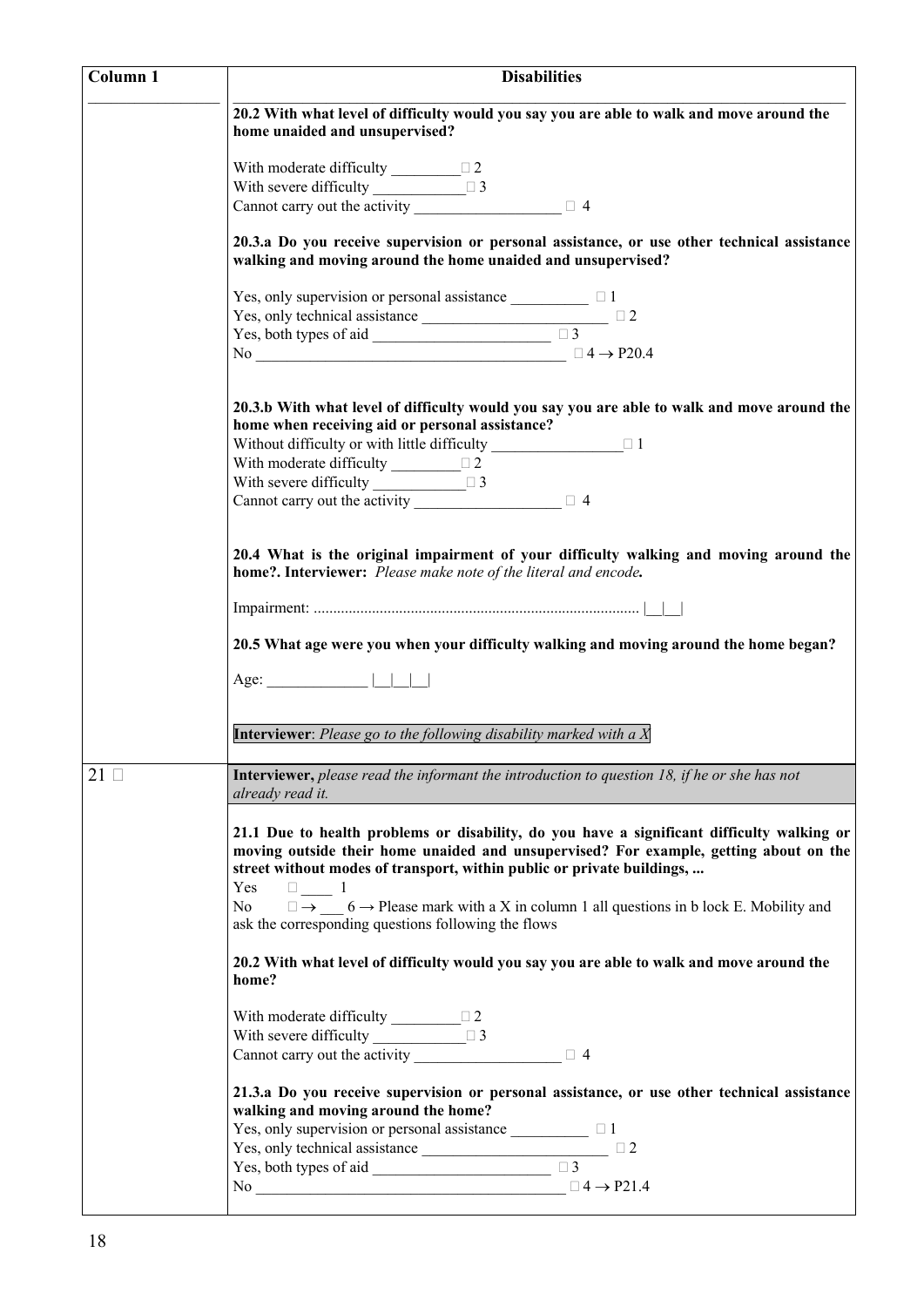| Column 1    | <b>Disabilities</b>                                                                                                                                                                                              |
|-------------|------------------------------------------------------------------------------------------------------------------------------------------------------------------------------------------------------------------|
|             | 21.3.b With what level of difficulty would you say you are able to walk and move around the<br>home when receiving aid or personal assistance?                                                                   |
|             | Without difficulty or with little difficulty $\Box$ $\Box$                                                                                                                                                       |
|             | With moderate difficulty $\frac{1}{2}$                                                                                                                                                                           |
|             | With severe difficulty $\Box$ $\Box$                                                                                                                                                                             |
|             | Cannot carry out the activity $\qquad \qquad \square$ 4                                                                                                                                                          |
|             | 21.4 What is the original impairment of your difficulty walking and moving around the<br>home?. Interviewer: Please make note of the literal and encode.                                                         |
|             |                                                                                                                                                                                                                  |
|             | 21.5 What age were you when your difficulty walking and moving around the home began?                                                                                                                            |
|             |                                                                                                                                                                                                                  |
|             | <b>Interviewer</b> : Please go to the following disability marked with a $X$                                                                                                                                     |
|             |                                                                                                                                                                                                                  |
| $22\square$ | <b>Interviewer</b> , please read the informant the introduction to question 18, if he or she has not<br>already read it.                                                                                         |
|             | 22.1 Due to health problem or disability, does any person in the household have a significant<br>difficulty using passenger transport unaided and unsupervised?. For example by car, bus,<br>train, metro, tram, |
|             | Yes<br>$\Box$<br>No $\Box \rightarrow \Box$ 6 $\rightarrow$ Please mark with a X in column 1 all questions in b lock E. Mobility and<br>ask the corresponding questions following the flows                      |
|             | 22.2 With what level of difficulty would you say you are able to get around via passenger<br>transport?                                                                                                          |
|             | With moderate difficulty $\Box$ $\Box$ 2                                                                                                                                                                         |
|             | With severe difficulty $\Box$ $\Box$ 3                                                                                                                                                                           |
|             | Cannot carry out the activity $\qquad \qquad \square$ 4                                                                                                                                                          |
|             | 22.3.a Do you receive supervision or personal assistance, or use other technical assistance to<br>get around via passenger transport?                                                                            |
|             | Yes, only supervision or personal assistance $\Box$ $\Box$ 1                                                                                                                                                     |
|             |                                                                                                                                                                                                                  |
|             | No $\qquad \qquad \Box 4 \rightarrow P22.4$                                                                                                                                                                      |
|             | 22.3.b With what level of difficulty would you say you are able to getting around via<br>passenger transport when receiving aid or personal assistance?                                                          |
|             | Without difficulty or with little difficulty $\Box$<br>With moderate difficulty $\Box$<br>With severe difficulty $\Box$ $\Box$ 3                                                                                 |
|             | Cannot carry out the activity $\qquad \qquad \square$ 4                                                                                                                                                          |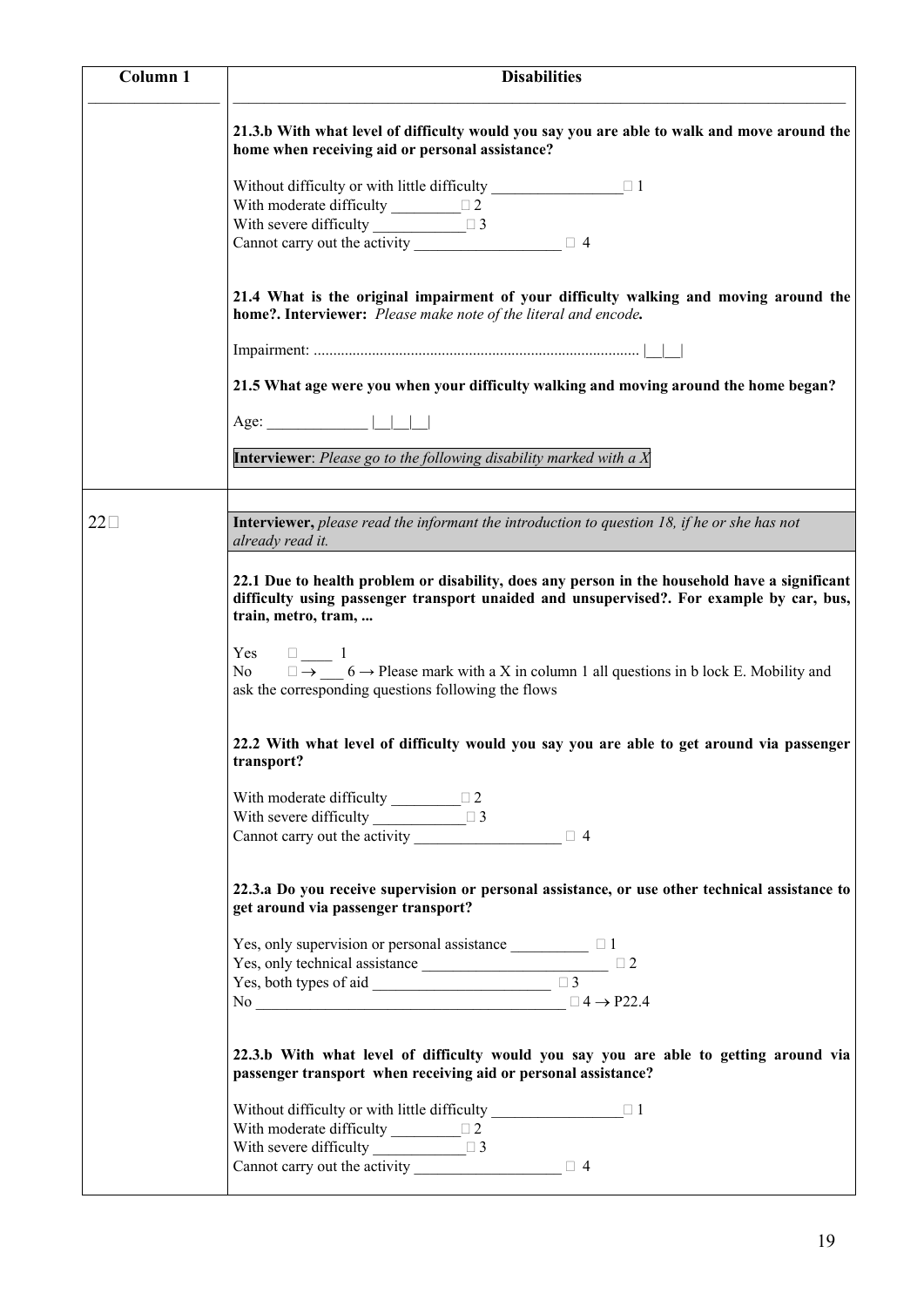| Column 1       | <b>Disabilities</b>                                                                                                                                                                                         |
|----------------|-------------------------------------------------------------------------------------------------------------------------------------------------------------------------------------------------------------|
|                | 22.4 What is the original impairment of your difficulty getting around via passenger<br>transport?. Interviewer: Please make note of the literal and encode.                                                |
|                | 22.5 What age were you when your difficulty getting around via passenger transport began?<br>Age: $\vert \vert \vert$                                                                                       |
|                | Interviewer: Please go to the following disability marked with a $X$                                                                                                                                        |
| $23$ $\square$ | <b>Interviewer:</b> Only persons aged 18 to 74 years old should be asked this question                                                                                                                      |
|                | <b>Interviewer,</b> please read the informant the introduction to question 18, if he or she has not<br>already read it.                                                                                     |
|                | 23.1 Due to health problem or disability, do you have a significant difficulty driving<br>unadapted motor vehicles?                                                                                         |
|                | Yes<br>$\Box$<br>$\Box \rightarrow$ 6 $\rightarrow$ Please mark with a X in column 1 all questions in b lock E. Mobility and<br>No<br>ask the corresponding questions following the flows                   |
|                | 23.2 With what level of difficulty would you say you are able to drive vehicles?                                                                                                                            |
|                | With moderate difficulty $\sqrt{2}$<br>With severe difficulty $\Box$ 3<br>$\Box$ 4                                                                                                                          |
|                | 23.3.a Do you use any technical assistance driving vehicles?                                                                                                                                                |
|                | $Yes \Box$ 1<br>No $\qquad \qquad \Box$                                                                                                                                                                     |
|                | 18.3.b With what level of difficulty are you able to drive vehicles when receiving aid or<br>personal assistance?                                                                                           |
|                | Without difficulty or with little difficulty $\Box$ $\Box$<br>With moderate difficulty $\qquad \qquad \Box$ 2<br>With severe difficulty $\Box$ 3<br>Cannot carry out the activity $\qquad \qquad \square$ 4 |
|                | 23.4 What is the original impairment of your difficulty driving vehicles? Interviewer: Please<br>make note of the literal and encode.                                                                       |
|                |                                                                                                                                                                                                             |
|                | 23.4 What age were you when your difficulty driving vehicles began?                                                                                                                                         |
|                | Age: ________________  __ __ __                                                                                                                                                                             |
|                | Interviewer: Please go to the following disability marked with a X                                                                                                                                          |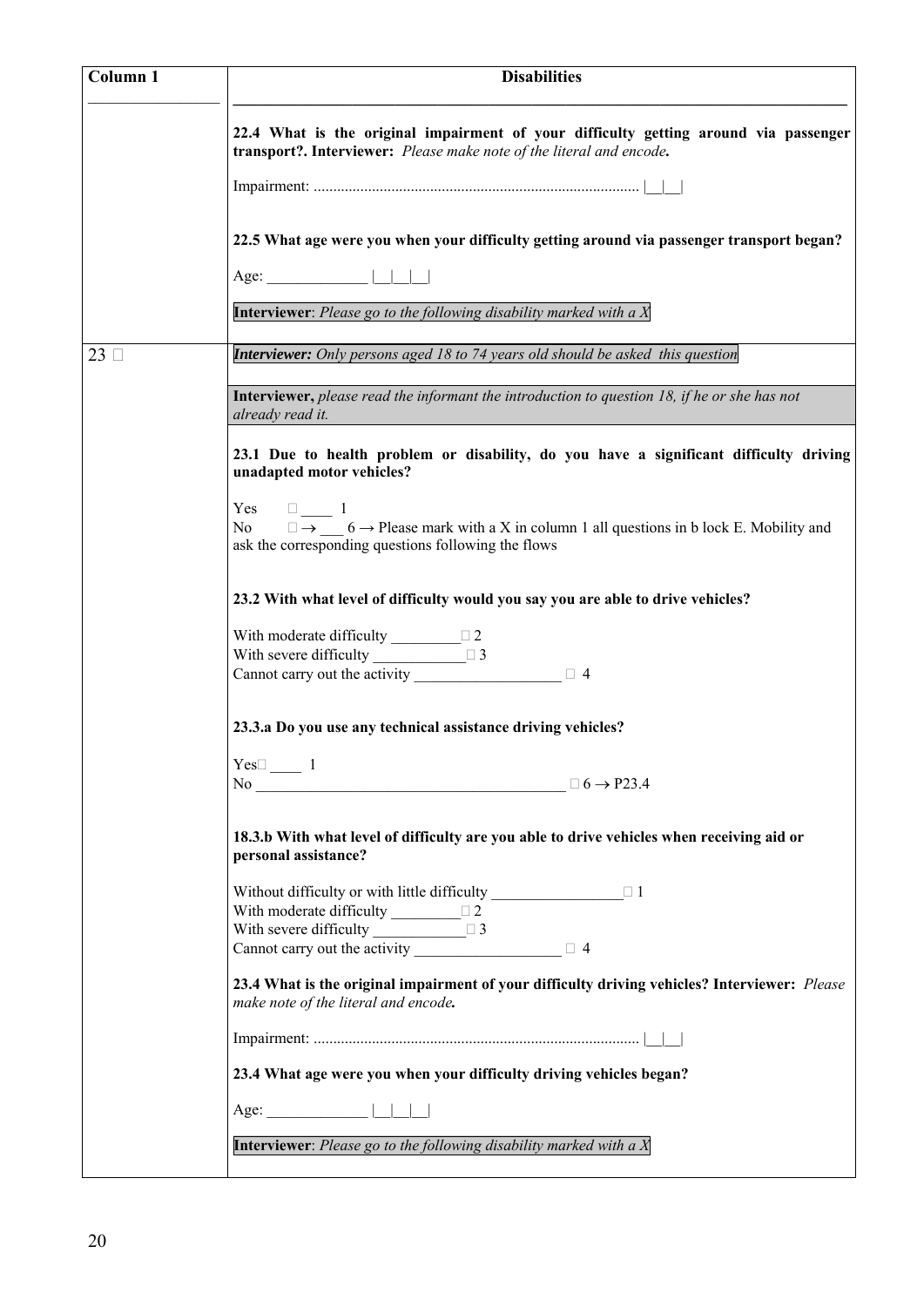| Column         | <b>Disabilities</b>                                                                                                                                                                           |
|----------------|-----------------------------------------------------------------------------------------------------------------------------------------------------------------------------------------------|
| $24$ $\square$ | <b>Interviewer,</b> please read the informant the introduction to question 18, if he or she has not<br>already read it.                                                                       |
|                | 24.1 Does any person in the household have a significant difficulty lifting or carrying objects<br>with their hands or arms unaided and unsupervised? For example a glass, holding a baby,    |
|                | Yes $\Box$ 1<br>No $\Box$ $\Box$ $\overline{6}$ $\rightarrow$ Please mark with a X in column 1 all questions in b lock E. Mobility and ask<br>the corresponding questions following the flows |
|                | 24.2 ¿With what level of difficulty are you able to lift or carry objects?                                                                                                                    |
|                | With moderate difficulty $\sqrt{2}$<br>With severe difficulty $\Box$ 3                                                                                                                        |
|                | Cannot carry out the activity $\qquad \qquad \square$ 4                                                                                                                                       |
|                | 24.3.a Do you receive supervision or personal assistance, or use other technical assistance to<br>lift or carry objects?                                                                      |
|                | Yes, only supervision or personal assistance $\Box$ $\Box$ $\Box$                                                                                                                             |
|                | No $\qquad \qquad \Box$ $\Box$ 4 $\rightarrow$ P24.4                                                                                                                                          |
|                | 24.3.b With what level of difficulty are you able to lift or carry objects when receiving aid or<br>personal assistance?                                                                      |
|                | Without difficulty or with little difficulty $\Box$ $\Box$<br>With moderate difficulty $\frac{1}{2}$                                                                                          |
|                | With severe difficulty $\Box$ 3<br>$\Box$ 4                                                                                                                                                   |
|                | 24.4 hat is the original impairment of your difficulty lifting or carrying objects?. Interviewer:<br>Please make note of the literal and encode.                                              |
|                |                                                                                                                                                                                               |
|                | 24.5 : What age were you when your difficulty lifting or carrying objects?                                                                                                                    |
|                |                                                                                                                                                                                               |
|                | Interviewer: Please go to the following disability marked with a $X$                                                                                                                          |
|                |                                                                                                                                                                                               |
|                |                                                                                                                                                                                               |
|                |                                                                                                                                                                                               |
|                |                                                                                                                                                                                               |
|                |                                                                                                                                                                                               |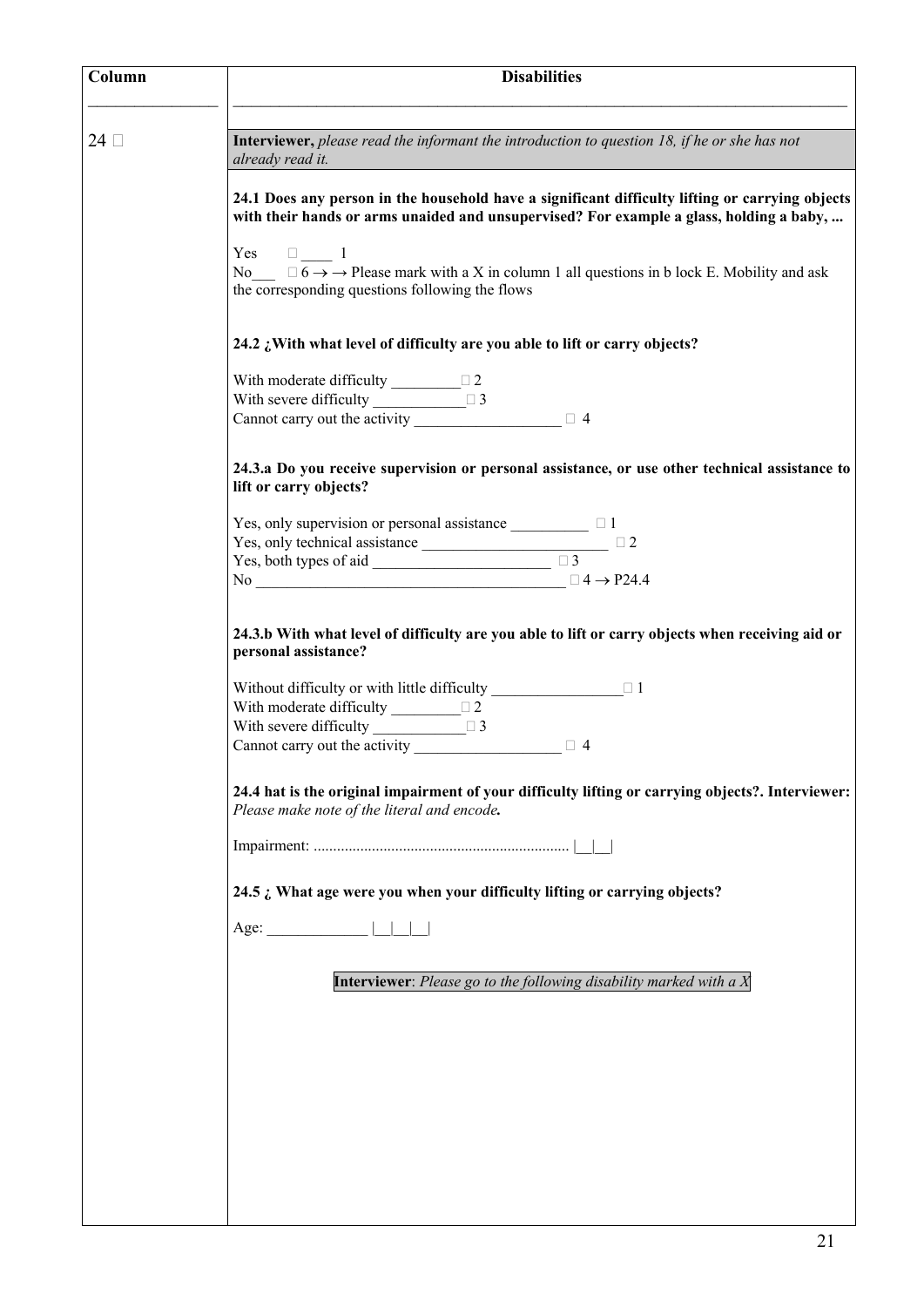| Column 1  | <b>Disabilities</b>                                                                                                                                                                                                                |
|-----------|------------------------------------------------------------------------------------------------------------------------------------------------------------------------------------------------------------------------------------|
| $25 \Box$ | Interviewer, please read the informant the introduction to question $18$ , if he or she has not<br>already read it.                                                                                                                |
|           | 25.1 Does any person in the household have a significant difficulty handling and moving<br>objects, using his or her hands and arms unaided and unsupervised? For example reaching<br>an object, throwing a ball, sliding a chair. |
|           | $Yes\square$ 1<br>$N_0 \rightarrow$ 6 $\rightarrow$ Please mark with a X in column 1 all questions in block E. Mobility and ask the<br>corresponding questions following the flows                                                 |
|           | 25.2 With what level of difficulty would you say are you able to lift or carry objects                                                                                                                                             |
|           | With moderate difficulty $\frac{\Box 2}{\Box 2}$<br>With severe difficulty $\Box$ $\Box$ 3<br>$\Box$ 4                                                                                                                             |
|           | 25.3.a Do you receive supervision or personal assistance, or use other technical assistance to<br>lift or carry objects?                                                                                                           |
|           | Yes, only supervision or personal assistance $\frac{\Box \Box}{\Box \Box \Box \Box}$<br>No $\qquad \qquad \Box 4 \rightarrow P25.4$                                                                                                |
|           | 25.3.b With what level of difficulty would you say are you able to lift or carry objects when<br>receiving aid or personal assistance?                                                                                             |
|           | Without difficulty or with little difficulty $\Box$ $\Box$<br>With moderate difficulty $\frac{\Box 2}{\Box 2}$<br>With severe difficulty<br>$\Box$ 3                                                                               |
|           | 25.4 What is the original impairment of your difficulty lifting or carrying objects?.<br>Interviewer: Please make note of the literal and encode.                                                                                  |
|           |                                                                                                                                                                                                                                    |
|           | 25.5 What age were you when your difficulty lifting or carrying objects began?<br>Age: $\qquad \qquad$                                                                                                                             |
|           | <b>Interviewer</b> : Please go to the following disability marked with a $X$                                                                                                                                                       |
| $26\Box$  | <b>Interviewer</b> , please read the informant the introduction to question 18, if he or she has not<br>already read it.                                                                                                           |
|           | 26. Do you have a significant difficulty handling and moving small objects unaided and<br>unsupervised? For example, picking up and putting down coins, cutting with scissors, writing<br>with a pen,                              |
|           | Yes<br>$\square$ $\square$ 1<br>$\Box \rightarrow$ 6 $\rightarrow$ Please mark with a X in column 1 all questions in b lock E. Mobility and<br>No<br>ask the corresponding questions following the flows                           |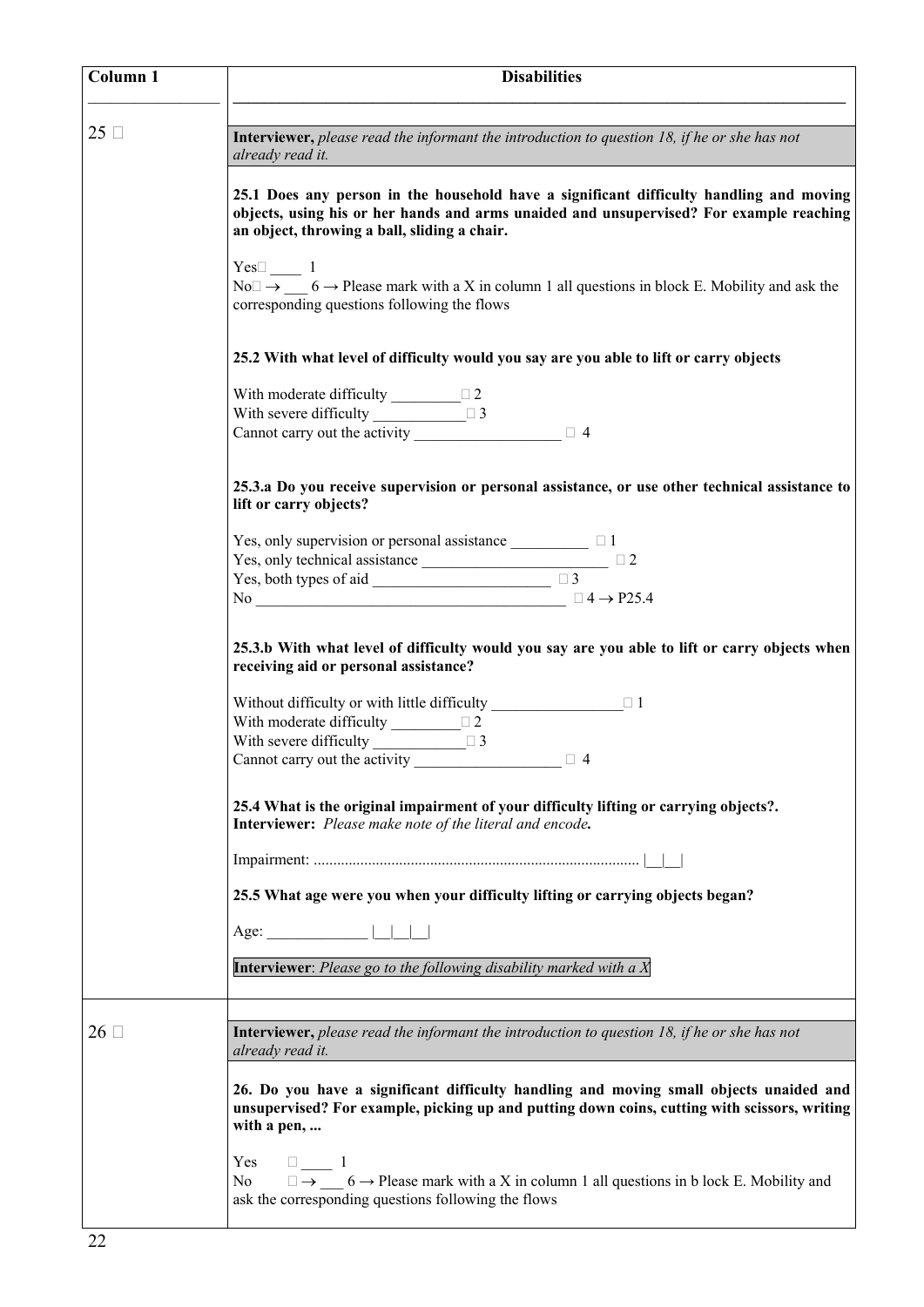| Column 1     | <b>Disabilities</b>                                                                                                                                                                                                                                                                                                                                                                                                                                                                                    |
|--------------|--------------------------------------------------------------------------------------------------------------------------------------------------------------------------------------------------------------------------------------------------------------------------------------------------------------------------------------------------------------------------------------------------------------------------------------------------------------------------------------------------------|
|              | 26.2 With what level of difficulty would you say are you able to lift or carry small objects?                                                                                                                                                                                                                                                                                                                                                                                                          |
|              | With moderate difficulty $\sqrt{2}$                                                                                                                                                                                                                                                                                                                                                                                                                                                                    |
|              | With severe difficulty $\Box$ $\Box$                                                                                                                                                                                                                                                                                                                                                                                                                                                                   |
|              | Cannot carry out the activity $\qquad \qquad \square$ 4                                                                                                                                                                                                                                                                                                                                                                                                                                                |
|              |                                                                                                                                                                                                                                                                                                                                                                                                                                                                                                        |
|              | 26.3.a Do you receive supervision or personal assistance, or use other technical assistance to<br>lift or carry small objects?                                                                                                                                                                                                                                                                                                                                                                         |
|              | Yes, only supervision or personal assistance $\Box$ $\Box$ 1                                                                                                                                                                                                                                                                                                                                                                                                                                           |
|              | Yes, only technical assistance $\qquad \qquad \square$                                                                                                                                                                                                                                                                                                                                                                                                                                                 |
|              | Yes, both types of aid $\qquad \qquad \square$ $\qquad \square$                                                                                                                                                                                                                                                                                                                                                                                                                                        |
|              | No $\qquad \qquad \Box 4 \rightarrow P26.4$                                                                                                                                                                                                                                                                                                                                                                                                                                                            |
|              | 26.3.b With what level of difficulty would you say are you able to lift or carry small objects<br>when receiving aid or personal assistance?                                                                                                                                                                                                                                                                                                                                                           |
|              | Without difficulty or with little difficulty $\Box$                                                                                                                                                                                                                                                                                                                                                                                                                                                    |
|              | With moderate difficulty $\qquad \qquad \Box$ 2                                                                                                                                                                                                                                                                                                                                                                                                                                                        |
|              | With severe difficulty $\Box$ $\Box$ 3                                                                                                                                                                                                                                                                                                                                                                                                                                                                 |
|              | Cannot carry out the activity $\boxed{\phantom{2442} \phantom{2444} \phantom{2444} \phantom{24444} \phantom{24444} \phantom{244444} \phantom{244444} \phantom{244444} \phantom{2444444} \phantom{2444444} \phantom{2444444}\phantom{2444444}\phantom{2444444}\phantom{2444444}\phantom{2444444}\phantom{2444444}\phantom{2444444}\phantom{244$                                                                                                                                                         |
|              |                                                                                                                                                                                                                                                                                                                                                                                                                                                                                                        |
|              | 26.4 What is the original impairment of your difficulty lifting or carrying small objects?.<br>Interviewer: Please make note of the literal and encode.                                                                                                                                                                                                                                                                                                                                                |
|              |                                                                                                                                                                                                                                                                                                                                                                                                                                                                                                        |
|              | 26.5 What age were you when your difficulty lifting or carrying small objects began?<br>Age: $\qquad \qquad$<br>Interviewer: Please go to the following disability marked with a $X$                                                                                                                                                                                                                                                                                                                   |
|              | <b>BLOCK F: SELF CARE</b>                                                                                                                                                                                                                                                                                                                                                                                                                                                                              |
| $27~\square$ | <b>Interviewer</b> , please read the following to the informant:<br>Remember that I will only ask you about difficulties which have lasted or are expected to<br>last more than one year.<br>Also remember that when we talk about aids, we are considering both those received from<br>other persons, and external technical aids, and that supervision is regarded as the need for<br>another person to be overseeing what someone else does, in order to avoid problems in an<br>everyday activity. |
|              | 27.1 Due to health problem or disability, do you have a significant difficulty washing or<br>drying the different body parts unaided and unsupervised? For example, taking a shower,<br>washing his or her hands, head,<br>Yes<br>$\square$ $\square$ 1<br>$\Box$ 6 $\rightarrow$ Mark with a X in column 1 all questions in block F. Self care and ask the<br>No<br>corresponding questions following the flows                                                                                       |
|              |                                                                                                                                                                                                                                                                                                                                                                                                                                                                                                        |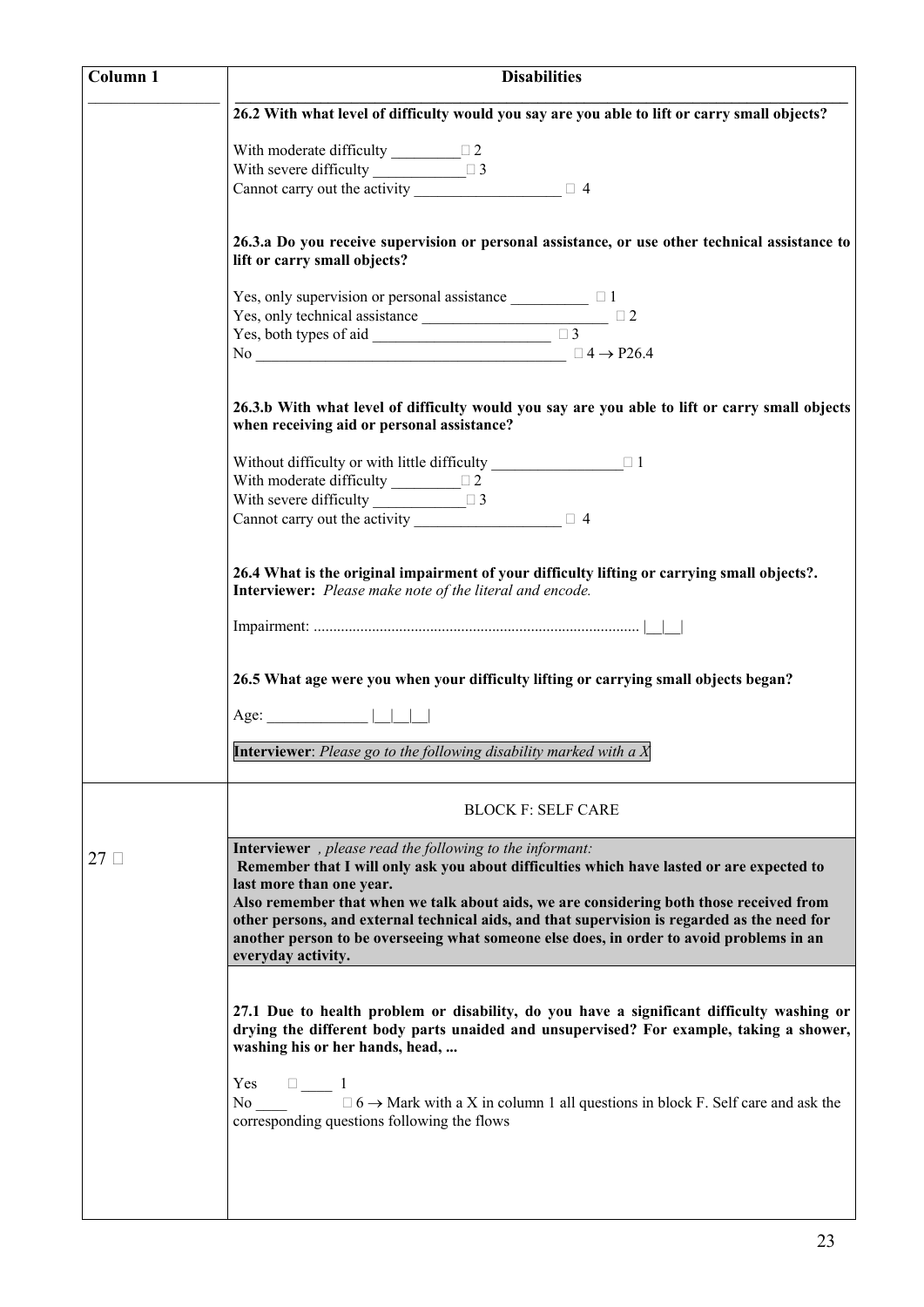| Column 1 | <b>Disabilities</b>                                                                                                                                                                                                                                                                                                                                                                           |
|----------|-----------------------------------------------------------------------------------------------------------------------------------------------------------------------------------------------------------------------------------------------------------------------------------------------------------------------------------------------------------------------------------------------|
|          | 27.2 With what level of difficulty would you say are you able to wash or dry different body<br>parts                                                                                                                                                                                                                                                                                          |
|          | With moderate difficulty $\sqrt{2}$<br>With severe difficulty $\Box$ 3                                                                                                                                                                                                                                                                                                                        |
|          | $\Box$ 4                                                                                                                                                                                                                                                                                                                                                                                      |
|          | 27.3.a Do you receive supervision or personal assistance, or use technical assistance washing<br>or drying the different body parts?                                                                                                                                                                                                                                                          |
|          | Yes, only supervision or personal assistance $\Box$ $\Box$ 1<br>Yes, only technical assistance $\qquad \qquad \square$                                                                                                                                                                                                                                                                        |
|          | Yes, both types of aid $\frac{1}{\sqrt{3}}$<br>No $\qquad \qquad \Box 4 \rightarrow P27.4$                                                                                                                                                                                                                                                                                                    |
|          | 27.3.b With what level of difficulty would you say are you able to wash or dry different body<br>parts when receiving aid or personal assistance?                                                                                                                                                                                                                                             |
|          | Without difficulty or with little difficulty $\Box$ $\Box$<br>With moderate difficulty $\frac{\Box 2}{\Box 2}$                                                                                                                                                                                                                                                                                |
|          | With severe difficulty $\Box$ $\Box$ 3<br>Cannot carry out the activity $\boxed{\phantom{2\phantom{2\phantom{2}}\phantom{2}}\phantom{2}}$ $\phantom{2\phantom{2\phantom{2}}\phantom{2}}\phantom{2\phantom{2}}$                                                                                                                                                                                |
|          | 27.4 What is the original impairment of your difficulty washing or drying different body<br>parts?. Interviewer: Please make note of the literal and encode.                                                                                                                                                                                                                                  |
|          |                                                                                                                                                                                                                                                                                                                                                                                               |
|          | 27.5 What age were you when your difficulty washing or drying different body parts began?                                                                                                                                                                                                                                                                                                     |
|          | Age:                                                                                                                                                                                                                                                                                                                                                                                          |
|          | <b>Interviewer</b> : Please go to the following disability marked with a $X$                                                                                                                                                                                                                                                                                                                  |
| $28\Box$ | Interviewer, please read the informant the introduction to question 27, if he or she has not<br>already read it.                                                                                                                                                                                                                                                                              |
|          | 28.1 Due to health problem or disability, do you have a significant difficulty with basic<br>grooming unaided and unsupervised? For example combing his or her hair, cutting his or<br>her nails,<br>$\Box$ 1<br>Yes<br>No $\Box$ $6 \rightarrow \rightarrow$ Please mark with a X in column 1 all questions in block F. Self care and ask the<br>corresponding questions following the flows |
|          | 28.2 With what level of difficulty would you say are you able to perform basic grooming?                                                                                                                                                                                                                                                                                                      |
|          | With moderate difficulty $\sqrt{2}$<br>With severe difficulty $\Box$ $\Box$ 3<br>$\Box$ 4                                                                                                                                                                                                                                                                                                     |
|          |                                                                                                                                                                                                                                                                                                                                                                                               |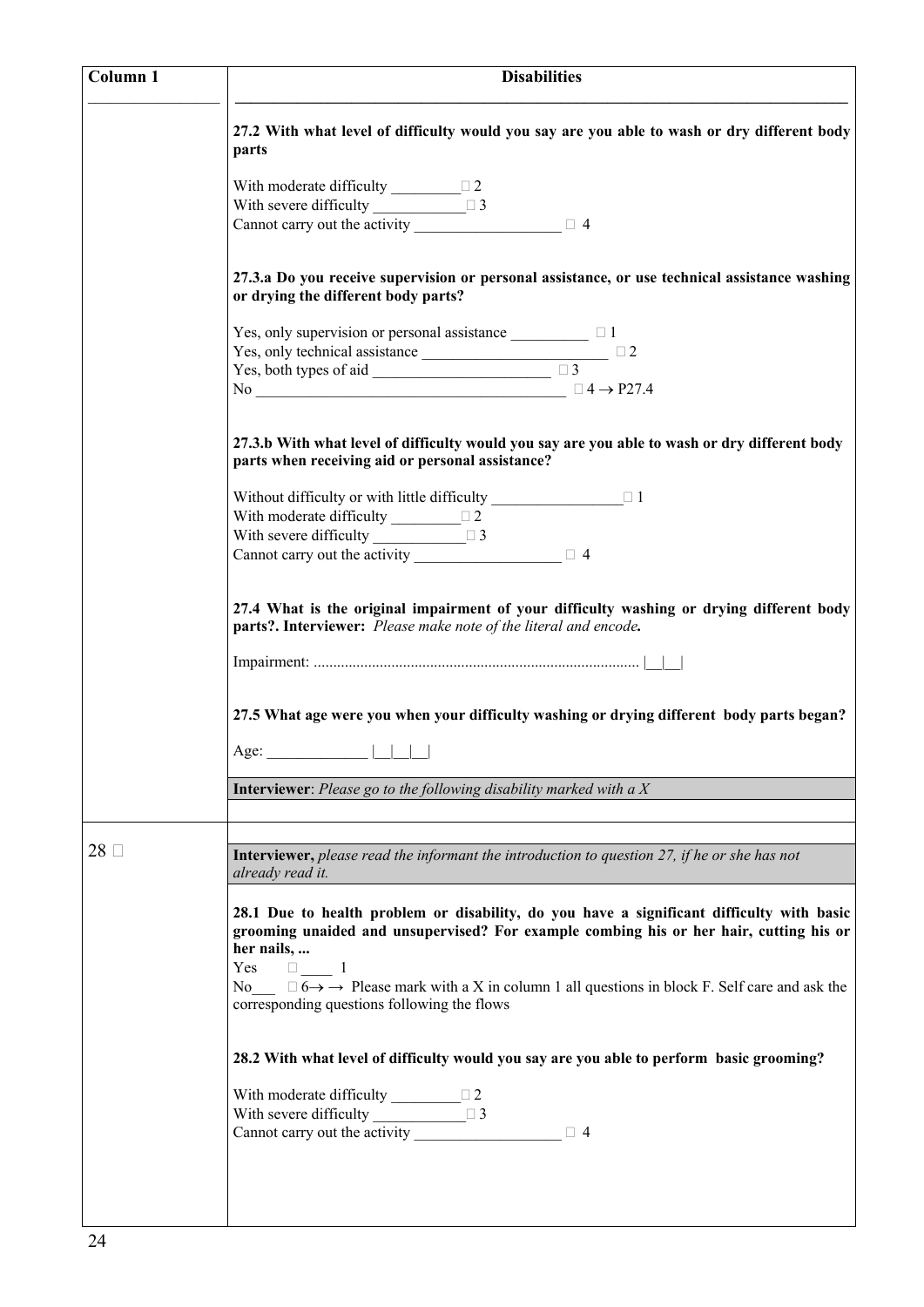| Column 1 | <b>Disabilities</b>                                                                                                                                                                                                                                    |
|----------|--------------------------------------------------------------------------------------------------------------------------------------------------------------------------------------------------------------------------------------------------------|
|          | 28.3.a Do you receive supervision or personal assistance, or use technical assistance when<br>performing basic grooming?                                                                                                                               |
|          | Yes, only supervision or personal assistance $\Box$ $\Box$ 1                                                                                                                                                                                           |
|          | No $\qquad \qquad \Box 4 \rightarrow P28.4$                                                                                                                                                                                                            |
|          | 28.3.b With what level of difficulty would you say are you able to perform basic grooming<br>when receiving aid or personal assistance?                                                                                                                |
|          | Without difficulty or with little difficulty $\Box$<br>With moderate difficulty $\sqrt{2}$<br>Cannot carry out the activity $\qquad \qquad \square$ 4                                                                                                  |
|          | 28.4 What is the original impairment of your difficulty with basic grooming?. Interviewer:<br>Please make note of the literal and encode.                                                                                                              |
|          |                                                                                                                                                                                                                                                        |
|          | 28.5 What age were you when your difficulty with basic grooming began?                                                                                                                                                                                 |
|          | Interviewer: Please go to the following disability marked with a $X$                                                                                                                                                                                   |
| 29       | Interviewer, please read the informant the introduction to question 27, if he or she has not<br>already read it.                                                                                                                                       |
|          | 29.1 Due to health problem or disability, do you have a significant difficulty controlling your<br>urge to urinate and related activities, such as making it to the toilet, dressing and undressing<br>and cleaning yourself unaided and unsupervised? |
|          | Yes $\Box$ 1<br>No $\Box$ 6 $\rightarrow$ Please mark with a X in column 1 all questions in block F. Self care and ask the<br>corresponding questions following the flows                                                                              |
|          | 29.2 With what level of difficulty would you say are you able to carry out activities related to<br>urination?                                                                                                                                         |
|          | With moderate difficulty $\Box$<br>With severe difficulty $\Box$ 3<br>Cannot carry out the activity $\qquad \qquad \square$ 4                                                                                                                          |
|          | 29.3.a Do you receive supervision or personal assistance, or use technical assistance when<br>performing activities related to urination?                                                                                                              |
|          | Yes, only supervision or personal assistance $\Box$ $\Box$ $\Box$                                                                                                                                                                                      |
|          | No $\qquad \qquad \Box$ $\Box$ 4 $\rightarrow$ P29.4                                                                                                                                                                                                   |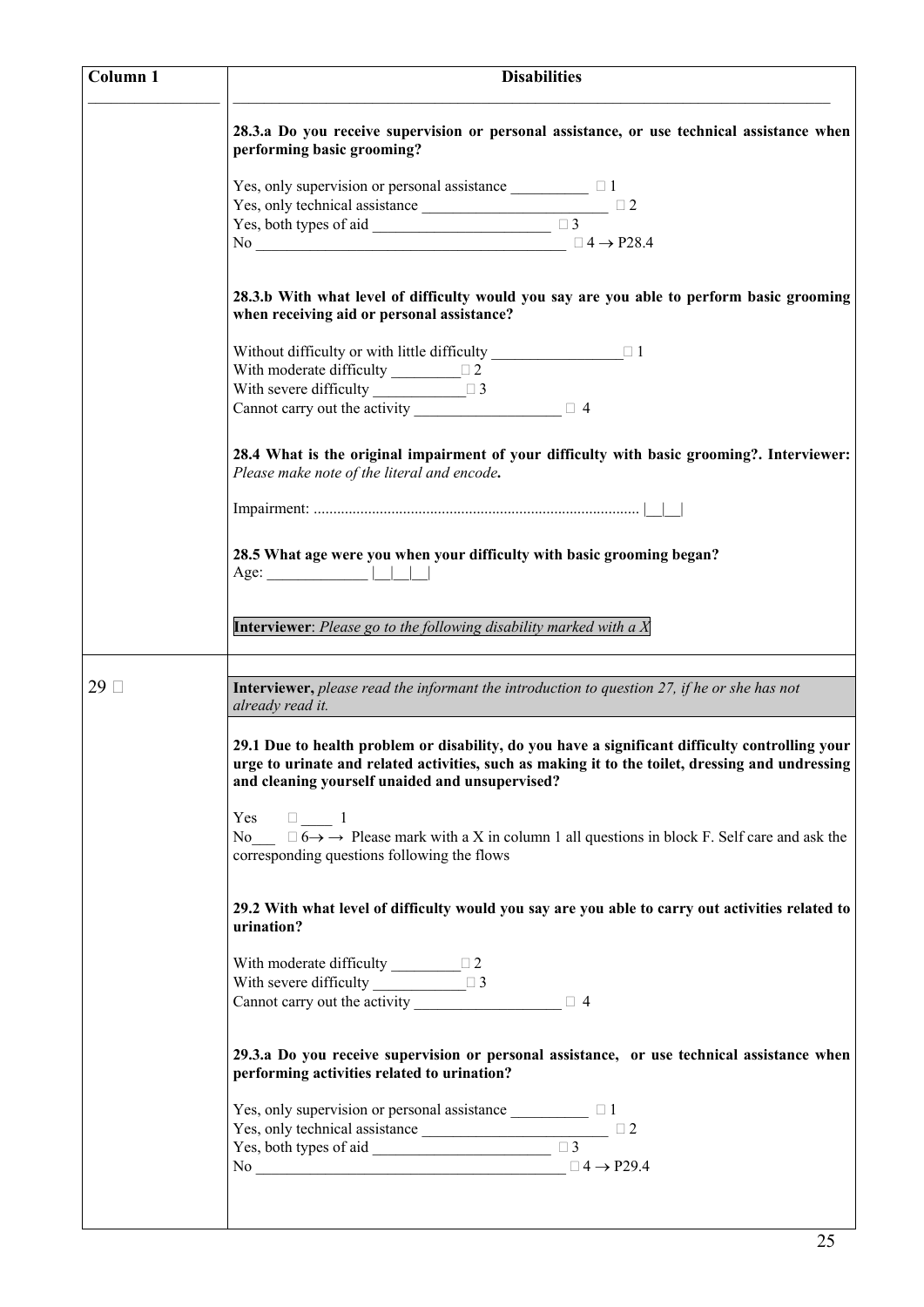| Column <sub>1</sub> | <b>Disabilities</b>                                                                                                                                                                                                                                                                                                                                                                                                                                        |
|---------------------|------------------------------------------------------------------------------------------------------------------------------------------------------------------------------------------------------------------------------------------------------------------------------------------------------------------------------------------------------------------------------------------------------------------------------------------------------------|
|                     | 29.3.b With what level of difficulty would you say are you able to carry out activities related<br>to urination when receiving aid or personal assistance?                                                                                                                                                                                                                                                                                                 |
|                     | Without difficulty or with little difficulty $\Box$<br>With moderate difficulty $\sqrt{2}$                                                                                                                                                                                                                                                                                                                                                                 |
|                     | With severe difficulty $\Box$ $\Box$ 3                                                                                                                                                                                                                                                                                                                                                                                                                     |
|                     | Cannot carry out the activity $\qquad \qquad \square$ 4                                                                                                                                                                                                                                                                                                                                                                                                    |
|                     |                                                                                                                                                                                                                                                                                                                                                                                                                                                            |
|                     | 29.4 What is the original impairment of your difficulty carrying out activities related to<br>urination?. Interviewer: Please make note of the literal and encode.                                                                                                                                                                                                                                                                                         |
|                     |                                                                                                                                                                                                                                                                                                                                                                                                                                                            |
|                     | 29.5 What age were you when your difficulty performing activities related to urination<br>began?                                                                                                                                                                                                                                                                                                                                                           |
|                     | Age: $\Box$                                                                                                                                                                                                                                                                                                                                                                                                                                                |
|                     | <b>Interviewer</b> : Please go to the following disability marked with a $X$                                                                                                                                                                                                                                                                                                                                                                               |
|                     |                                                                                                                                                                                                                                                                                                                                                                                                                                                            |
| $30\square$         | <b>Interviewer</b> , please read the informant the introduction to question 27, if he or she has not<br>already read it.                                                                                                                                                                                                                                                                                                                                   |
|                     | 30.1 Due to health problem or disability, do you have a significant difficulty controlling your<br>urge to defecate and related activities, such as making it to the toilet, dressing and undressing<br>and cleaning yourself unaided and unsupervised?<br>Yes<br>$\square$ 1<br>$\Box \rightarrow \_ 6 \rightarrow$ Please mark with a X in column 1 all questions in block F. Self care and<br>No<br>ask the corresponding questions following the flows |
|                     | 30.2 With what level of difficulty would you say are you able to carry out activities related to<br>defecation?                                                                                                                                                                                                                                                                                                                                            |
|                     |                                                                                                                                                                                                                                                                                                                                                                                                                                                            |
|                     | With moderate difficulty $\sqrt{2}$<br>With severe difficulty $\Box$ 3                                                                                                                                                                                                                                                                                                                                                                                     |
|                     |                                                                                                                                                                                                                                                                                                                                                                                                                                                            |
|                     | 30.3.a Do you receive supervision or personal assistance, or use technical assistance when<br>performing activities related to defecation?                                                                                                                                                                                                                                                                                                                 |
|                     | Yes, only supervision or personal assistance $\Box$ $\Box$ $\Box$                                                                                                                                                                                                                                                                                                                                                                                          |
|                     |                                                                                                                                                                                                                                                                                                                                                                                                                                                            |
|                     |                                                                                                                                                                                                                                                                                                                                                                                                                                                            |
|                     | No $\qquad \qquad \Box 4 \rightarrow P30.4$                                                                                                                                                                                                                                                                                                                                                                                                                |
|                     | 30.3.b With what level of difficulty would you say are you able to carry out activities related<br>to defecation when receiving aid or personal assistance?                                                                                                                                                                                                                                                                                                |
|                     | Without difficulty or with little difficulty $\Box$                                                                                                                                                                                                                                                                                                                                                                                                        |
|                     | With moderate difficulty $\sqrt{2}$                                                                                                                                                                                                                                                                                                                                                                                                                        |
|                     | With severe difficulty $\Box$ 3                                                                                                                                                                                                                                                                                                                                                                                                                            |
|                     | Cannot carry out the activity $\qquad \qquad \square$ 4                                                                                                                                                                                                                                                                                                                                                                                                    |
|                     |                                                                                                                                                                                                                                                                                                                                                                                                                                                            |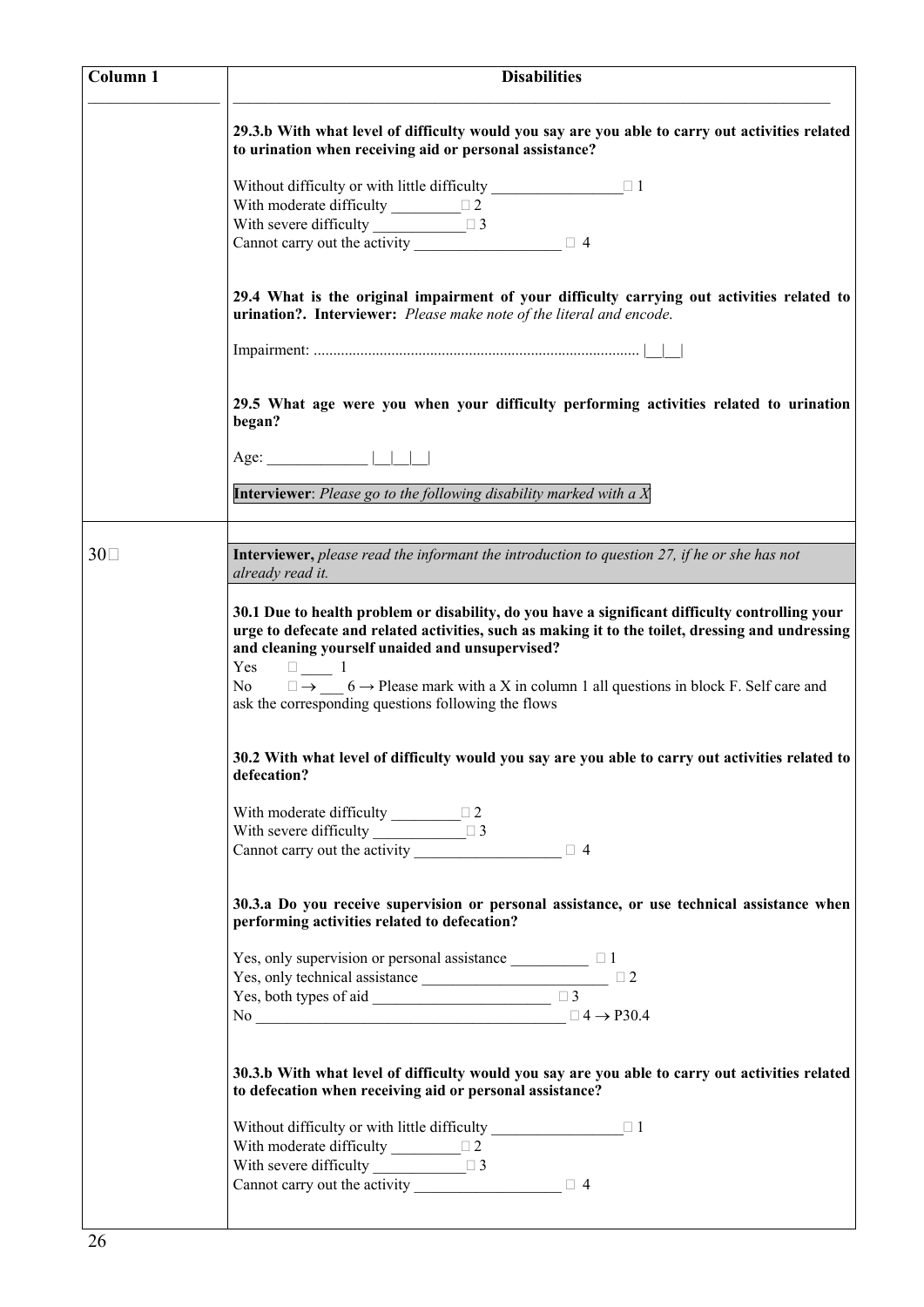| Column <sub>1</sub> | <b>Disabilities</b>                                                                                                                                                                                                                           |
|---------------------|-----------------------------------------------------------------------------------------------------------------------------------------------------------------------------------------------------------------------------------------------|
|                     | 30.4 What is the original impairment of your difficulty carrying out activities related to<br>defecation? Interviewer: Please make note of the literal and encode.                                                                            |
|                     |                                                                                                                                                                                                                                               |
|                     | 30.5 What age were you when your difficulty performing activities related to defecation<br>began?                                                                                                                                             |
|                     |                                                                                                                                                                                                                                               |
|                     | Interviewer: Please go to the following disability marked with a $X$                                                                                                                                                                          |
| $31$ $\Box$         | <b>Interviewer:</b> Only women aged 11 to 55 years old should be asked this question.                                                                                                                                                         |
|                     | <b>Interviewer,</b> please read the informant the introduction to question 27, if he or she has not<br>already read it.                                                                                                                       |
|                     | 31.1 Due to health problem or disability, do you have a significant difficulty controlling his<br>activities related to menstrual care, such as anticipating the start of menstruation or using<br>sanitary towels, unaided and unsupervised? |
|                     | Yes $\Box$ 1<br>No $\square$ 6 $\rightarrow$ Mark with a X in column 1 all questions in block F. Self care and ask the<br>corresponding questions following the flows                                                                         |
|                     | 31.2 With what level of difficulty would you say are you able to carry out activities related to<br>menstrual care?                                                                                                                           |
|                     | With moderate difficulty $\sqrt{2}$<br>With severe difficulty $\Box$ $\Box$<br>Cannot carry out the activity<br>$\Box$ 4                                                                                                                      |
|                     | 31.3.a Do you receive supervision or personal assistance, or use technical assistance when<br>performing activities related to menstrual care?                                                                                                |
|                     | Yes, only supervision or personal assistance $\Box$ $\Box$ $\Box$<br>Yes, only technical assistance $\Box$<br>Yes, both types of aid $\Box$<br>No $\qquad \qquad \Box 4 \rightarrow P31.4$                                                    |
|                     | 31.3.b With what level of difficulty would you say are you able to carry out activities related<br>to menstrual care when receiving aid or personal assistance?                                                                               |
|                     | Without difficulty or with little difficulty $\Box$<br>With moderate difficulty $\sqrt{2}$<br>With severe difficulty $\Box$ 3                                                                                                                 |
|                     | 31.4 What is the original impairment of your difficulty carrying out activities related to<br>menstrual care?. Interviewer: please make note of the literal and encode.                                                                       |
|                     |                                                                                                                                                                                                                                               |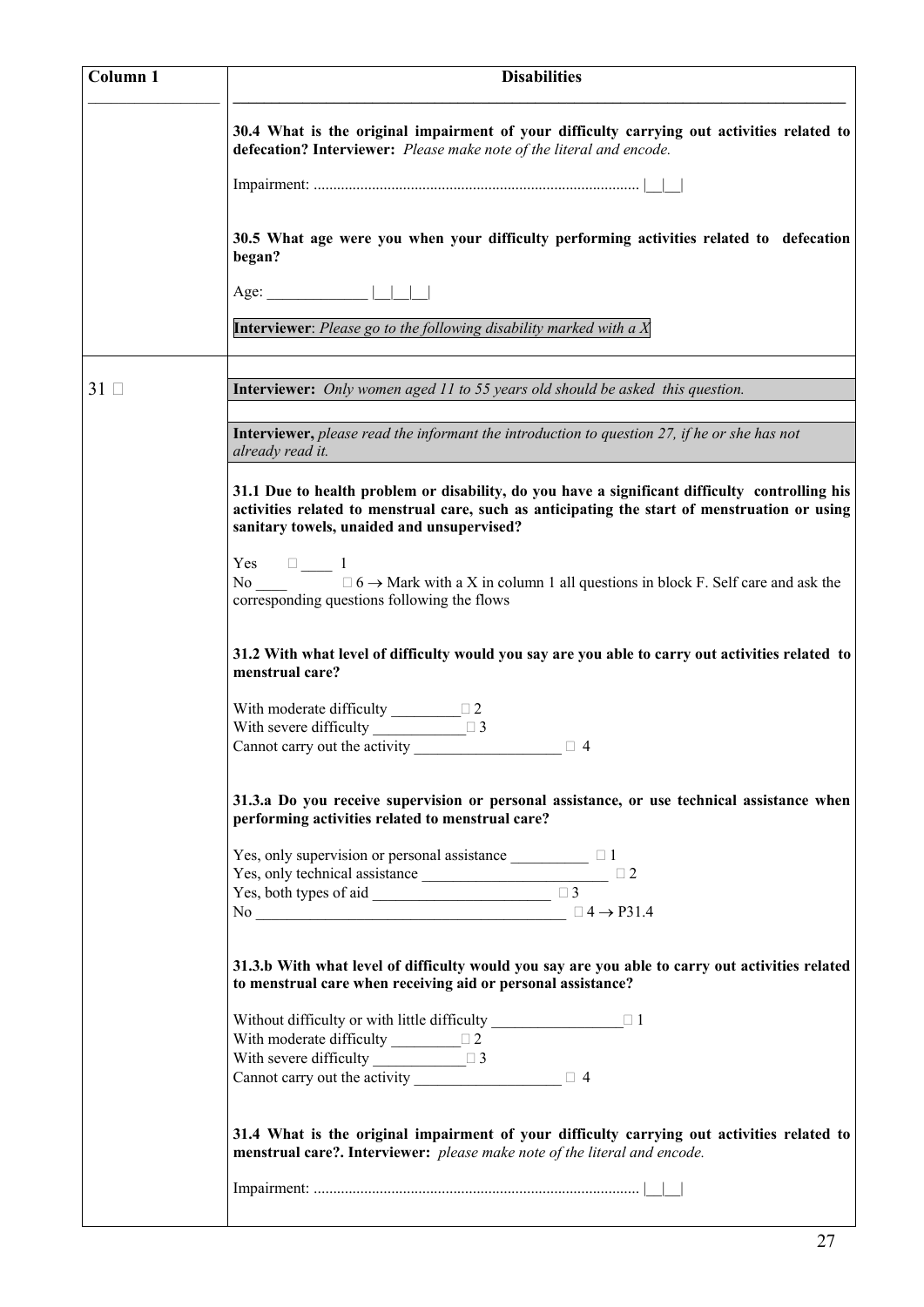| Column 1 | <b>Disabilities</b>                                                                                                                                                                                                                                   |
|----------|-------------------------------------------------------------------------------------------------------------------------------------------------------------------------------------------------------------------------------------------------------|
|          | 31.5 What age were you when your difficulty performing activities related to menstrual care<br>began?                                                                                                                                                 |
|          |                                                                                                                                                                                                                                                       |
|          | <b>Interviewer</b> : Please go to the following disability marked with a $X$                                                                                                                                                                          |
| $32\Box$ | Interviewer, please read the informant the introduction to question 27, if he or she has not<br>already read it.                                                                                                                                      |
|          | 32.1 Due to health problem or disability, do you have a significant difficulty dressing or<br>undressing unaided and unsupervised? For example putting on and removing clothes and<br>footwear, choosing suitable clothes for the weather conditions, |
|          | Yes $\Box$ 1<br>No $\Box \rightarrow$ 6 $\rightarrow$ Please mark with a X in column 1 all questions in block F. Self care and<br>ask the corresponding questions following the flows                                                                 |
|          | 32.2 With what level of difficulty would you say are you able to dress or undress?                                                                                                                                                                    |
|          | With moderate difficulty $\Box$ $\Box$ 2<br>With severe difficulty $\Box$ 3<br>Cannot carry out the activity $\qquad \qquad \square$ 4                                                                                                                |
|          | 32.3.a Do you receive supervision or personal assistance, or use other technical assistance for<br>dressing or undressing?                                                                                                                            |
|          | Yes, only supervision or personal assistance $\Box$ $\Box$ $\Box$<br>Yes, only technical assistance $\qquad \qquad \square$ 2<br>Yes, both types of aid $\qquad \qquad \square$                                                                       |
|          | No $\qquad \qquad \Box 4 \rightarrow P32.4$                                                                                                                                                                                                           |
|          | 32.3.b With what level of difficulty are you able to dress or undress when receiving aid or<br>personal assistance?                                                                                                                                   |
|          | Without difficulty or with little difficulty $\Box$<br>With moderate difficulty $\Box$ $\Box$ 2<br>With severe difficulty $\Box$<br>Cannot carry out the activity $\qquad \qquad \Box$ 4                                                              |
|          | 32.4 What is the original impairment of your difficulty dressing or undressing?. Interviewer:<br>Please make note of the literal and encode.                                                                                                          |
|          |                                                                                                                                                                                                                                                       |
|          | 32.5 What age were you when your difficulty dressing or undressing?                                                                                                                                                                                   |
|          |                                                                                                                                                                                                                                                       |
|          | <b>Interviewer:</b> Please go to the following disability marked with a $X$                                                                                                                                                                           |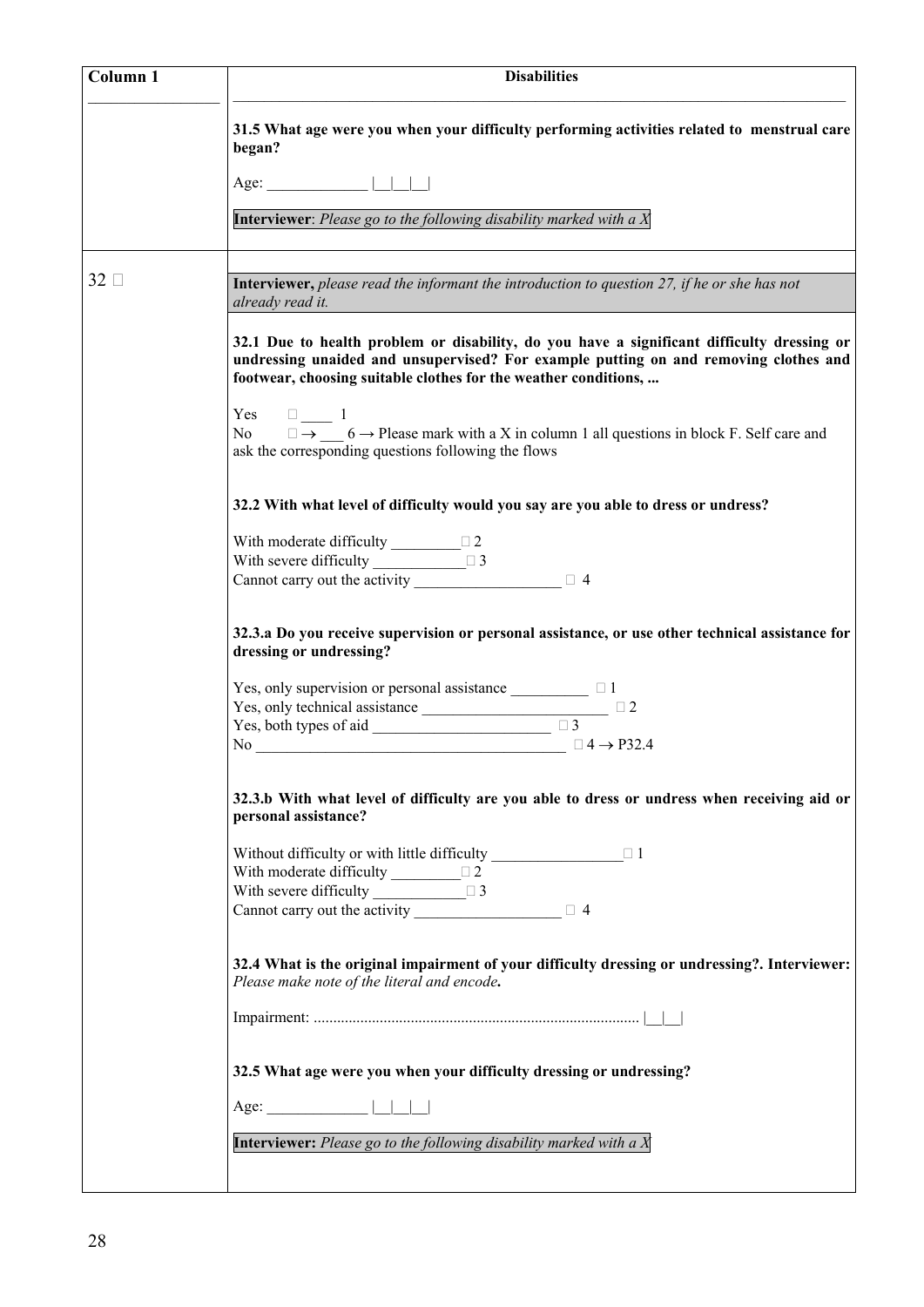| Column 1    | <b>Disabilities</b>                                                                                                                                                                                                                                                                                                                                                                                                                                 |
|-------------|-----------------------------------------------------------------------------------------------------------------------------------------------------------------------------------------------------------------------------------------------------------------------------------------------------------------------------------------------------------------------------------------------------------------------------------------------------|
| $33\square$ | <b>Interviewer</b> , please read the informant the introduction to question 27, if he or she has not<br>already read it.                                                                                                                                                                                                                                                                                                                            |
|             | 33.1 Due to health problem or disability, do you have a significant difficulty performing tasks<br>such as eating and drinking unaided and unsupervised? For example, keeping food in the<br>mouth, swallowing food, using cutlery, serving liquids, drinking without spillage,<br>Yes $\Box$ 1                                                                                                                                                     |
|             | No $\square \rightarrow$ 6 $\rightarrow$ Please mark with a X in column 1 all questions in block F. Self care and<br>ask the corresponding questions following the flows                                                                                                                                                                                                                                                                            |
|             | 33.2 With what level of difficulty are you able to eat and drink?                                                                                                                                                                                                                                                                                                                                                                                   |
|             | With moderate difficulty $\frac{\Box 2}{\Box 2}$<br>With severe difficulty $\Box$ 3<br>Cannot carry out the activity $\Box$ 4                                                                                                                                                                                                                                                                                                                       |
|             | 33.3.a Do you receive supervision or personal assistance, or use other technical assistance for<br>eating or drinking?                                                                                                                                                                                                                                                                                                                              |
|             | Yes, only supervision or personal assistance $\frac{1}{\sqrt{1-\frac{1}{n}}}\square$ 1<br>No $\qquad \qquad \Box$ $\Box$ $\Box$ $\rightarrow$ P33.4                                                                                                                                                                                                                                                                                                 |
|             | 33.3.b With what level of difficulty are you able to eat and drink when receiving aid or<br>personal assistance?                                                                                                                                                                                                                                                                                                                                    |
|             | Without difficulty or with little difficulty $\Box$<br>With moderate difficulty $\sqrt{2}$<br>With severe difficulty $\qquad \qquad \Box$ 3<br>Cannot carry out the activity<br>$\Box$ 4                                                                                                                                                                                                                                                            |
|             | 33.4 What is the original impairment of your difficulty speaking?<br>Interviewer: Please make note of the literal and encode.                                                                                                                                                                                                                                                                                                                       |
|             |                                                                                                                                                                                                                                                                                                                                                                                                                                                     |
|             | 33.5 What age were you when your difficulty eating or drinking started?                                                                                                                                                                                                                                                                                                                                                                             |
|             | <b>Interviewer:</b> Please go to the following disability marked with a $X$                                                                                                                                                                                                                                                                                                                                                                         |
|             |                                                                                                                                                                                                                                                                                                                                                                                                                                                     |
| $34\Box$    | <b>Interviewer</b> , please read the informant the introduction to question 27, if he or she has not<br>already read it.                                                                                                                                                                                                                                                                                                                            |
|             | 34.1 Due to health problem or disability, do you have a significant difficulty following<br>medical prescriptions unaided and unsupervised? For example, taking medication correctly,<br>following specific diets, attending doctor's appointments,<br>Yes<br>$\Box$ 1<br>$\Box \rightarrow$ 6 $\rightarrow$ Please mark with a X in column 1 all questions in block F. Self care and<br>No.<br>ask the corresponding questions following the flows |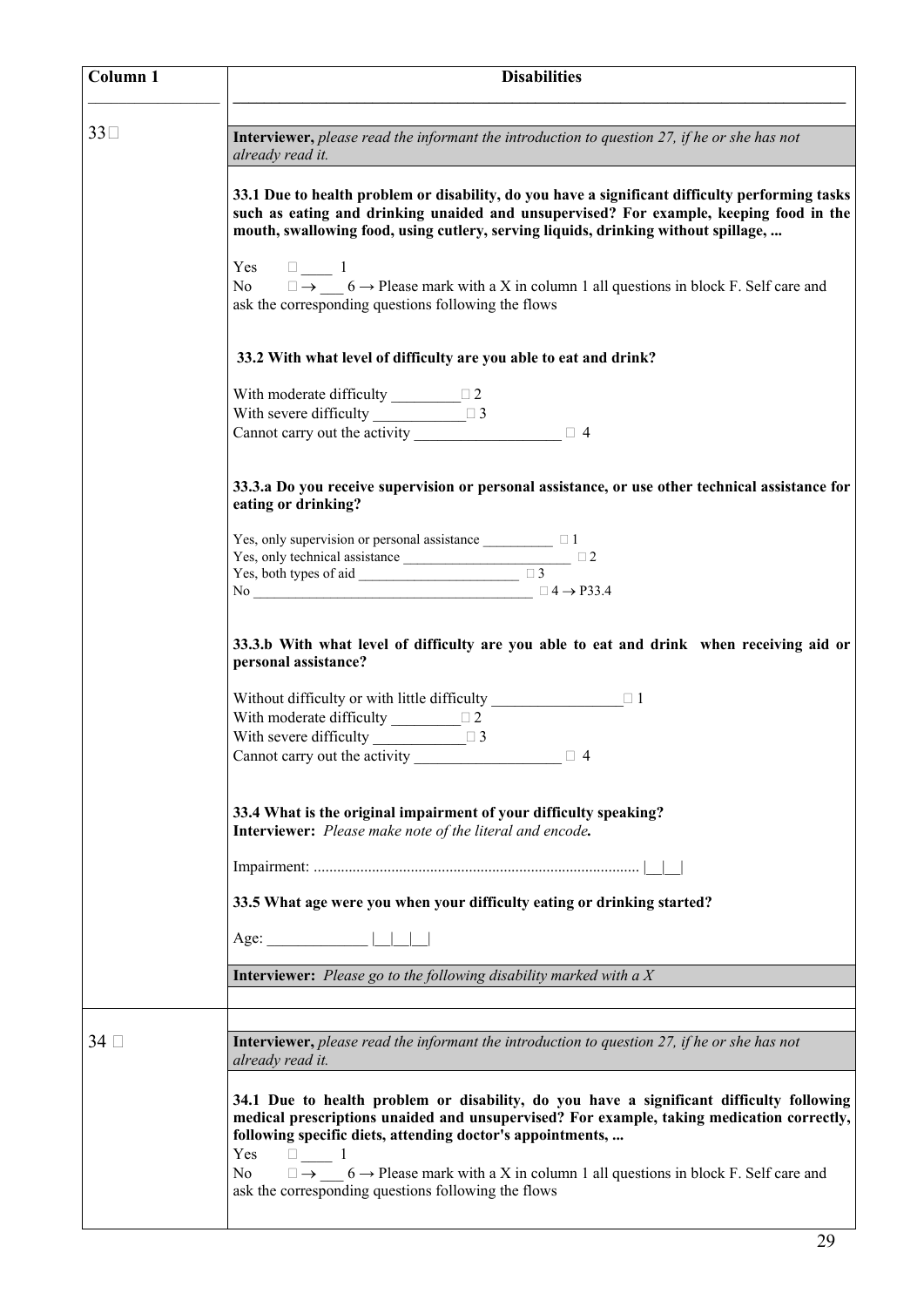| Column <sub>1</sub> | <b>Disabilities</b>                                                                                                                                                                                                    |
|---------------------|------------------------------------------------------------------------------------------------------------------------------------------------------------------------------------------------------------------------|
|                     | 34.2 With what level of difficulty would you say that you are able to follow medical<br>prescriptions?                                                                                                                 |
|                     | With moderate difficulty $\sqrt{2}$<br>With severe difficulty $\Box$ $\Box$ 3<br>Cannot carry out the activity $\qquad \qquad \square$ 4                                                                               |
|                     | 18.3.a Do you receive supervision or personal assistance, or use other technical assistance for<br>following medical prescriptions?                                                                                    |
|                     | Yes, only supervision or personal assistance $\Box$ $\Box$ 1<br>Yes, only technical assistance $\qquad \qquad \square$                                                                                                 |
|                     | Yes, both types of aid $\qquad \qquad \square$ 3<br>No $\qquad \qquad \Box 4 \rightarrow P34.4$                                                                                                                        |
|                     | 34.3.b With what level of difficulty are you able to follow medical prescriptions when<br>receiving aid or personal assistance?                                                                                        |
|                     | Without difficulty or with little difficulty $\Box$<br>With moderate difficulty $\sqrt{2}$<br>With severe difficulty $\Box$ 3<br>Cannot carry out the activity $\boxed{\phantom{2\,2\,3\,4\,}}$                        |
|                     | 34.4 What is the original impairment of your difficulty following medical prescriptions?.<br>Interviewer: Please make note of the literal and encode.                                                                  |
|                     | 34.5 What age were you when your difficulty following medical prescriptions began?                                                                                                                                     |
|                     | <b>Interviewer:</b> Please go to the following disability marked with a $X$                                                                                                                                            |
| $35 \Box$           | Interviewer, please read the informant the introduction to question 27, if he or she has not<br>already read it.                                                                                                       |
|                     | 35.1 Due to health problem or disability, do you have a significant difficulty avoiding<br>dangerous situations in your daily life unaided and unsupervised? For example turning off<br>gas, observing traffic lights, |
|                     | Yes $\Box$ 1<br>No $\Box \rightarrow$ 6 $\rightarrow$ Please mark with a X in column 1 all questions in block F. Self care and<br>ask the corresponding questions following the flows                                  |
|                     | 18.2 With what level of difficulty are you able to avoid dangerous situations?                                                                                                                                         |
|                     | With moderate difficulty $\frac{\Box 2}{\Box 2}$<br>With severe difficulty $\Box$ 3<br>Cannot carry out the activity $\qquad \qquad \square$ 4                                                                         |
|                     | 35.3.a Do you receive supervision or personal assistance, or use other technical assistance for<br>avoiding dangerous situations?                                                                                      |
|                     | Yes, only supervision or personal assistance $\Box$ $\Box$ 1<br>No $\qquad \qquad \Box 4 \rightarrow P35.4$                                                                                                            |
|                     |                                                                                                                                                                                                                        |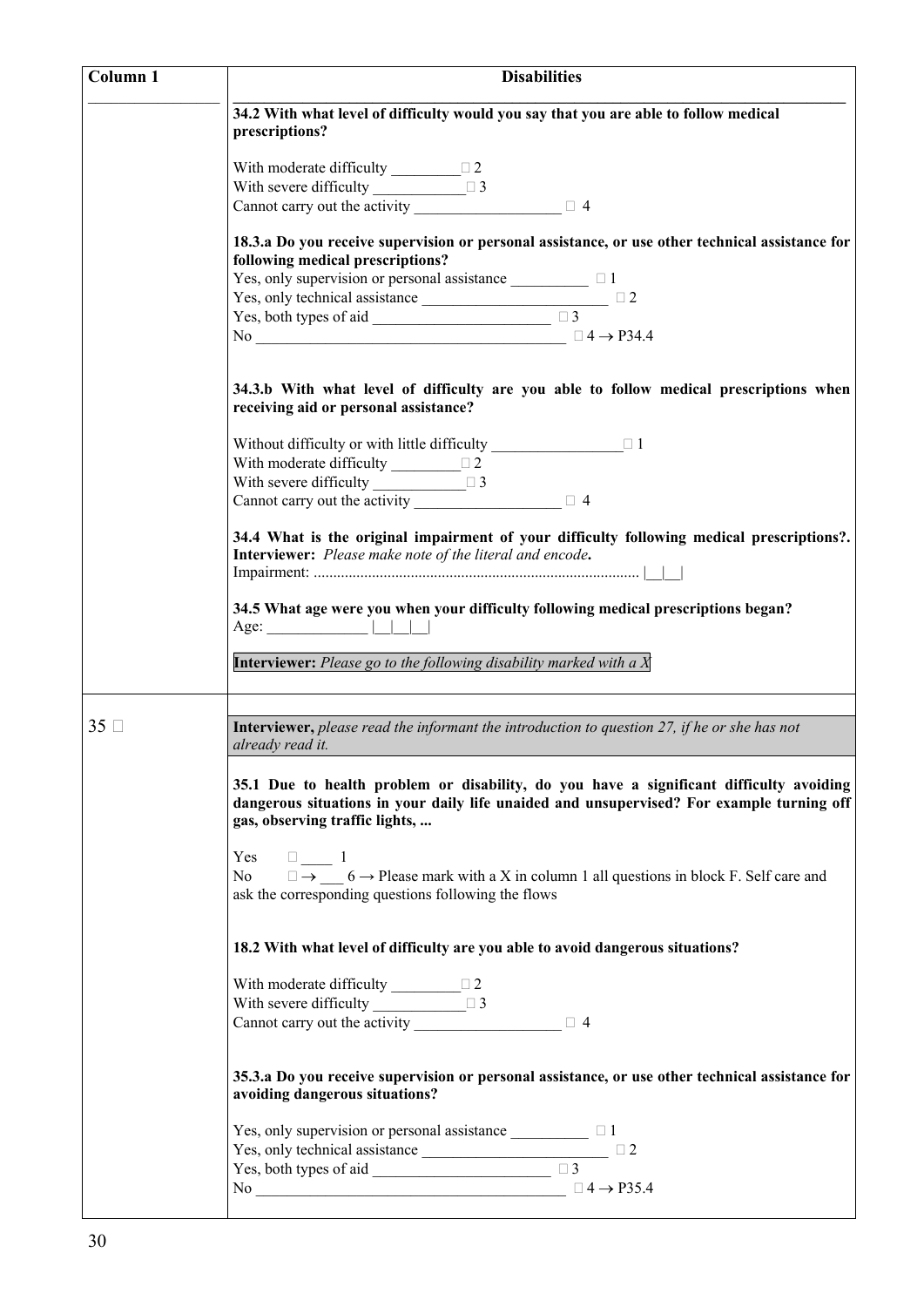| Column 1 | <b>Disabilities</b>                                                                                                                                                                                                                                                                                                                                                                                                                                                                                    |
|----------|--------------------------------------------------------------------------------------------------------------------------------------------------------------------------------------------------------------------------------------------------------------------------------------------------------------------------------------------------------------------------------------------------------------------------------------------------------------------------------------------------------|
|          | 35.3.b With what level of difficulty are you able to avoid dangerous situations when receiving<br>aid or personal assistance?                                                                                                                                                                                                                                                                                                                                                                          |
|          | Without difficulty or with little difficulty $\Box$ $\Box$                                                                                                                                                                                                                                                                                                                                                                                                                                             |
|          | With severe difficulty $\Box$ 3<br>Cannot carry out the activity $\qquad \qquad \square$ 4                                                                                                                                                                                                                                                                                                                                                                                                             |
|          | 35.4 What is the original impairment of your difficulty avoiding dangerous situations?.<br>Interviewer: Please make note of the literal and encode.                                                                                                                                                                                                                                                                                                                                                    |
|          |                                                                                                                                                                                                                                                                                                                                                                                                                                                                                                        |
|          | 35.5 What age were you when your difficulty avoiding dangerous situations began?                                                                                                                                                                                                                                                                                                                                                                                                                       |
|          | Age: $\qquad \qquad$                                                                                                                                                                                                                                                                                                                                                                                                                                                                                   |
|          | Interviewer: Please go to the following disability marked with a $X$                                                                                                                                                                                                                                                                                                                                                                                                                                   |
|          | <b>Block G: HOME LIFE</b>                                                                                                                                                                                                                                                                                                                                                                                                                                                                              |
| $36\Box$ | Interviewer: The questions in this block should only be asked if the person being interviewed is<br>aged 10 years old or more.                                                                                                                                                                                                                                                                                                                                                                         |
|          | <b>Interviewer</b> , please read the following to the informant:<br>Remember that I will only ask you about difficulties which have lasted or are expected to last<br>more than one year.<br>Also remember that when we talk about aids, we are considering both those received from<br>other persons, and external technical aids, and that supervision is regarded as the need for<br>another person to be overseeing what someone else does, in order to avoid problems in an<br>everyday activity. |
|          | 36.1 Due to health problem or disability, do you have a significant difficulty organising,<br>buying and carrying everyday shopping unaided and unsupervised? For example buying<br>clothes, food, household items,                                                                                                                                                                                                                                                                                    |
|          | Yes $\Box$ 1<br>No $\Box$ 6 $\rightarrow$ Mark with a X in column 1 all questions in block G. Sight and ask the<br>corresponding questions following the flows                                                                                                                                                                                                                                                                                                                                         |
|          | 36.2 With what level of difficulty would you say that you are able to do shopping?                                                                                                                                                                                                                                                                                                                                                                                                                     |
|          | With moderate difficulty $\sqrt{2}$<br>With severe difficulty $\Box$ $\Box$ 3<br>Cannot carry out the activity $\qquad \qquad \Box$ 4                                                                                                                                                                                                                                                                                                                                                                  |
|          | 36.3.a Do you receive supervision or personal assistance, or use other technical assistance for<br>changing posture?                                                                                                                                                                                                                                                                                                                                                                                   |
|          | Yes, only supervision or personal assistance $\Box$ $\Box$ 1<br>Yes, only technical assistance $\overline{\qquad \qquad }$ $\Box$ 2<br>Yes, both types of aid $\overline{\qquad \qquad }$                                                                                                                                                                                                                                                                                                              |
|          | No $\qquad \qquad \Box 4 \rightarrow P36.4$                                                                                                                                                                                                                                                                                                                                                                                                                                                            |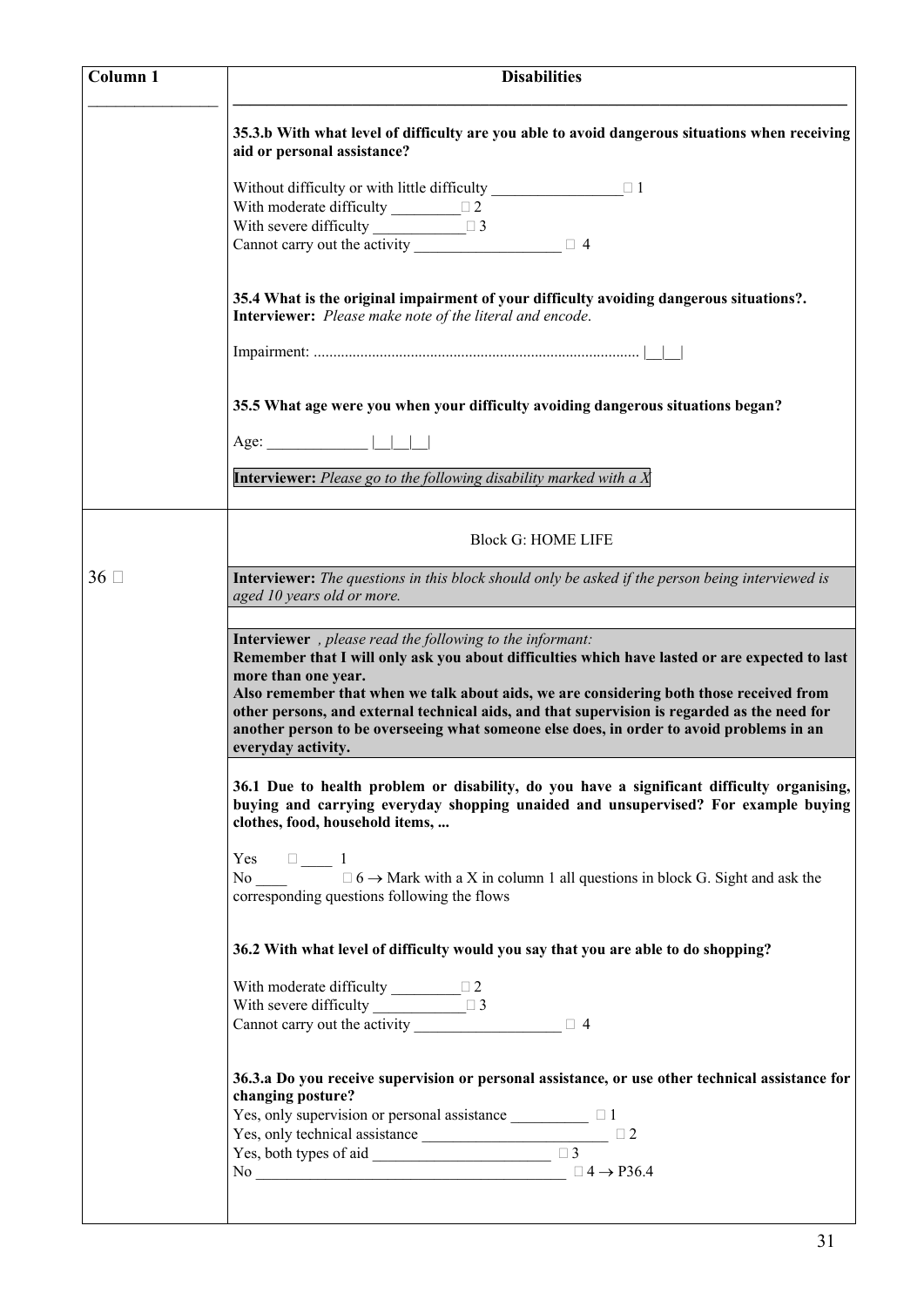| Column          | <b>Disabilities</b>                                                                                                                                                   |
|-----------------|-----------------------------------------------------------------------------------------------------------------------------------------------------------------------|
|                 | 36.3.b With what level of difficulty would you say that you able to do shopping when<br>receiving aid or personal assistance?                                         |
|                 | Without difficulty or with little difficulty $\Box$ $\Box$<br>With moderate difficulty $\sqrt{2}$                                                                     |
|                 | With severe difficulty $\qquad \qquad \Box$ 3<br>Cannot carry out the activity $\qquad \qquad \Box$ 4                                                                 |
|                 | 36.4 What is the original impairment of your difficulty doing shopping? Interviewer: Please<br>make note of the literal and encode.                                   |
|                 |                                                                                                                                                                       |
|                 | 36.5 What age were you when your difficulty doing shopping began?                                                                                                     |
|                 | Age:                                                                                                                                                                  |
|                 | <b>Interviewer:</b> Please go to the following disability marked with a $X$                                                                                           |
| 37 <sub>°</sub> | <b>Interviewer:</b> The questions in this block should only be asked if the person being interviewed is<br>aged 10 years old or more.                                 |
|                 | Interviewer, please read the informant the introduction to question 36, if he or she has not<br>already read it.                                                      |
|                 | 37.1 Due to health problem or disability, do you have a significant difficulty preparing meals<br>unaided and unsupervised?                                           |
|                 | Yes $\Box$ 1<br>No $\Box$ $\Box$ 6 $\rightarrow$ Mark with a X in column 1 all questions in block G. Sight and ask the<br>corresponding questions following the flows |
|                 | 37.2 With what level of difficulty would you say you are able to prepare meals?                                                                                       |
|                 | With moderate difficulty $\frac{\Box 2}{\Box 2}$<br>With severe difficulty $\Box$ 3<br>Cannot carry out the activity $\qquad \qquad \square$ 4                        |
|                 | 37.3.a Do you receive supervision or personal assistance, or use other technical assistance for<br>preparing meals?                                                   |
|                 | Yes, only supervision or personal assistance $\Box$ $\Box$ $\Box$<br>Yes, only technical assistance $\Box$<br>Yes both types of aid $\Box$                            |
|                 | No $\qquad \qquad \Box$ $\Box$ $\Box$ $\rightarrow$ P37.4                                                                                                             |
|                 | 37.3.b With what level of difficulty are you able to prepare meals when receiving aid or<br>personal assistance?                                                      |
|                 | Without difficulty or with little difficulty $\Box$<br>With moderate difficulty $\Box$                                                                                |
|                 | With severe difficulty $\Box$ $\Box$ 3<br>Cannot carry out the activity $\qquad \qquad \Box$ 4                                                                        |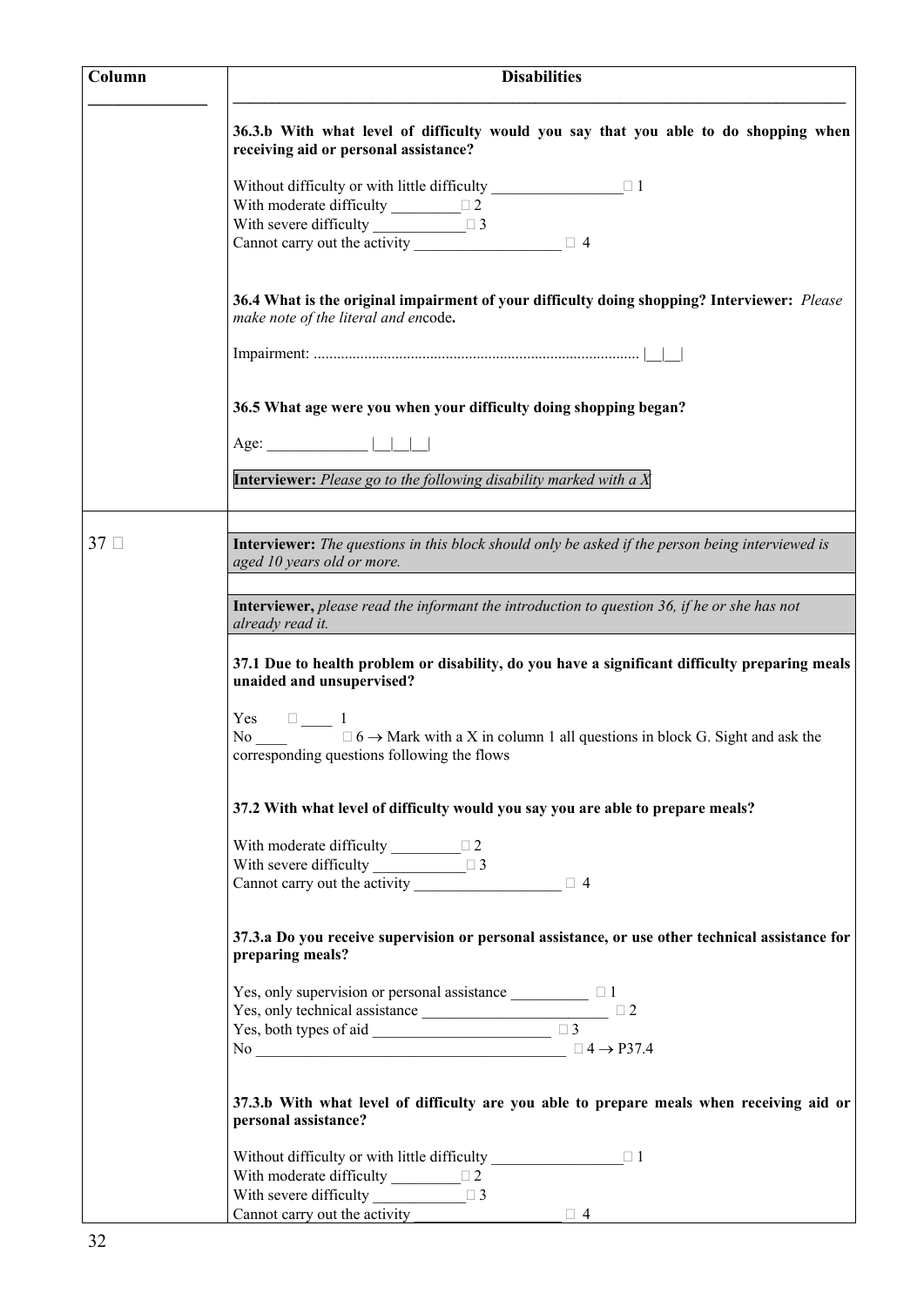| Column <sub>1</sub> | <b>Disabilities</b>                                                                                                                                                                                                                                                                                                                                                           |
|---------------------|-------------------------------------------------------------------------------------------------------------------------------------------------------------------------------------------------------------------------------------------------------------------------------------------------------------------------------------------------------------------------------|
|                     | 37.4 What is the original impairment of your difficulty preparing meals? Interviewer: Please<br>make note of the literal and encode.                                                                                                                                                                                                                                          |
|                     |                                                                                                                                                                                                                                                                                                                                                                               |
|                     | 37.5 What age were you when your difficulty preparing meals began?                                                                                                                                                                                                                                                                                                            |
|                     | Age: $\qquad \qquad$<br><b>Interviewer:</b> Please go to the following disability marked with a $X$                                                                                                                                                                                                                                                                           |
| $38\Box$            | <b>Interviewer:</b> The questions in this block should only be asked if the person being interviewed is<br>aged 10 years old or more.                                                                                                                                                                                                                                         |
|                     | <b>Interviewer</b> , please read the informant the introduction to question 36, if he or she has not<br>already read it.                                                                                                                                                                                                                                                      |
|                     | 38.1 Due to health problem or disability, do you have a significant difficulty carrying out<br>housework unaided and unsupervised? For example cleaning, washing clothes, using<br>household appliances,<br>$\Box$ 1<br>Yes<br>No $\Box$ 6 $\rightarrow$ Mark with a X in column 1 all questions in block G. Sight and ask the<br>corresponding questions following the flows |
|                     | 38.2 With what level of difficulty would you say that you are able to carry out housework?                                                                                                                                                                                                                                                                                    |
|                     | With moderate difficulty $\sqrt{2}$<br>Cannot carry out the activity<br>$\Box$ 4                                                                                                                                                                                                                                                                                              |
|                     | 38.3.a Do you receive supervision or personal assistance, or use other technical assistance for<br>carrying out housework?                                                                                                                                                                                                                                                    |
|                     | Yes, only supervision or personal assistance $\Box$ $\Box$<br>Yes, only technical assistance $\Box$<br>$\Box$ 3<br>No $\qquad \qquad \Box$ $\Box$ $\Box$ $\rightarrow$ P38.4                                                                                                                                                                                                  |
|                     | 38.3.b With what level of difficulty would you say that you are able to carry out housework<br>when receiving aid or personal assistance?<br>Without difficulty or with little difficulty $\Box$<br>With moderate difficulty $\Box$<br>With severe difficulty $\Box$ $\Box$                                                                                                   |
|                     | 38.4 What is the original impairment of your difficulty carrying out housework?.<br>Interviewer: Please make note of the literal and encode.                                                                                                                                                                                                                                  |
|                     | 38.5 What age were you when your difficulty carrying out housework? began?                                                                                                                                                                                                                                                                                                    |
|                     | Interviewer: Please go to the following disability marked with a $X$                                                                                                                                                                                                                                                                                                          |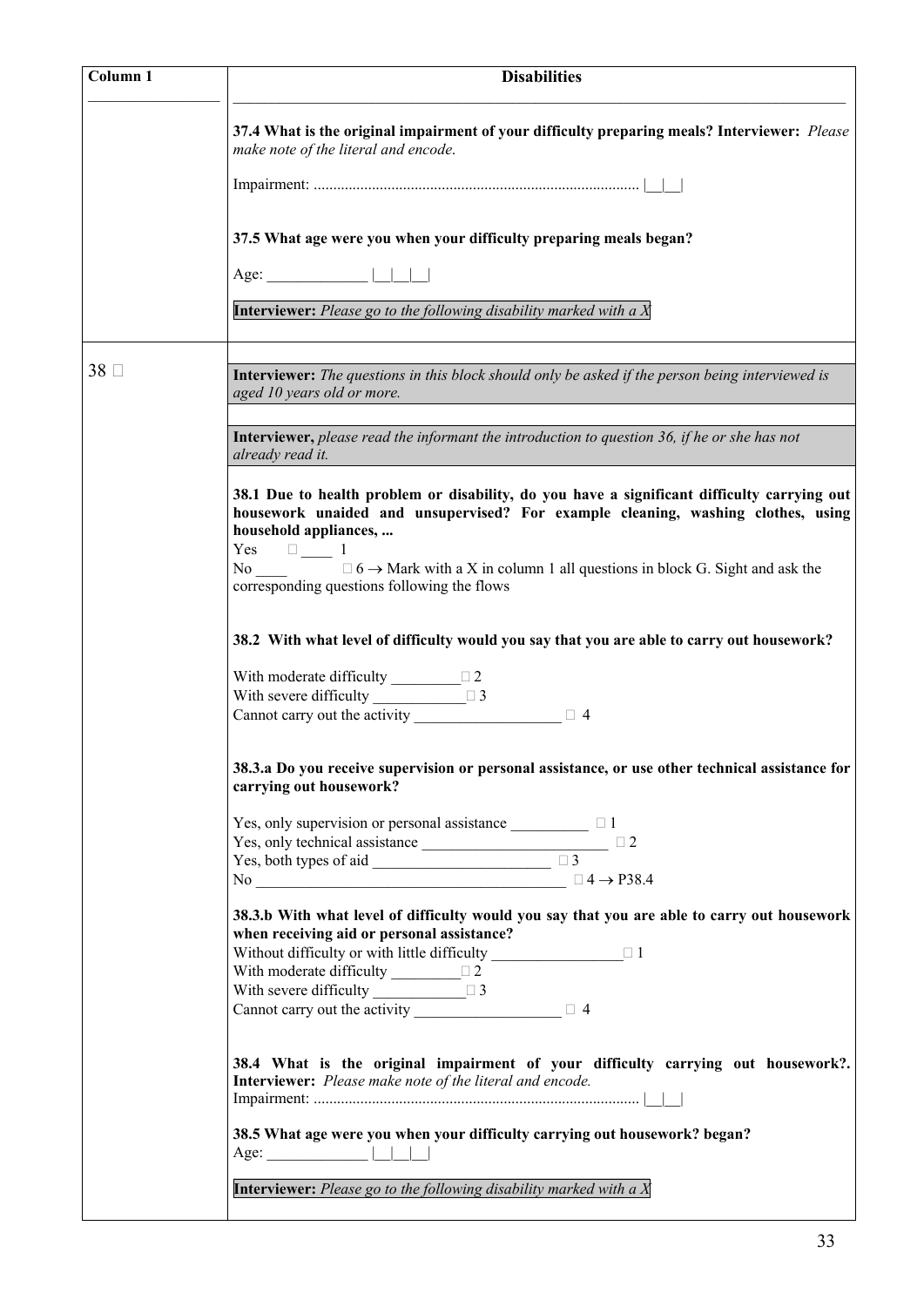| Column <sub>1</sub> | <b>Disabilities</b>                                                                                                                                                                                                                                                                                                                                                                                                                                                             |
|---------------------|---------------------------------------------------------------------------------------------------------------------------------------------------------------------------------------------------------------------------------------------------------------------------------------------------------------------------------------------------------------------------------------------------------------------------------------------------------------------------------|
|                     | BLOCK H: INTERACTIONS AND INTERPERSONAL RELATIONS                                                                                                                                                                                                                                                                                                                                                                                                                               |
| $39$ $\square$      | Interviewer, please read the following to the informant:<br>Remember that I will only ask you about difficulties which have lasted or are expected to<br>last more than one year.                                                                                                                                                                                                                                                                                               |
|                     | 39.1 Due to health problems or disability, does any person in the household have a significant<br>difficulty properly showing other persons affection, respect or transmitting feelings,<br>including physical contact, such as kisses, caresses, ?<br>Yes<br>$\square$ $\square$ 1<br>No $\Box$ 6 $\rightarrow$ Please mark with a X in column 1 all questions in block H. Interactions and<br>interpersonal relations and ask the corresponding questions following the flows |
|                     | 39.2 With what level of difficulty are you able to show other persons affection, respect or<br>transmit feelings?                                                                                                                                                                                                                                                                                                                                                               |
|                     | With moderate difficulty $\sqrt{2}$<br>With severe difficulty $\Box$ 3<br>Cannot carry out the activity $\Box$ 4                                                                                                                                                                                                                                                                                                                                                                |
|                     | 39.3 What is the original impairment of your difficulty showing other persons affection,<br>respect or transmitting feelings?. Interviewer: Please make note of the literal and encode.                                                                                                                                                                                                                                                                                         |
|                     |                                                                                                                                                                                                                                                                                                                                                                                                                                                                                 |
|                     | 39.4 What age were you when your difficulty showing other persons affection, respect or<br>transmitting feelings began?<br>Age: $\qquad$                                                                                                                                                                                                                                                                                                                                        |
|                     | Interviewer: Please go to the following disability marked with a X                                                                                                                                                                                                                                                                                                                                                                                                              |
| $40\ \Box$          | Interviewer, please read the informant the introduction to question 39, if he or she has not<br>already read it.                                                                                                                                                                                                                                                                                                                                                                |
|                     | 40.1 Due to health problems or disability, do you have a significant difficulty relating to<br>strangers? For example, when asking for directions, making purchases,<br>$Yes \square \_ 1$                                                                                                                                                                                                                                                                                      |
|                     | No $\Box$ 6 $\rightarrow$ $\rightarrow$ Please mark with a X in column 1 all questions in block H. Interactions and<br>interpersonal relations and ask the corresponding questions following the flows                                                                                                                                                                                                                                                                          |
|                     | 40.2 With what level of difficulty are you able to relate to strangers?<br>With moderate difficulty $\frac{1}{2}$<br>With severe difficulty<br>$\Box$ 3                                                                                                                                                                                                                                                                                                                         |
|                     | Cannot carry out the activity $\boxed{\square}$ 4                                                                                                                                                                                                                                                                                                                                                                                                                               |
|                     | 40.3 What is the original impairment of your difficulty showing other persons affection,<br>respect or transmitting feelings? Interviewer: Please make note of the literal and encode.                                                                                                                                                                                                                                                                                          |
|                     | 40.4 What age were you when your difficulty relating to strangers began?                                                                                                                                                                                                                                                                                                                                                                                                        |
|                     | Interviewer: Please go to the following disability marked with a $X$                                                                                                                                                                                                                                                                                                                                                                                                            |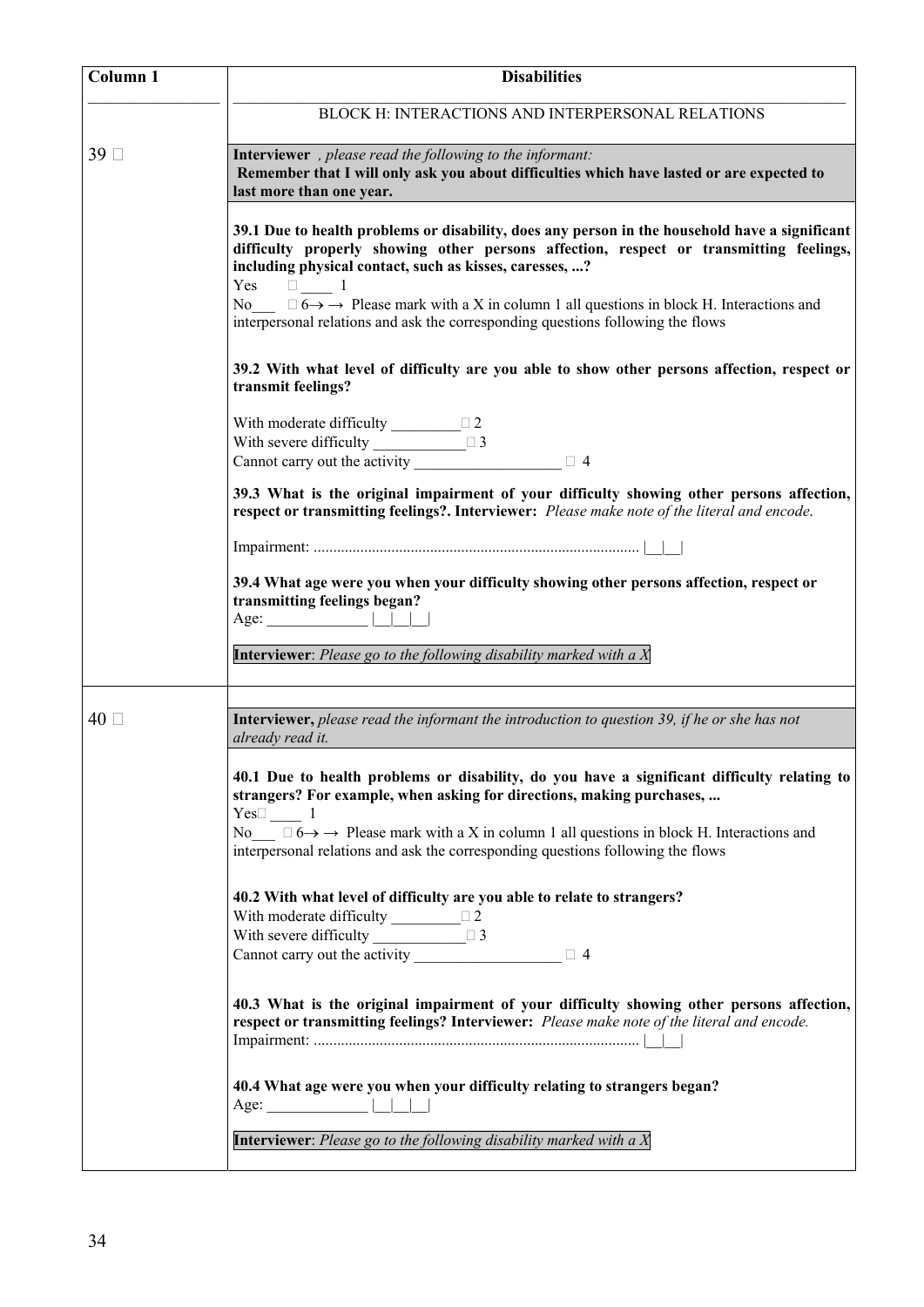| Column 1    | <b>Disabilities</b>                                                                                                                                                                                                 |
|-------------|---------------------------------------------------------------------------------------------------------------------------------------------------------------------------------------------------------------------|
| $41\square$ | Interviewer, please read the informant the introduction to question 39, if he or she has not<br>already read it.                                                                                                    |
|             | 41.1 Due to health problems or disability, does any person in the household have a significant<br>difficulty initiating and maintaining relations with subordinates, peers or superiors?                            |
|             | Yes $\Box$ 1<br>No $\Box$ 6 $\rightarrow$ Please mark with a X in column 1 all questions in block H. Interactions and<br>interpersonal relations and ask the corresponding questions following the flows            |
|             | 41.2 With what level of difficulty would you say that you are able to initiate and maintain<br>with subordinates, peers or superiors?                                                                               |
|             | With moderate difficulty $\sqrt{2}$<br>With severe difficulty $\Box$ $\Box$ 3<br>Cannot carry out the activity $\Box$ 4                                                                                             |
|             | 41.3 What is the original impairment of your difficulty initiating and maintaining relations<br>with subordinates, peers or superiors?. Interviewer: Please make note of the literal and<br>encode.                 |
|             |                                                                                                                                                                                                                     |
|             | 41.4 What age were you when your difficulty initiate and maintain with subordinates, peers?<br>Age: $\vert \vert \vert \vert \vert$                                                                                 |
|             | <b>Interviewer</b> : Please go to the following disability marked with a $X$                                                                                                                                        |
| $42\square$ | Interviewer, please read the informant the introduction to question 39, if he or she has not<br>already read it.                                                                                                    |
|             | 42.1 Due to health problems or disability, do you have a significant difficulty initiating and<br>maintaining relations with subordinates, peers or superiors?                                                      |
|             | Yes $\Box$ 1<br>No $\Box$ 6 $\rightarrow$ Mark with a X in column 1 all questions in block H. Sight and ask the<br>corresponding questions following the flows                                                      |
|             | 42.2 With what level of difficulty would you say that you are able to initiate and maintain<br>relations with friends, neighbours, acquaintances or colleagues?                                                     |
|             | With moderate difficulty $\frac{\Box 2}{\Box 2}$<br>With severe difficulty $\qquad \qquad \Box$ 3<br>Cannot carry out the activity $\Box$ 4                                                                         |
|             | 42.3 What is the original impairment of your difficulty initiating and maintaining relations<br>with friends, neighbours, acquaintances or colleagues?. Interviewer: Please make note of the<br>literal and encode. |
|             | 42.4 What age were you when your difficulty initiating relations with friends, neighbours,<br>acquaintances or colleagues?                                                                                          |
|             |                                                                                                                                                                                                                     |
|             | Interviewer: Please go to the following disability marked with a $X$                                                                                                                                                |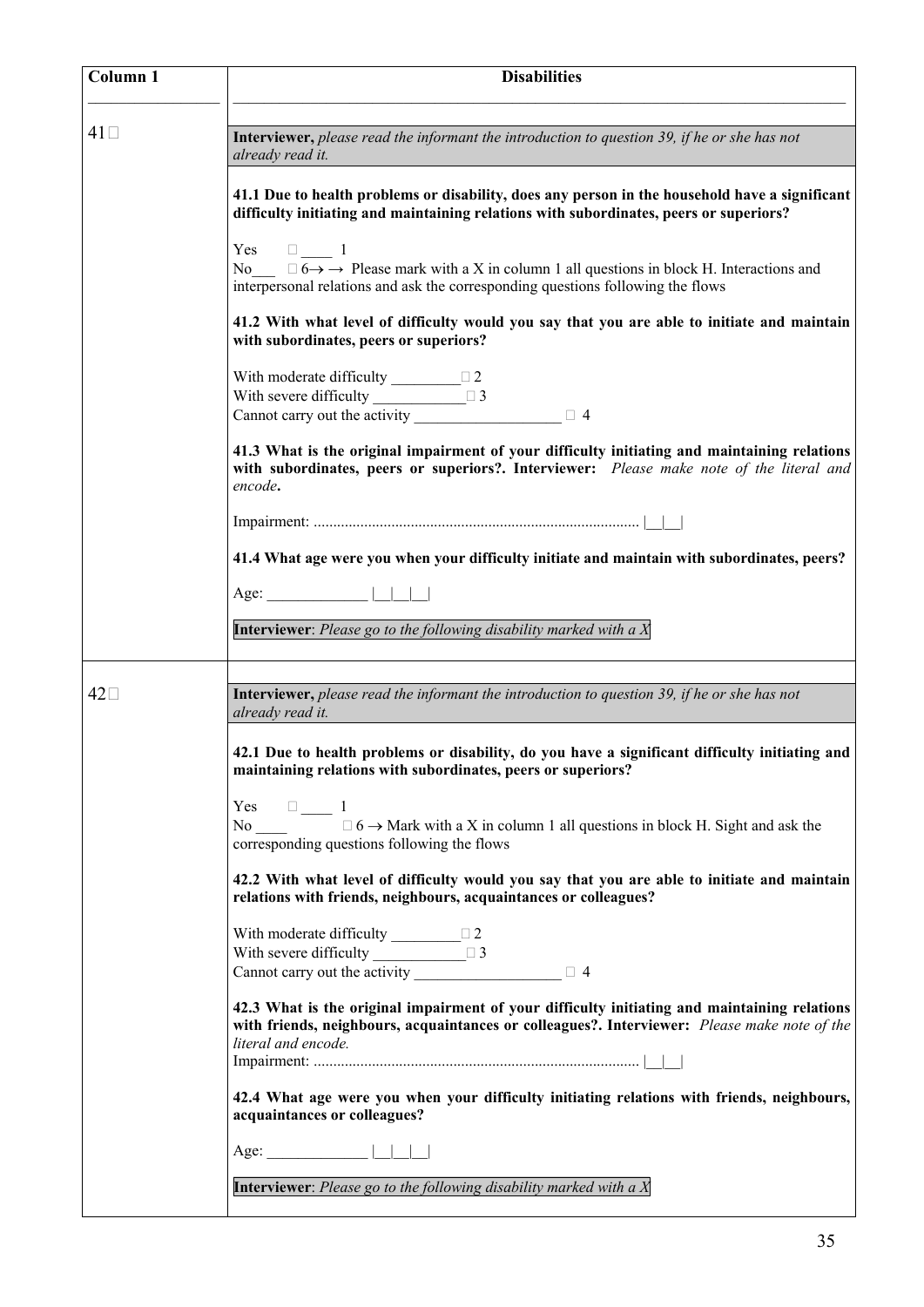| Column 1     | <b>Disabilities</b>                                                                                                                                                                                                  |
|--------------|----------------------------------------------------------------------------------------------------------------------------------------------------------------------------------------------------------------------|
| 43 □         | Interviewer, please read the informant the introduction to question 39, if he or she has not<br>already read it.                                                                                                     |
|              | 43.1 Due to health problems or disability, does any person in the household have a significant<br>difficulty starting a family and maintaining family relations?                                                     |
|              | Yes $\Box$ 1<br>No $\Box \rightarrow$ 6 $\rightarrow$ Please mark with a X in column 1 all questions in block F. Interactions and<br>interpersonal relations and ask the corresponding questions following the flows |
|              | 43.2 With what level of difficulty would you say that you are able to initiate and maintain<br>family relations?                                                                                                     |
|              | With moderate difficulty $\Box$ $\Box$ 2<br>With severe difficulty $\Box$ $\Box$ 3                                                                                                                                   |
|              | Cannot carry out the activity $\qquad \qquad \square$ 4                                                                                                                                                              |
|              | 43.3 What is the original impairment of your difficulty initiating and maintaining family<br>relationships?. Interviewer: Please make note of the literal and encode.                                                |
|              |                                                                                                                                                                                                                      |
|              | 43.4 What age were you when your difficulty initiating and maintaining family relationships?                                                                                                                         |
|              | Age: $\qquad \qquad$                                                                                                                                                                                                 |
|              | Interviewer: Please go to the following disability marked with a $X$                                                                                                                                                 |
| 44 $\square$ | Interviewer, please read the informant the introduction to question 39, if he or she has not<br>already read it.                                                                                                     |
|              | 44.1 Due to health problems or disability, do you have a significant difficulty initiating or<br>maintaining intimate or sexual relationships?                                                                       |
|              | Yes $\Box$ 1<br>$\Box$ 6 $\rightarrow$ Mark with a X in column 1 all questions in block H. Sight and ask the<br>corresponding questions following the flows                                                          |
|              | 44.2 With what level of difficulty would you say that you are able to initiate and maintain<br>intimate or sexual relations?                                                                                         |
|              | With moderate difficulty $\Box$<br>With severe difficulty $\Box$ $\Box$ 3                                                                                                                                            |
|              | 44.3 What is the original impairment of your difficulty initiating and maintaining intimate or<br>sexual relationships?. Interviewer: Please make note of the literal and encode.                                    |
|              |                                                                                                                                                                                                                      |
|              | 44.4 What age were you when your difficulty initiating and maintaining intimate or sexual<br>relationships?                                                                                                          |
|              |                                                                                                                                                                                                                      |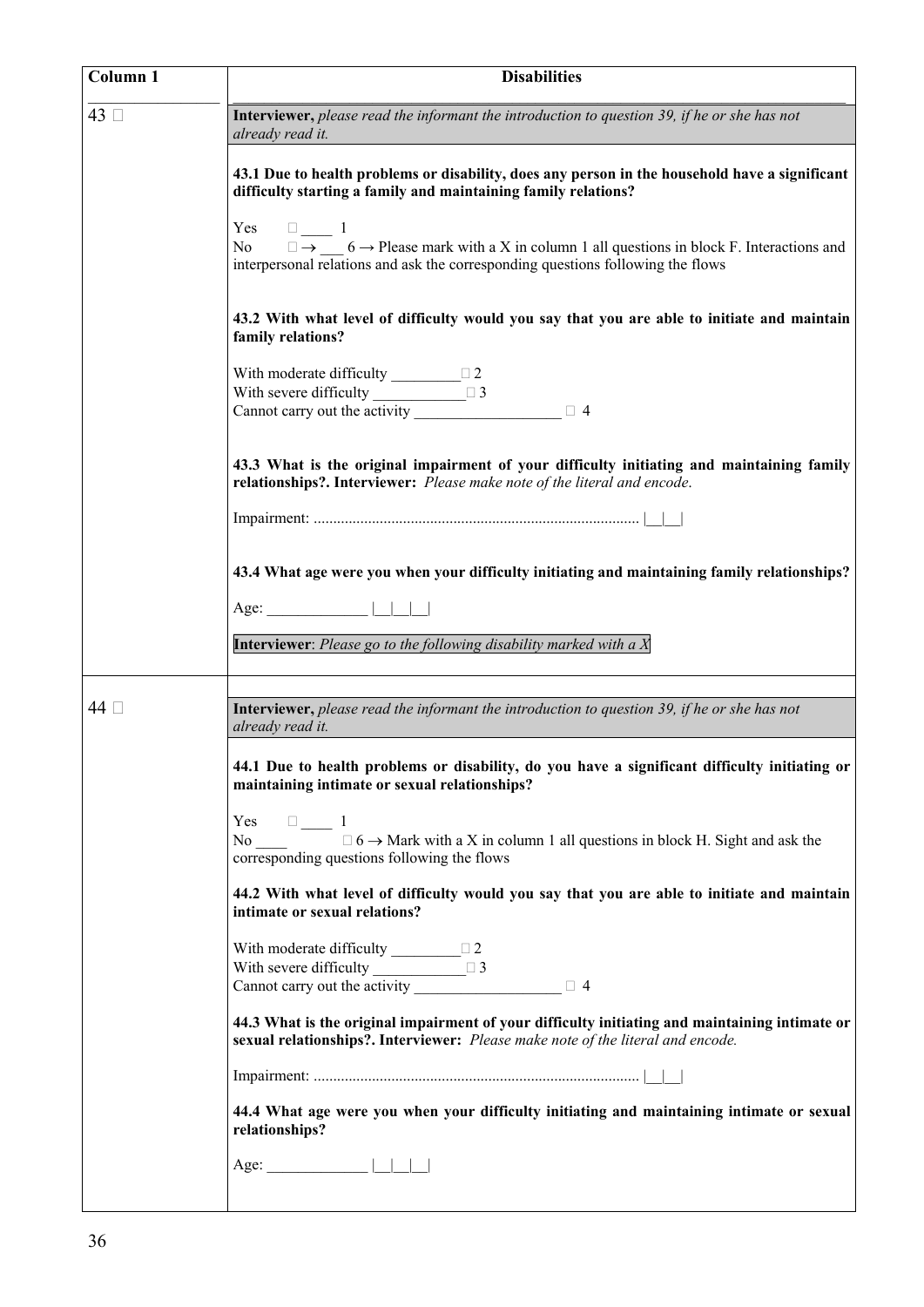## **Interviewer:**

*Please consult the disabilities marked with X in column 1 of the preceding table. If ALL of them have been marked* **NO**  in the first question of each disability, (they do not have the corresponding difficulty), please go to question 45. *Otherwise, please complete table 2.*

**45.- Do you have a significant difficulty carrying out any daily activity due to a long-term health problem or disability?** 

Yes  $\Box$  1→ P46

No  $\Box 6 \rightarrow \text{MODULE M}.$ 

## **46. Do you have a difficulty?:**

## **YES NO**

|                                   | $\Box$ 1                                           | 16          |
|-----------------------------------|----------------------------------------------------|-------------|
|                                   | $\sqcup\hspace{-.15cm}\sqcup\hspace{-.15cm}\sqcup$ |             |
| $C.$ Communication $\Box$         |                                                    |             |
|                                   |                                                    |             |
|                                   |                                                    | $\square 6$ |
| F. Self-care $\qquad \qquad \Box$ |                                                    |             |
| G. Household chores $\Box$        |                                                    |             |
|                                   |                                                    | 6           |

**Interviewer:** *For those blocks marked YES, mark with a X in column 1, all disabilities that* **are not already marked***, and ask the corresponding questions following the flows*.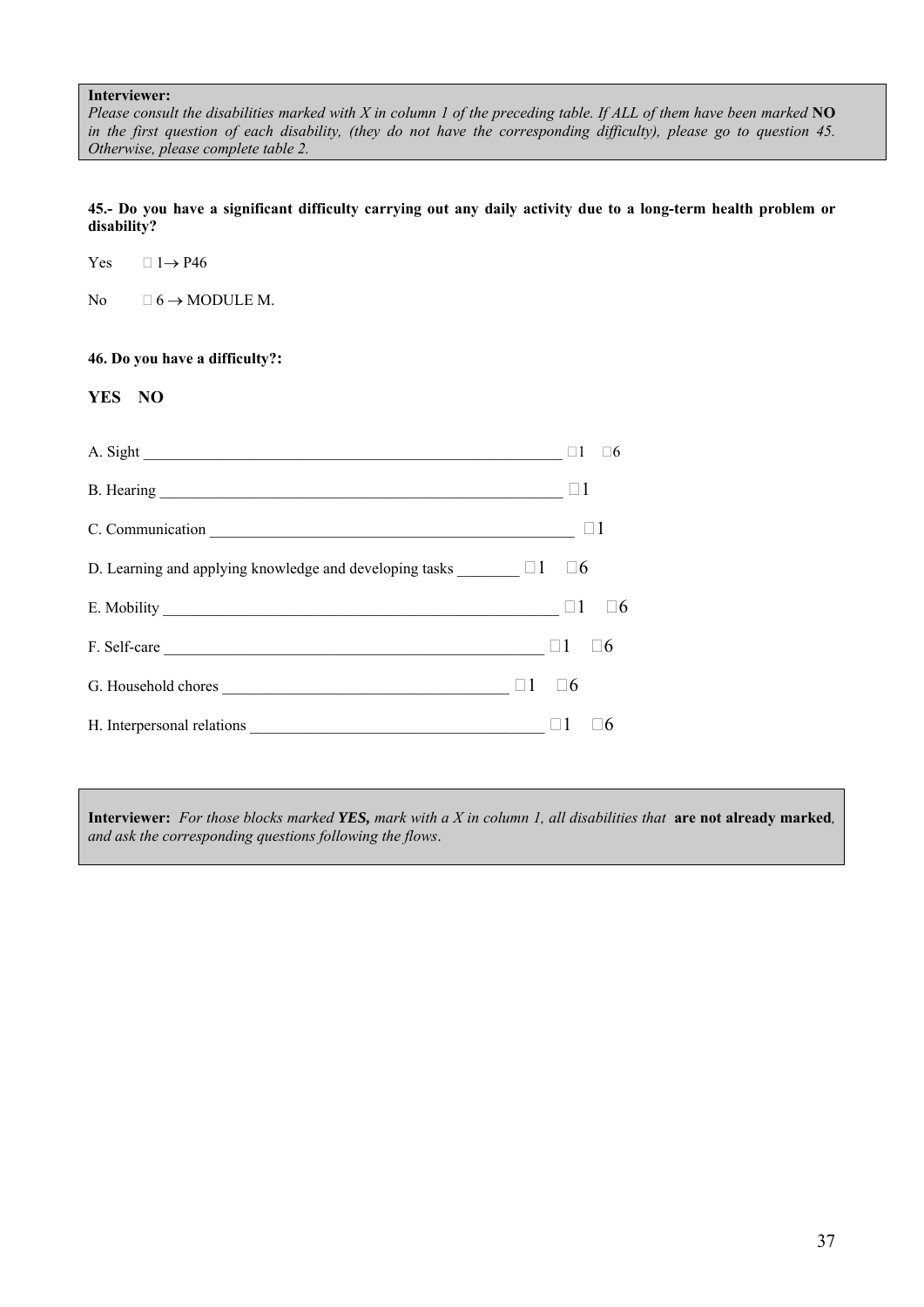## **2. Table of original impairments of disabilities: cause and age of onset of impairments.**

## **Interviewer, in order to complete this table, you should adhere to the following instructions:**

*Header: Please consult the previous table and transcribe the codes of the original impairment(s) of each disability indicated, following the same order. When an impairment is repeated a number of times, only make note of it once, and therefore do not repeat the same impairment code in the header of this table.* 

*Margin: Next ask for each impairment, the features shown in the margin. With regard to question 2, if at the onset of the impairment the subject was aged under 1 year old, please note 00.* 

#### **Interviewer***, please read the following to the informant.***:**

**Next, I am going to ask you a number of questions regarding the causes of your difficulties or limitations carrying out daily activities.** 

| <b>Impairments</b><br><b>Features</b>                   | 1               | $\overline{2}$ | $\overline{3}$  | $\overline{4}$ | 5           | 6           |
|---------------------------------------------------------|-----------------|----------------|-----------------|----------------|-------------|-------------|
| problem<br>caused<br>1. What<br>the<br>impairment?      |                 |                |                 |                |             |             |
|                                                         | $\Box$ 1        | $\Box$ 1       | $\Box$ 1        | $\Box$ 1       | $\Box$ 1    | $\square_1$ |
| Problems during childbirth                              | $\Box$ 2        | $\Box$ 2       | $\Box$ 2        | $\Box$ 2       | $\Box$ 2    | $\square$ 2 |
|                                                         | $\square$ 3     | $\square$ 3    | $\square$ 3     | $\square$ 3    | $\square$ 3 | $\square$ 3 |
| Accident in the home                                    | $\Box$ 4        | $\Box$ 4       | $\Box$ 4        | $\Box$ 4       | $\Box$ 4    | $\square$ 4 |
|                                                         | $\Box$ 5        | $\Box$ 5       | $\square$ 5     | $\square$ 5    | $\Box$ 5    | $\square$ 5 |
| Recreational accident                                   | $\square$ 6     | $\square$ 6    | $\square$ 6     | $\square$ 6    | $\square$ 6 | $\square$ 6 |
| Work-related accident                                   | $\Box$ 7        | $\Box$ 7       | $\Box$ 7        | $\Box$ 7       | $\Box$ 7    | $\Box$ 7    |
|                                                         | $\Box$ 8        | $\square$      | $\Box$ 8        | $\square$      | $\square$   | $\square$ 8 |
| Other type of accident                                  | $\Box$ 9        | $\Box$ 9       | $\Box$ 9        | $\square$ 9    | $\square$   | $\square$ 9 |
|                                                         | $\Box$ 10       | $\Box$ 10      | $\Box$ 10       | $\Box$ 10      | $\Box$ 10   | $\Box$ 10   |
| Illness (non-work-related)                              |                 |                |                 |                |             |             |
| Other causes                                            |                 |                |                 |                |             |             |
|                                                         |                 |                |                 |                |             |             |
| 2. What was your age at the onset of<br>the impairment? |                 |                |                 |                |             |             |
|                                                         | $7\overline{ }$ | 8              | 9               | 10             | 11          | 12          |
| <b>Impairments</b><br><b>Features</b>                   |                 |                |                 |                |             |             |
| 1. What problem<br>caused<br>the<br>impairment?         |                 |                |                 |                |             |             |
|                                                         | $\Box$ 1        | $\Box$ 1       | $\sqcup$ 1      | $\Box$ 1       | $\Box$ 1    | $\square_1$ |
| Problems during childbirth                              | $\Box$ 2        | $\Box$ 2       | $\vert \vert_2$ | $\Box$ 2       | $\Box$ 2    | $\Box$ 2    |
| Traffic accident                                        | $\square$ 3     | $\square$ 3    | $\Box$ 3        | $\Box$ 3       | $\square$ 3 | $\Box$ 3    |
| Accident in the home                                    | $\square$ 4     | $\square$ 4    | $\Box$ 4        | $\Box$ 4       | $\square$ 4 | $\Box$ 4    |
|                                                         | $\square$ 5     | $\Box$ 5       | $\square$ 5     | $\Box$ 5       | $\Box$ 5    | $\square$ 5 |
| Recreational accident                                   | $\Box$ 6        | $\square$ 6    | $\Box$ 6        | $\square$ 6    | $\Box$ 6    | $\square$ 6 |
| Work-related accident                                   | $\Box$ 7        | $\Box$ 7       | $\Box$ 7        | $\Box$ 7       | $\Box$ 7    | $\Box$ 7    |
|                                                         | $\square$       | $\square$      | $\square$       | $\square$      | $\square$   | $\square$ 8 |
| Other type of accident                                  | $\square$ 9     | $\square$ 9    | $\Box$ 9        | $\square$ 9    | $\square$ 9 | $\square$ 9 |
| Professional illness                                    | $\square$ 10    | $\Box$ 10      | $\Box$ 10       | $\Box$ 10      | $\Box$ 10   | $\Box$ 10   |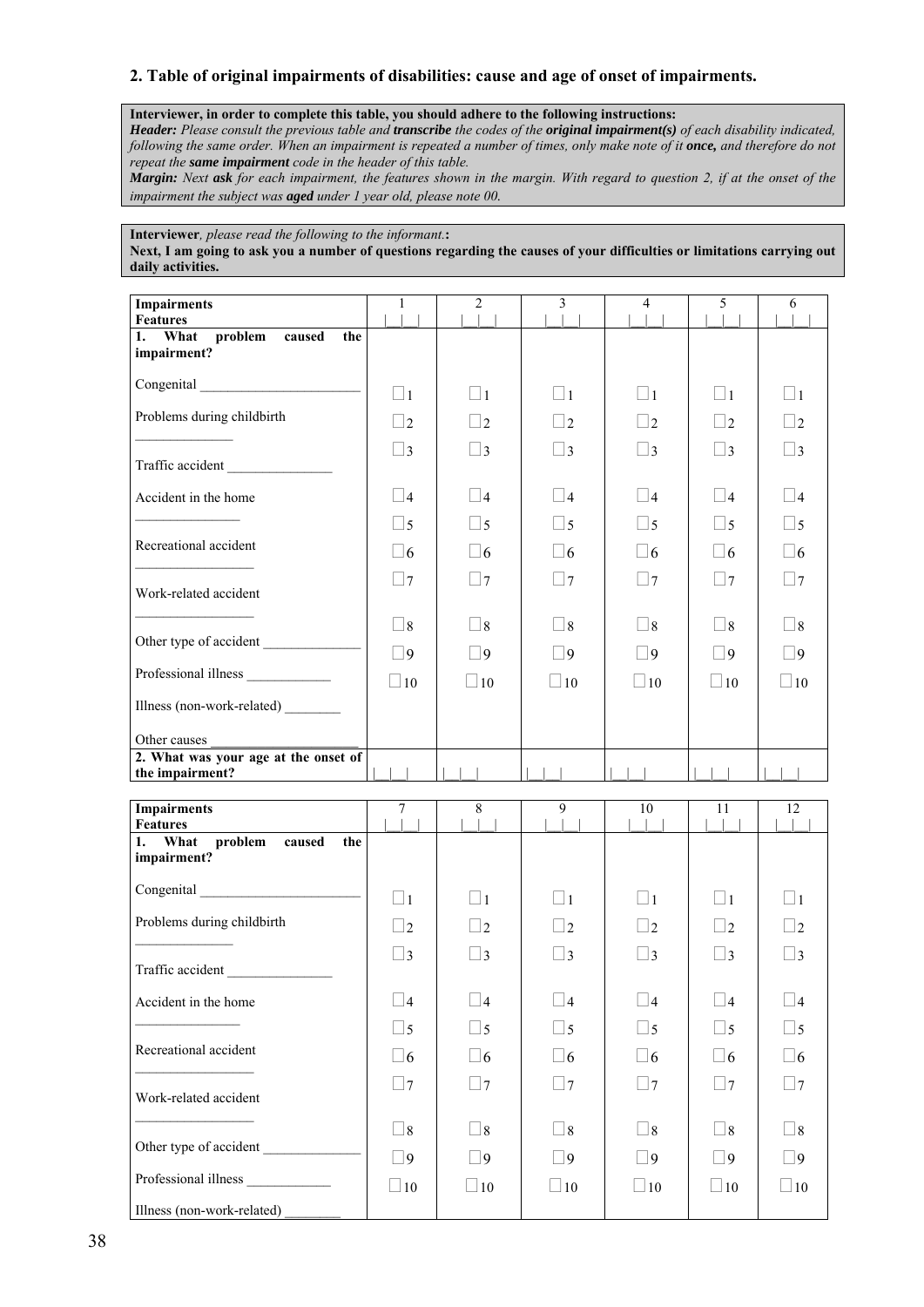| Other causes                         |  |  |  |
|--------------------------------------|--|--|--|
|                                      |  |  |  |
|                                      |  |  |  |
|                                      |  |  |  |
|                                      |  |  |  |
|                                      |  |  |  |
|                                      |  |  |  |
|                                      |  |  |  |
| 2. What was your age at the onset of |  |  |  |
| the impairment?                      |  |  |  |

## **34. Have you been diagnosed with any of the following illnesses?**

| YES NO                                                 |                |            |
|--------------------------------------------------------|----------------|------------|
|                                                        | $\mathbf{1}$   | ∃6         |
| 2. Parkinson's                                         | $\vert$ 1      | $\sqrt{6}$ |
| 3. Lateral sclerosis                                   | $\sqcup$ 1     | $\Box 6$   |
|                                                        | $\sqcup$ 1     | $\Box 6$   |
|                                                        | $\Box$ 1       | $\sqcup 6$ |
| 6. Laryngectomy                                        | $\blacksquare$ | 16         |
| 7. Arthritis / Arthritis                               | $\vert$ 1      | 16         |
| 8. Rheumatoid arthritis. Ankylosing spondylitis        | $\Box$ 1       | $\sqcup 6$ |
|                                                        | $\vert$ 1      | $\vert$ 6  |
|                                                        | $\square$ 1    | $\vert$ 6  |
| 11. Myocardial infarction. Ischaemic cardiopathy _____ | $\sqcup$ 1     | $\sqcup 6$ |
| 12. Cerebrovascular accidents                          | $\sqcup$ 1     | $\sqcup 6$ |
| 13. Down's Syndrome                                    | $\Box$ 1       | $\sqcup 6$ |
| 14. Autism and other disorders associated with autism  | $\Box$ 1       | $\sqcup 6$ |
|                                                        | $\sqcup 1$     | $\Box 6$   |
|                                                        | $\blacksquare$ | $\Box 6$   |
| 17. Senile Dementia of the Alzheimer Type              | $\vert$ 1      | $\vert$ 6  |
| 18. Other types of dementia                            | $\blacksquare$ | $\vert$ 16 |
|                                                        | $\Box$ 1       | $\Box 6$   |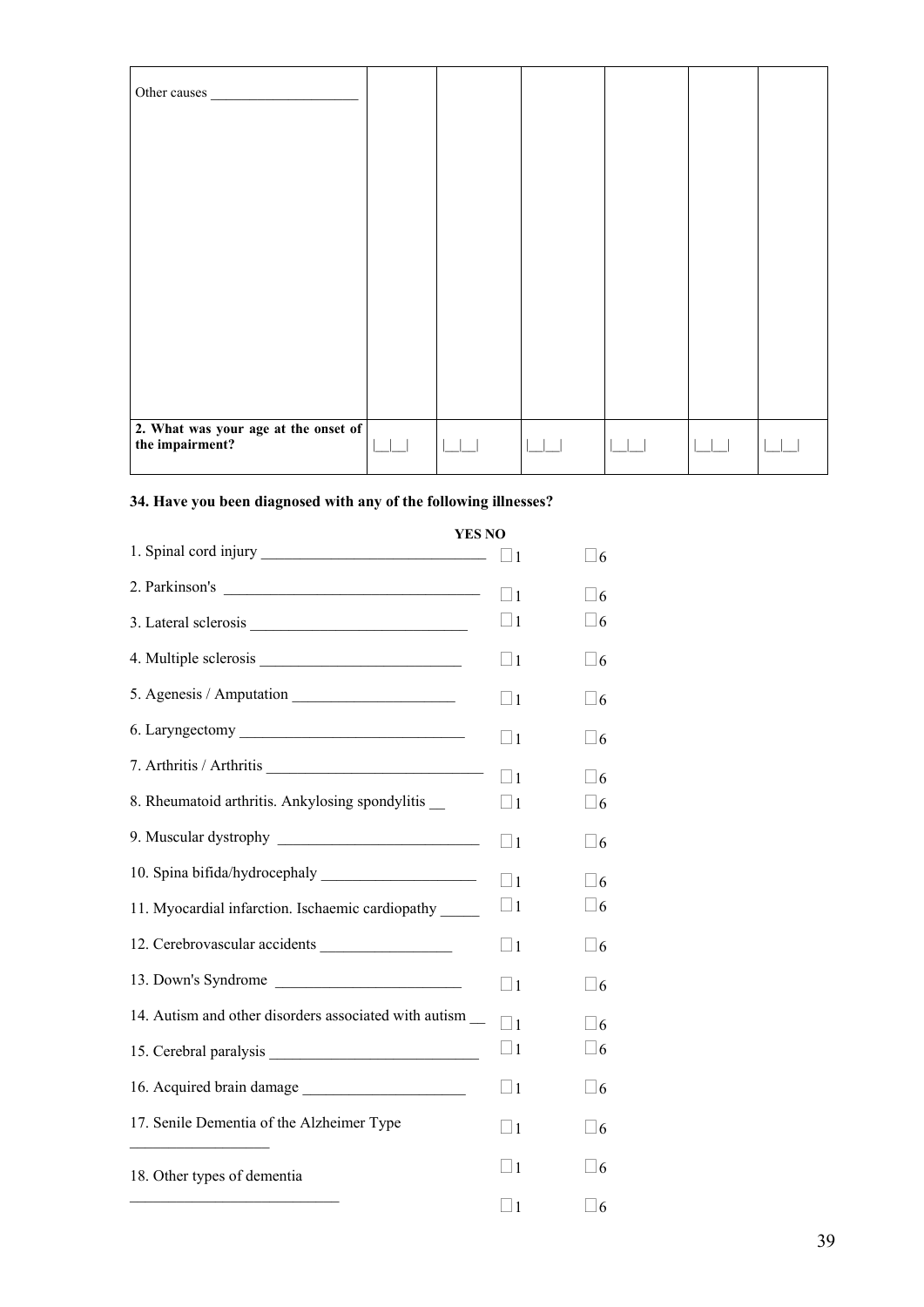|                                                                                                                                                                   | $\Box$ 1             | $\Box$ 6                                                                                                              |
|-------------------------------------------------------------------------------------------------------------------------------------------------------------------|----------------------|-----------------------------------------------------------------------------------------------------------------------|
| 21. Bipolar disorder                                                                                                                                              | $\Box$ 1             | $\Box$ 6                                                                                                              |
|                                                                                                                                                                   | $\Box$ 1             | $\Box$ 6                                                                                                              |
|                                                                                                                                                                   | $\square$ 1          | $\Box$ 6                                                                                                              |
|                                                                                                                                                                   | $\square$ 1          |                                                                                                                       |
| 24. Senile macular degeneration                                                                                                                                   | $\Box$ 1             | $\Box$ 6<br>$\Box$ 6                                                                                                  |
| 25. Diabetic retinopathy                                                                                                                                          |                      |                                                                                                                       |
|                                                                                                                                                                   | $\Box$ 1<br>$\Box$ 1 | $\Box$ 6<br>$\Box$ 6                                                                                                  |
|                                                                                                                                                                   |                      |                                                                                                                       |
|                                                                                                                                                                   | $\Box$ 1             | $\Box$ 6                                                                                                              |
| 28. HIV/AIDS                                                                                                                                                      | $\Box$ 1             | $\Box$ 6                                                                                                              |
|                                                                                                                                                                   | $\Box$ 1             | $\Box$ 6                                                                                                              |
| 30. Renal failure                                                                                                                                                 |                      |                                                                                                                       |
| Interviewer, please read the following to the informant: I am now going to ask you about the consequences of your<br>limitation(s) and help you may be receiving. |                      | <u> 1989 - Andrea Station Barbara, amerikan personal di sebagai personal di sebagai personal di sebagai personal </u> |
| 4. Are you permanently bed-ridden as a result of your disability?                                                                                                 |                      |                                                                                                                       |
| $Yes \Box$ 1                                                                                                                                                      |                      |                                                                                                                       |
| No $\Box$ 6                                                                                                                                                       |                      |                                                                                                                       |
|                                                                                                                                                                   |                      |                                                                                                                       |
| 5 Do you regard the technical assistance you receive or use as currently meeting your needs?                                                                      |                      |                                                                                                                       |
| $\Box$ 1<br>Yes                                                                                                                                                   |                      |                                                                                                                       |
| No, they are insufficient                                                                                                                                         | $\square$ 2          |                                                                                                                       |

| I do not receive or use technical assistance $\Box$ 3 |        |
|-------------------------------------------------------|--------|
| I do not need technical assistance                    | $\Box$ |

**6. How many children did your mother have before you were born? Pleas add up the total number of children by the mother of the interviewee before he or she was born, both those currently living and those who have since died.** 

N° of Children | | |

**7. What age was your mother when you were born?** 

 $Age \_$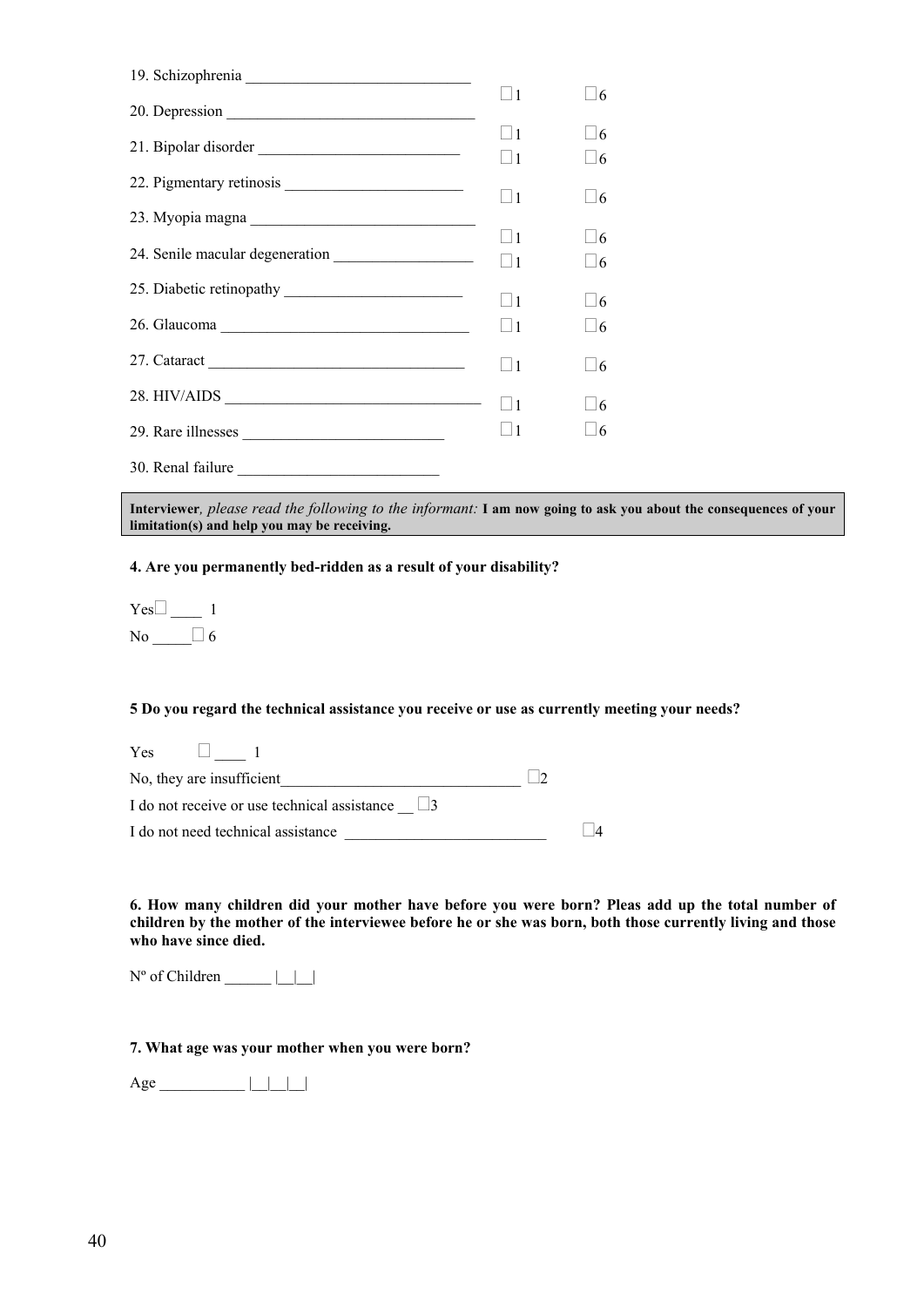# **C. Information relating to membership of Non-Government Organisations as a consequence of a disability**

| Interviewer, please read the following to the informant: Next, some questions over possible relationship.<br>organisations ASSOCIATIONS.                    |
|-------------------------------------------------------------------------------------------------------------------------------------------------------------|
|                                                                                                                                                             |
| 1. Due a disability, do you or your relatives belong to a non-government organisation or association (NGO)<br>dedicated to persons with disabilities?       |
| Yes $\Box$ 1                                                                                                                                                |
| No $\qquad \qquad \Box 6 \rightarrow$ Section D                                                                                                             |
|                                                                                                                                                             |
| 2. Please indicate the original impairment leading to your membership of one or more of these organisations.<br><b>Interviewer:</b> Enter literal and code. |
|                                                                                                                                                             |
|                                                                                                                                                             |
| 3. What NGO do you belong to on the grounds of your disability?.<br><b>Interviewer:</b> Please note literals and codes.                                     |
|                                                                                                                                                             |
|                                                                                                                                                             |
|                                                                                                                                                             |
| D. Information relating to health, social and economic benefits                                                                                             |

**Interviewer** *, please read the following to the informant:*  **This section refers exclusively to those services received due to one or more disabilities suffered by the interviewee, and not to services received due to other health problems.**

**1. Sue to a disability, did you permanently finish or suspend rehabilitation prior to the last 14 days?** 

| Yes            | $\Box$ 1                                     |
|----------------|----------------------------------------------|
| N <sub>0</sub> | $\Box 6 \rightarrow$ Please complete table 3 |

**2. In relation to rehabilitation ending prior to the last 14 days, please indicate why this came to an end. Interviewer:** *If any treatment ended and other rehabilitation was suspended indefinitely, please mark Yes to both questions.* 

Ended some rehabilitation treatment?  $\blacksquare$  Yes  $\blacksquare$  1

 $N$ <sup>0</sup>  $\Box$ 6

2. Have you indefinitely suspended rehabilitation ? Yes  $\Box$ 1

No  $\Box$  6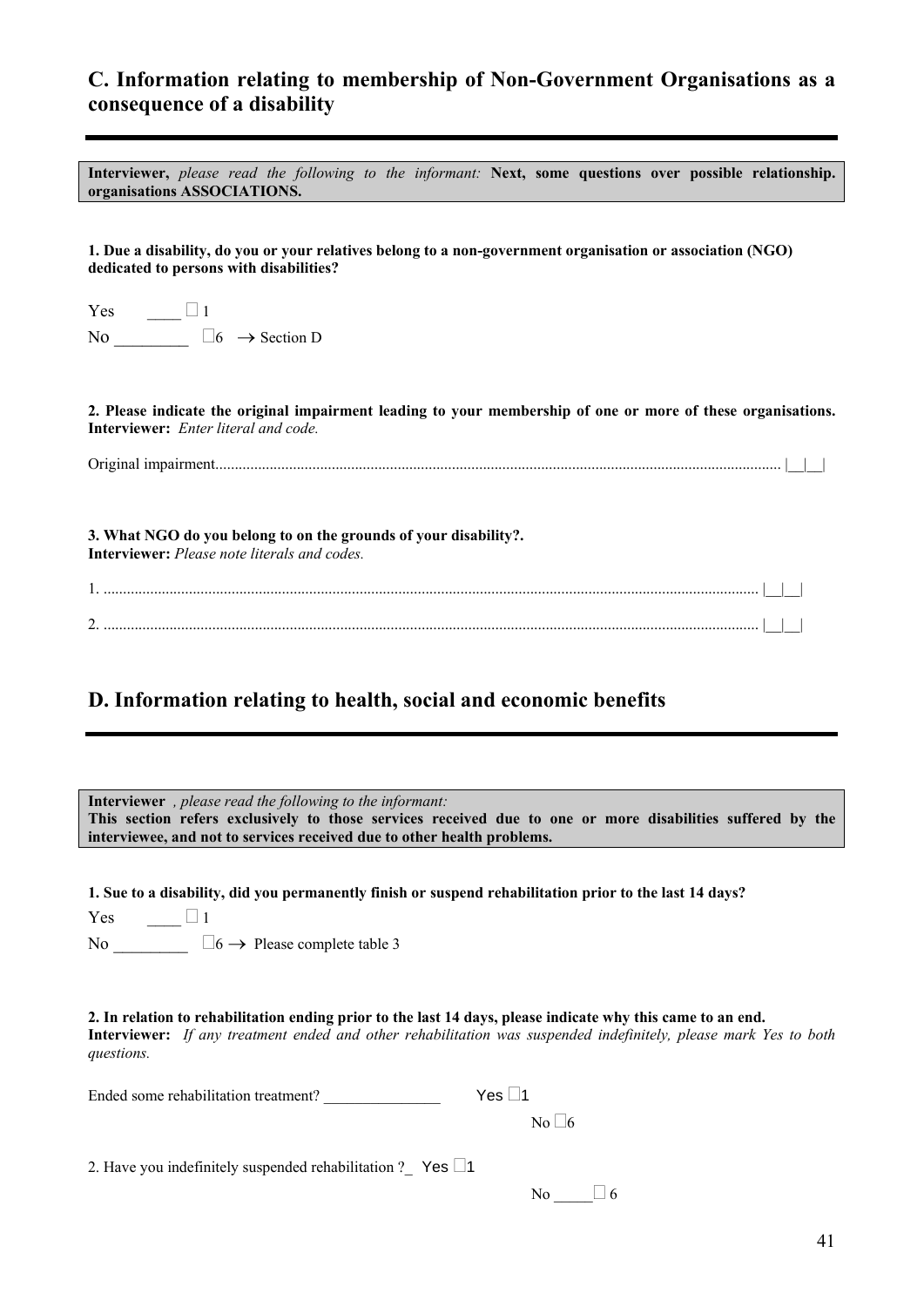## **3. Table of data on health and social services you have needed and have received and your economic regime, as well as details of reasons why you have not received the health and social services that you need.**

**Interviewer:** Please b*egin by completing column 1. For each service you have needed and have received in the period indicated, please indicate in the corresponding boxes in column 2 the number of days during which you have received this during each economic regime. For each service you have needed but not received during the period, please note the code for the main reason why you have not received this in column 3, taking into account the order of priority of reasons*.

| Types of health and social services                                                                                                                                                                                                                                                                                                                                                                                                                                                  |                     | Column 1                                                                                                                                                                                                             |                            | Column <sub>2</sub>                                                                                                            |                                                       | Column 3                                                                     |
|--------------------------------------------------------------------------------------------------------------------------------------------------------------------------------------------------------------------------------------------------------------------------------------------------------------------------------------------------------------------------------------------------------------------------------------------------------------------------------------|---------------------|----------------------------------------------------------------------------------------------------------------------------------------------------------------------------------------------------------------------|----------------------------|--------------------------------------------------------------------------------------------------------------------------------|-------------------------------------------------------|------------------------------------------------------------------------------|
|                                                                                                                                                                                                                                                                                                                                                                                                                                                                                      |                     | Due a disability, have you<br>needed to receive one or<br>more of the following<br>health<br>and/or<br>social<br>services in the periods<br>shown?<br>Interviewer: Please note<br>the response service by<br>service | regime.<br>the days in the | Days of service received<br>according to economic<br>Interviewer: Please note<br>corresponding economic<br>regime (Pg, Pd, Pm) | <b>Reason</b> for<br>not<br>receiving<br>the service. |                                                                              |
|                                                                                                                                                                                                                                                                                                                                                                                                                                                                                      |                     | (1)                                                                                                                                                                                                                  |                            |                                                                                                                                |                                                       | (3)                                                                          |
|                                                                                                                                                                                                                                                                                                                                                                                                                                                                                      |                     |                                                                                                                                                                                                                      |                            | (2)                                                                                                                            |                                                       |                                                                              |
|                                                                                                                                                                                                                                                                                                                                                                                                                                                                                      |                     |                                                                                                                                                                                                                      | 1. <sub>Pg</sub>           | 2. Pd                                                                                                                          | 3. Pm                                                 |                                                                              |
| In the last 14 days                                                                                                                                                                                                                                                                                                                                                                                                                                                                  |                     |                                                                                                                                                                                                                      |                            |                                                                                                                                |                                                       |                                                                              |
| 1. Medical and/or nursing care<br>2. Diagnostic tests<br>3. Chiropody services<br>4. Medical-functional rehabilitation<br>5. Rehabilitation/Speech therapy<br>6. Orthodox and prosthetic rehabilitation<br>7. Psychological assistance and/or mental health care<br>8. Telephone assistance                                                                                                                                                                                          |                     |                                                                                                                                                                                                                      |                            |                                                                                                                                |                                                       |                                                                              |
| 9. Programmed home care<br>10. Home help of a social nature<br>11. Day centre<br>12. Occupational centres<br>13. Cultural and leisure or free time activities                                                                                                                                                                                                                                                                                                                        |                     |                                                                                                                                                                                                                      |                            |                                                                                                                                |                                                       |                                                                              |
| In the last 12 months                                                                                                                                                                                                                                                                                                                                                                                                                                                                |                     |                                                                                                                                                                                                                      |                            |                                                                                                                                |                                                       |                                                                              |
| 14. occupational therapy and / or training in AVD<br>15. Information/Consultancy/Evaluation<br>16. Health care provided by hospital personnel<br>17. Psychosocial care for relatives<br>18. Resting services: temporary stays<br>19. Sign language interpreter services<br>20. Other alternative communication systems<br>21. Health and/or adapted transport<br>22. Residential centres<br>23. Tourism and spas for persons with disabilities<br>24. Orientation / work preparation |                     |                                                                                                                                                                                                                      |                            |                                                                                                                                |                                                       |                                                                              |
| (1) Health and/or social services                                                                                                                                                                                                                                                                                                                                                                                                                                                    | (2) Economic regime |                                                                                                                                                                                                                      |                            | (3) Reasons:                                                                                                                   |                                                       |                                                                              |
| 1. You have noticed some service(s) and<br>you have received it/tem in the period $\rightarrow$<br>Please note 1 in box $\rightarrow$ Go to Column 2<br>2. You have noticed some service(s) and                                                                                                                                                                                                                                                                                      | 1.<br>2.            | $Pg = Free of charge$<br>Pd = Direct payment (payment by the<br>individual and/or private insurance)                                                                                                                 |                            | 1. Waiting list<br>3. They cannot pay for it<br>the requirements                                                               |                                                       | 2. Not available in the environment<br>4. They do not fulfil at least one of |

3. Pm = Mixed payment (public and private)

5. Other reasons

3. No  $\rightarrow$  Please note 3 in box  $\rightarrow$  Next ask about the following service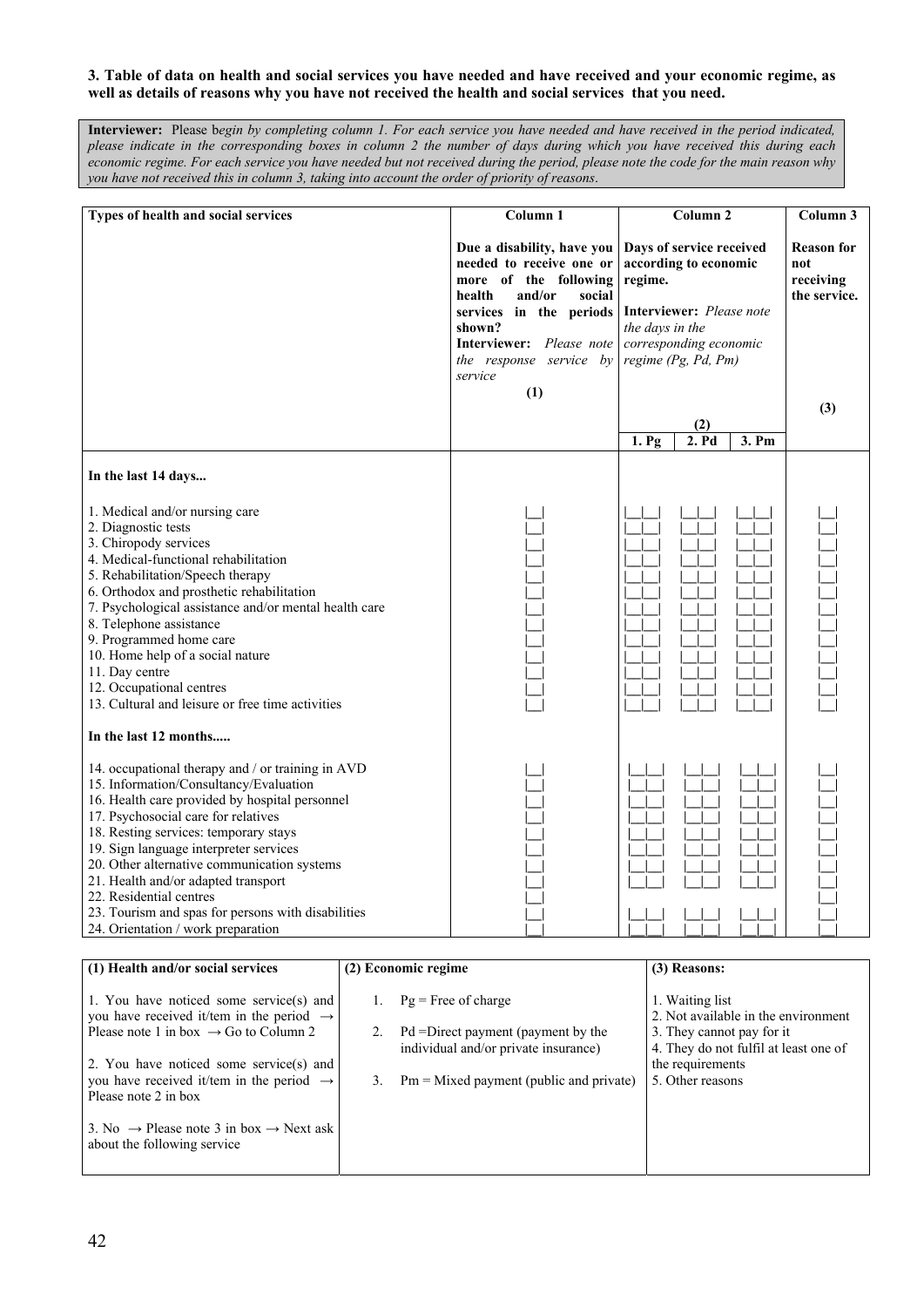**4. As a result of a disability, have you received any type of economic benefit or compensation in the last 12 months?** 

Yes  $\_\_\_\_\$  1 No  $\qquad \qquad \Box 6 \rightarrow P11$ 

## **5. Of the following periodic monetary benefits for persons with a disability, which ones have you received in the last 12 months?**

|                                                                                                                                                                    |        | <b>YES NO</b> |   |  |
|--------------------------------------------------------------------------------------------------------------------------------------------------------------------|--------|---------------|---|--|
| 1. Contributory disability pensions (permanent disability,                                                                                                         |        |               |   |  |
| special retirement scheme for civil servants, OODI, )                                                                                                              |        |               |   |  |
| - 16                                                                                                                                                               |        |               |   |  |
| 2. Non-contributory pensions as a result of the disability                                                                                                         | l 11   | $\vert$ 6     |   |  |
| 3. Allowances per dependent child with a disability<br>4. Other benefits (LISMI benefits, care pensions,<br>economic dependency pensions, social insertion salary, |        | l 16          |   |  |
| family assistance, Autonomous Community benefit programmes, )                                                                                                      | $\Box$ | $\vert$ 6     |   |  |
| 5. Life and disability insurance                                                                                                                                   |        | 1             | 6 |  |
| 6. Other regular income due to disability                                                                                                                          |        |               |   |  |

**Interviewer:** *If any of the answers to question 5 is Yes, continue to question 6. If all the responses are NO go to question 7.* 

**6. How much was the net amount, in other words, how much you have received of these economic benefits in the last 12 months? (If you are unsure of the exact amount, give an approximate amount)** 

|                            |  |  | Net amount |  |
|----------------------------|--|--|------------|--|
| Periodic economic benefits |  |  |            |  |

## **7. Of the following non-periodic monetary benefits for persons with a disability, which ones have you received in the last 12 months?**

| Assistance to persons with disabilities:<br>N <sub>O</sub><br><b>YES</b>                           |  |
|----------------------------------------------------------------------------------------------------|--|
| 1. Public aid for rehabilitation or specialised care                                               |  |
| 16                                                                                                 |  |
| 3. Public aid for relatives who are carers<br>1<br>- 16                                            |  |
| 4. Public aid for enabling personal independence<br>16                                             |  |
| (technical assistance and for accessibility and adaptation in the home) $\Box$ 1                   |  |
| 5. Public or private assistance in the work area (social action assistance) $\Box$ 1<br>$\vert$ 6  |  |
| 6. Other public assistance<br>- 16                                                                 |  |
| 7. Assistance from other entities (NGOs, foundations, professional bodies, ) $\Box$ 1<br>$\vert$ 6 |  |

**Interviewer:** *If any of the answers to question 7 is Yes, continue to question 8. If all the responses are NO go to question 9.*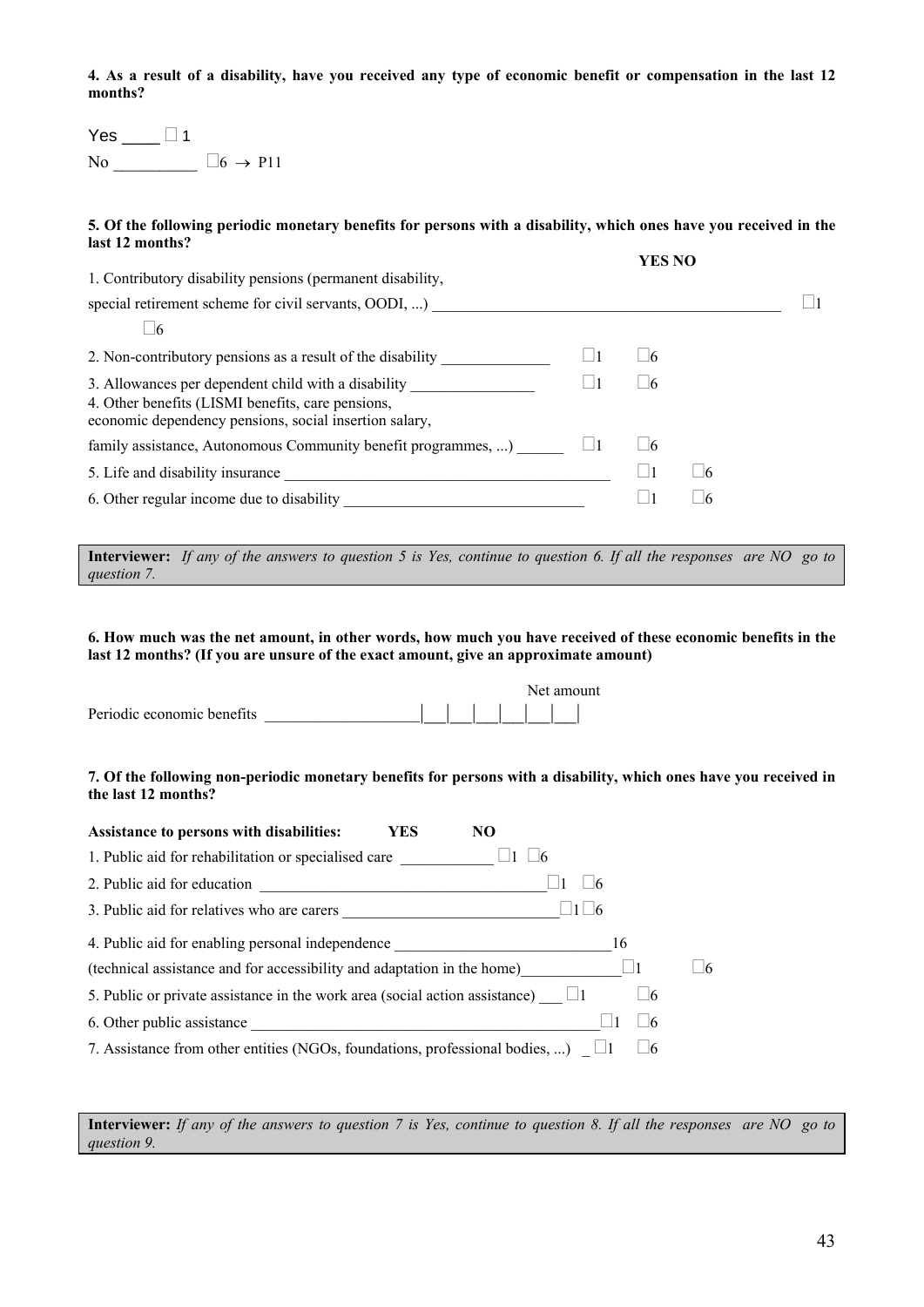## **8. How much was the net amount of these economic benefits in the last 12 months? (If you are unsure of the exact amount, give an approximate amount)**

|                                |  |  | Net amount |  |
|--------------------------------|--|--|------------|--|
| Periodic non-economic benefits |  |  |            |  |

## **9. Of the following indemnities, which ones have you received in the last 12 months?**

### **Indemnities: YES NO**

1. Indemnities for bodily injury  $\Box$  1  $\Box$  6

2. Indemnities for civil or criminal responsibility  $\Box$  1  $\Box$  6

**Interviewer:** *If any of the answers to question 9 is Yes, continue to question 10. If the answer to both is No, please go to question 11.*

## **10. How much was the net amount of these indemnities received in the last 12 months? (If you are unsure of the exact amount, give an approximate amount)**

|                    |  |  | Net amount |  |
|--------------------|--|--|------------|--|
| <b>Indemnities</b> |  |  |            |  |

**11. As a result of a disability, have you any type of tax benefit or compensation in the last 12 months?. For example, on income tax, registration tax, on inheritance tax ...** 

| Yes            | $\Box$ 1                             |
|----------------|--------------------------------------|
| N <sub>0</sub> | $\Box 6 \rightarrow$ Go to section E |

#### **12. Which of the following tax benefits have you received in the last 12 months?**

|                                                                                          |   | YES | NO. |
|------------------------------------------------------------------------------------------|---|-----|-----|
| 1. Income tax benefits (for a taxpayer with a disability or                              |   |     |     |
| for assisting a parent or child with a disability)<br>-16                                |   |     |     |
| 2. Registration tax (exemption of tax for the 1st registration, VAT reduction)- $\Box$ 1 | 6 |     |     |
| 3. Tax on mechanised vehicles (road tax)                                                 |   |     |     |
| 4. Inheritance tax                                                                       |   | 6   |     |
| 5. Other tax benefits (protected capital gains, right to assessment fees, )              |   | - 6 |     |
|                                                                                          |   |     |     |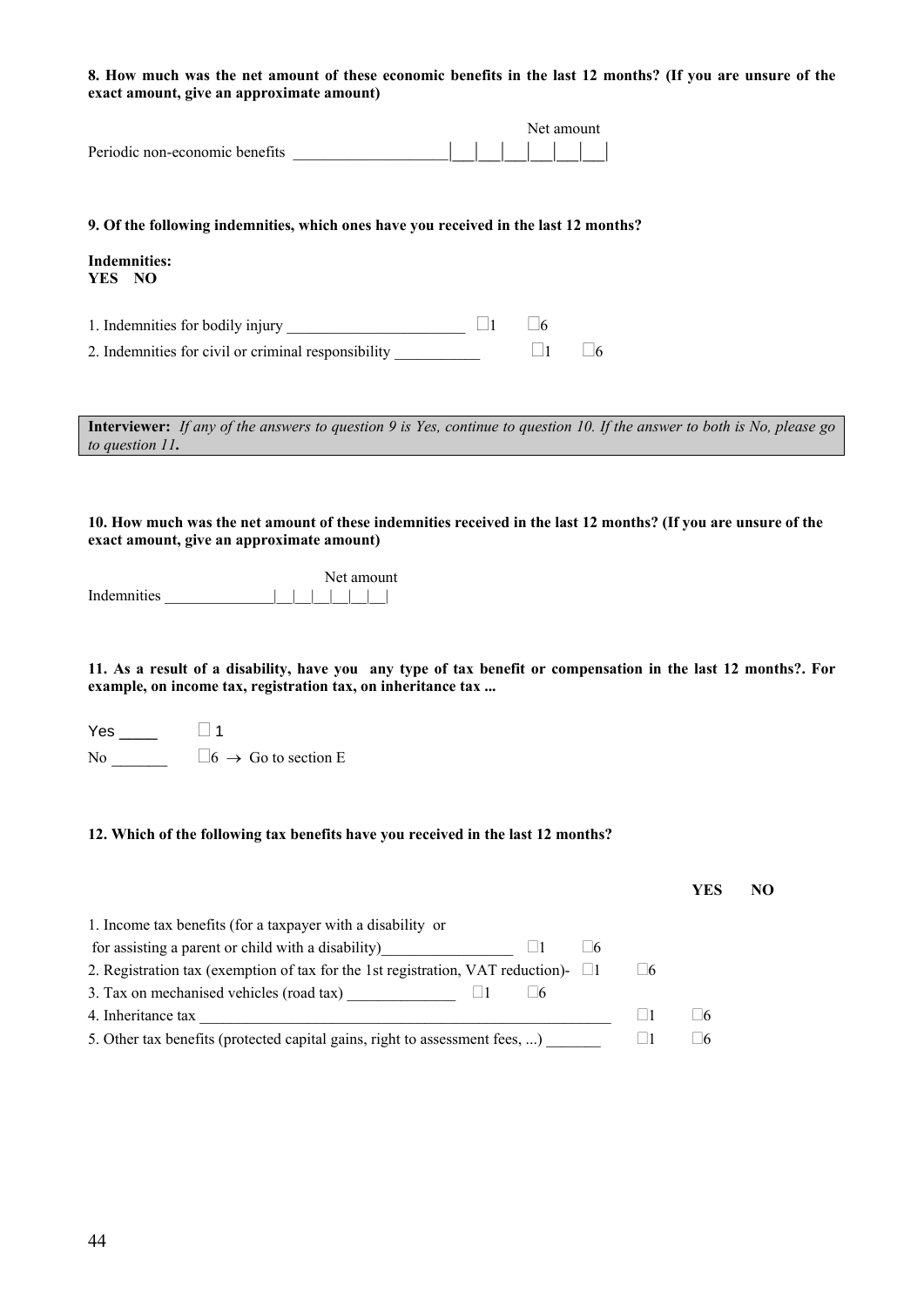# **E. Information relating to changes in economic activity and data on current economic activity.**

**Interviewer:** *If the interviewee is aged 6 to 15 years old, please go to section G.* 

## **Persons aged 16 years old and over**

**Interviewer**, please read the following to the informant: **Next we come to a block of questions relating to your employment situation and with the changes which may have come about therein due to your limitations.**

**1. Due to the onset or worsening of your disability, have you had to amend your relationship with economic activity or your occupation?** 

**Interviewer:** *Please remind the interviewee of the alternatives for relationship with economic activity shown in question 3 of this block.* 

 $Yes \_ 1$ No  $\Box 6 \rightarrow P5$ 

**Interviewer***, please read the following to the informant:* **If you have had to amend your relationship with economic activity or your occupation several times, please refer in the following questions to the first change made***.* 

## **2. What was the first kind of change made?**

 $\mathcal{L}_\text{max}$  and the contract of the contract of the contract of the contract of the contract of the contract of the contract of the contract of the contract of the contract of the contract of the contract of the contrac

| You only changed your relation to the activity              | $1 \rightarrow P3$      |
|-------------------------------------------------------------|-------------------------|
| You only changed your occupation or profession              | $ 2 \rightarrow P4$     |
| You changed your relation with activity and your occupation | $\Box 3 \rightarrow P3$ |

#### **3. What was your relation to the activity before and after the first change made as a result of your disability?.**

| Relationship with economic activity                                    | Before the first<br>change | After the first<br>change |
|------------------------------------------------------------------------|----------------------------|---------------------------|
|                                                                        |                            |                           |
| 1. Working                                                             |                            |                           |
| 2. Unemployed                                                          | $\Box$                     | $\Box 2$                  |
| 3. Receiving a contributory retirement or permanent disability pension | $\Box$ 3                   | $\Box$ 3                  |
| 4. Receiving another type of                                           | $\Box 4$                   | $\square 4$               |
| pension                                                                | $\Box 5$                   | $\Box 5$                  |
| 5. Incapacitated to work                                               | $\Box 6$                   | Π6                        |
| 6. Studying                                                            |                            |                           |
| 7. Mainly dedicated to household chores                                | $\Box$ 8                   | $\sqcap 8$                |
| 8. Carried out unpaid social work or charity activities                | Π9                         | □9                        |
| 9. Another situation                                                   |                            |                           |

**Interviewer***: Please consult the option completed at question 2. If you have ticked 1, go to question 5. If you have ticked 3, go to question.4.* 

**4. What was your occupation before and after the first change made as a result of your disability?. Interviewer:**  *Please make note of the literal and encode.*

| <b>TERM</b> |
|-------------|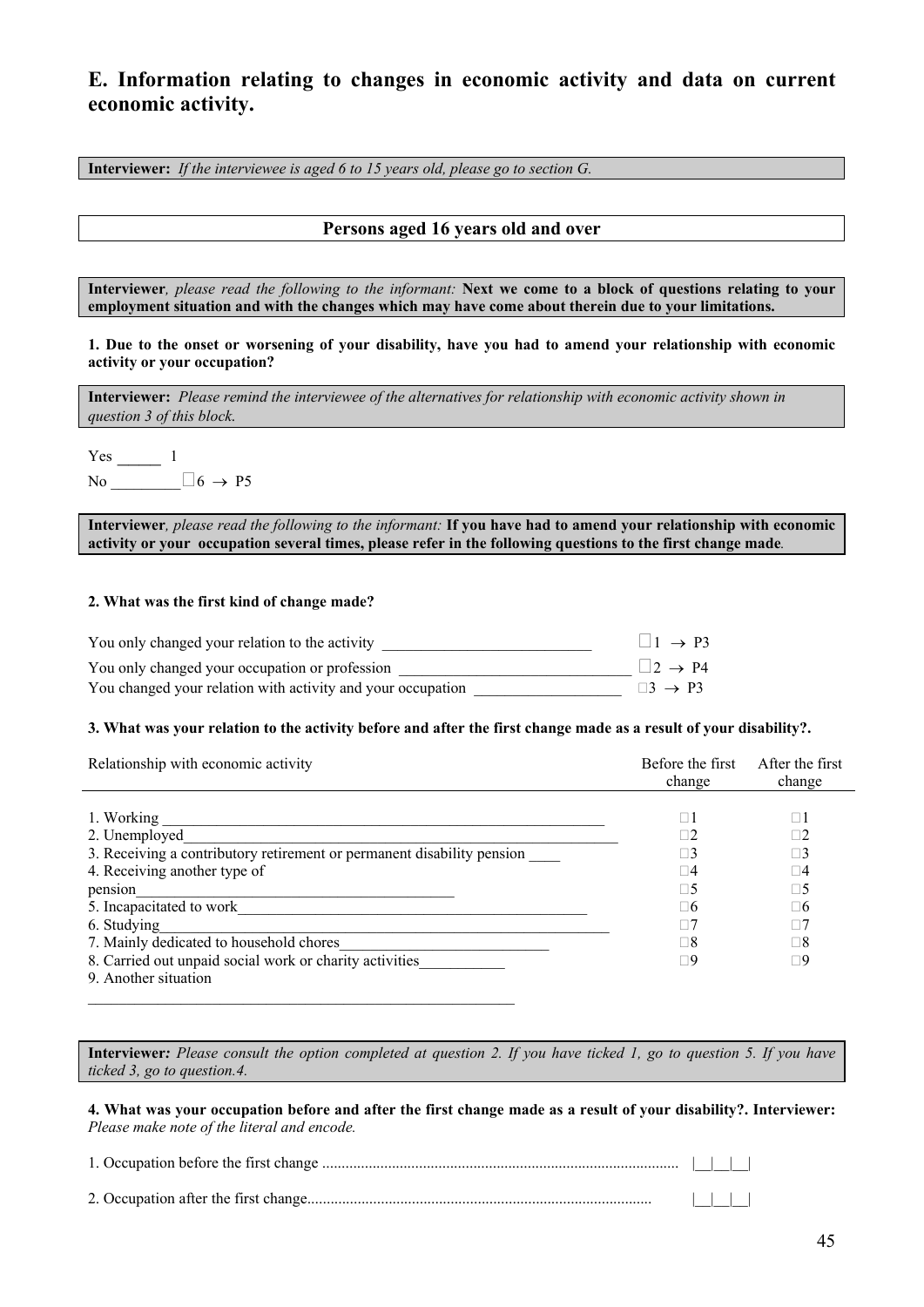**Interviewer:** *Transcribe from Household Questionnaire, Section C. Data on members of the household, information shown in questions 12 and 13, referring to the interviewee.* 

**5. Relation with economic activity in the past week.** 

Code noted in question 12, Section C of the Household Questionnaire\_\_\_\_\_ **|\_\_|** 

**6. Have you worked at some point as an employee or freelance worker, ...?** *(If the answer is blank in the Household Questionnaire, leave it blank in this box)*

Code (where applicable) noted in question 13, Section C of the Household Questionnaire\_\_\_\_\_ **|\_\_|** 

**Interviewer:** 

*If question 5 (Relationship with Economic Activity)=1 or question 6 (Have you ever worked) =*  $1 \rightarrow$  *go to question 7. Otherwise go to question 22.* 

## **Do you work or have you worked before**

#### **7. Do you remember at what age you were when you received your first job?**

Age  $\qquad \qquad | \qquad | \qquad |$ 

#### **8 What type of working day do you have or did you have in your last job?**

| Split shift                                            |           |
|--------------------------------------------------------|-----------|
| Intensive working day without break in the morning     |           |
| Intensive working day without break in the afternoon   | $\Box$ 3  |
| Intensive working day without break at night           | $\vert$ 4 |
| Reduced working day                                    |           |
| Shifts                                                 | 6         |
| Irregular or variable working day depending on the day |           |
| Another type                                           |           |
|                                                        |           |

#### **9 Do you currently work or did you work in your last job in a Special Employment Centre?**

Yes \_\_\_\_\_\_\_ 1 No  $\Box$ 6

**10**. **Do you currently work or did you work in your last job in a Non-profit-making institution linked to the disability sector (Association, NGO, Foundation, ...)?.** 

Yes 1 No  $\qquad \qquad 6$ 

**11. Approximately, how many salaried workers are/were there in the company where you work(ed)?**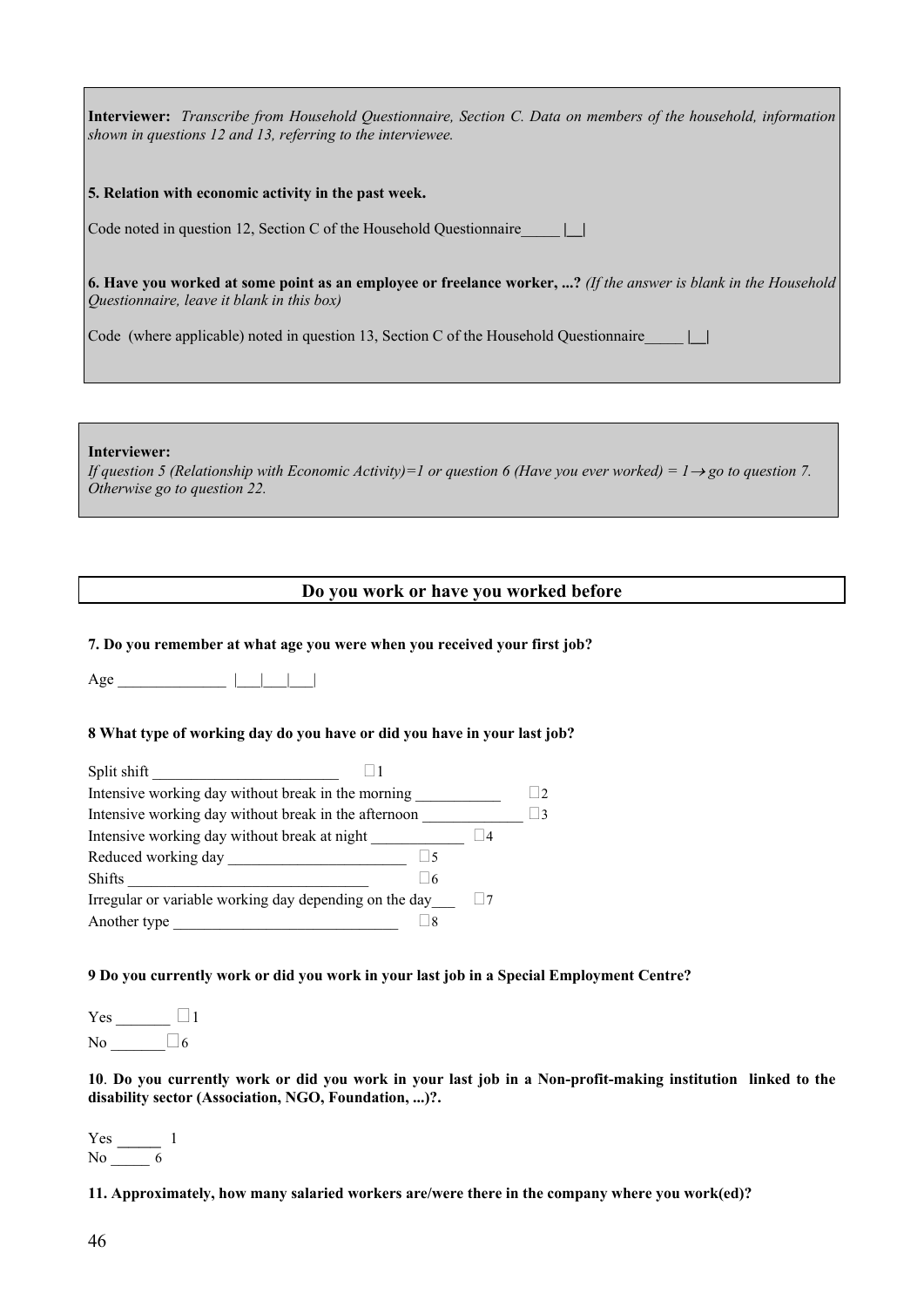| Fewer than 10 |                   |
|---------------|-------------------|
| From 10 to 19 |                   |
| From 20 to 49 | $\vert \ \vert$ 3 |
| From 50 a 99  |                   |
| 100 or more   |                   |

## **12. Have you benefited from any of the following measures in order to secure any of your jobs?**

|                                                                                    |                | YES NO     |
|------------------------------------------------------------------------------------|----------------|------------|
| 1. Reservation quota for persons with disabilities, in the public sector           | $\sqcup$ 1     | $\vert$ 6  |
| 2. Reservation quota for persons with disabilities, in the private sector $\Box$ 1 |                | $\Box$ 6   |
| 3. Specific contract for persons with disabilities $\Box$                          |                | $\Box$ 6   |
|                                                                                    |                |            |
| 5. Others (work enclaves, jobs with support, etc.) _____________________________   |                | $\sqrt{6}$ |
| 13. How did you become aware of your current job or the last one you had?          |                |            |
| $\sqcup 1$                                                                         |                |            |
|                                                                                    | $\overline{2}$ |            |
| $\sqcup$ 3                                                                         |                |            |
| $\Box$ 4                                                                           |                |            |
|                                                                                    | $\Box$ 5       |            |
| $\Box$ 6                                                                           |                |            |
| Via an institution or association for persons with disabilities s                  | 7              |            |
| Other                                                                              | $\sqcup 8$     |            |

**14. Has any change been made in any of the jobs you have performed due to your disability?. For example, modifications to facilities, telephones, computers, ...** 

Yes  $\qquad \qquad$  1 No \_\_\_\_\_ 6

You have not worked during the disability  $\Box$  8

**Interviewer:** *Transcribe from Household Questionnaire, Section C. Data on members of the household, information shown in questions 14, referring to the interviewee. If the box is blank in the Household Questionnaire, leave it blank in this box* 

## **15. Professional Situation.**

Code (where applicable) noted in question 14, Section C of the Household Questionnaire \_\_\_\_\_ **|\_\_|** 

**Interviewer**: *If question 15 = 4 (employee)*  $\rightarrow$  *please go to question 16. Otherwise go to question 18.* 

## **16 What type of contract or labour relationship do you have in your current job or did you have in your last job?**

| Civil servant                          |  |
|----------------------------------------|--|
| Permanent                              |  |
| Temporary                              |  |
| Verbal agreement or without a contract |  |
| Others                                 |  |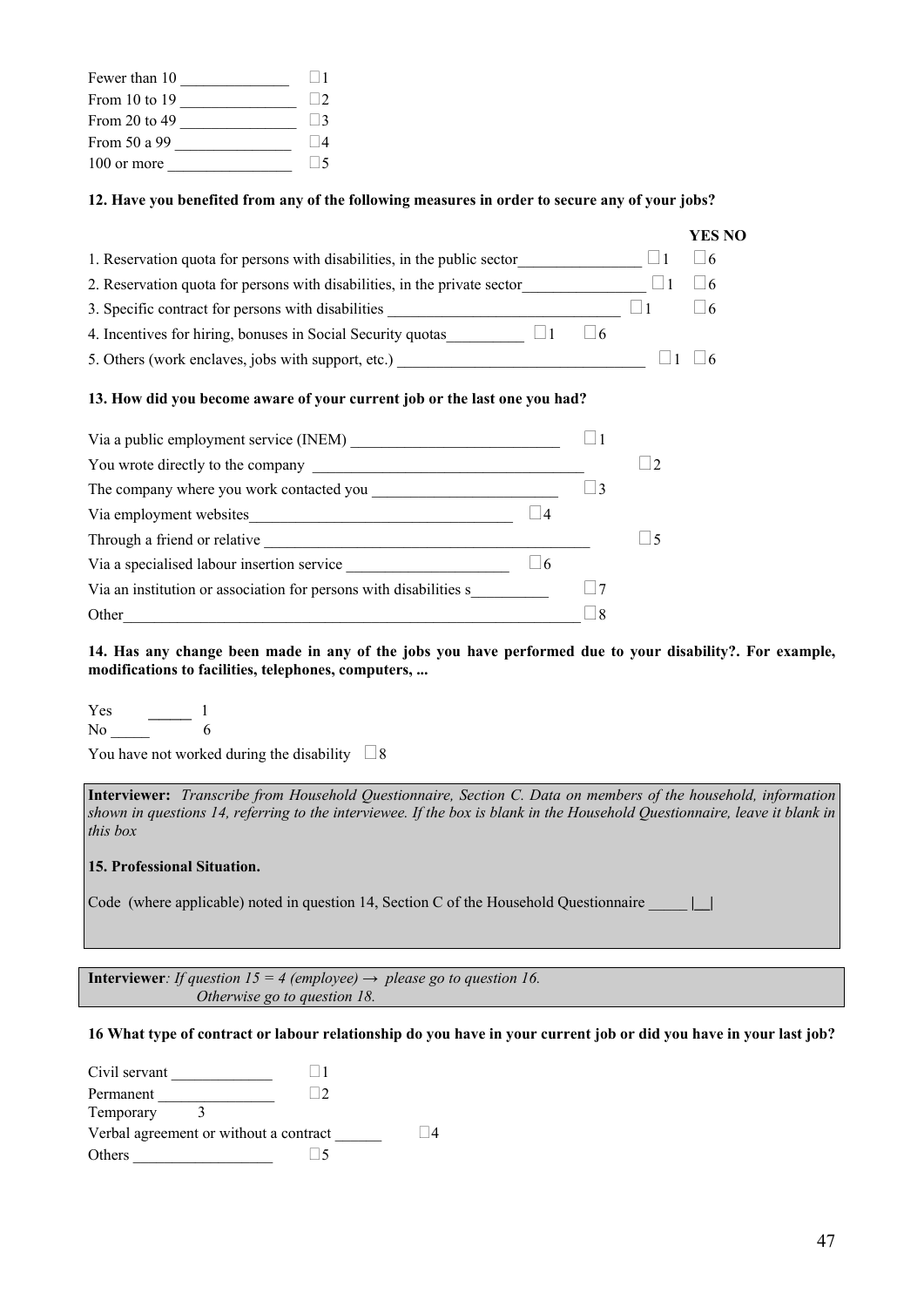#### **17 What is the duration of your current contract, or rather, what was the duration of your last contract?**

| Less than six months             |                          |                |
|----------------------------------|--------------------------|----------------|
| From 6 months to 1 year          |                          | $\Box$         |
| From more than 1 year to 3 years |                          | $\vert$ 3      |
| From 3 years old and over        |                          | $\overline{A}$ |
| No definite duration             | $\overline{\phantom{a}}$ |                |

**Interviewer:** *If question 6 = 1 (employee)*  $\rightarrow$  *please go to question 20* 

## **18. How long have you had your current job?**

| Less than 1 year      | - 11 |             |
|-----------------------|------|-------------|
| Between 1 and 2 years |      | $\Box$      |
| Between 2 and 4 years |      | $\vert$   3 |
| Over 4 years          |      |             |

## **19 .Are you currently seeking another type of job?**

Yes  $\Box 1 \rightarrow P23$ 

No  $\Box 6 \rightarrow$  Go to section F.

## **You are not working but have worked before**

## **20. Why did you stop working?**

| Having reached                                                                            |                                                                                   | the |  | age of retirement □1 |              |
|-------------------------------------------------------------------------------------------|-----------------------------------------------------------------------------------|-----|--|----------------------|--------------|
|                                                                                           |                                                                                   |     |  |                      | $\Box 2$     |
|                                                                                           |                                                                                   |     |  |                      | $\square 3$  |
|                                                                                           | Pre-retirement or for early retirement or forced early retirement $\Box$ 4        |     |  |                      |              |
| the control of the control of the control of the control of the control of the control of |                                                                                   |     |  |                      | $\square 5$  |
|                                                                                           | Voluntary early retirement                                                        |     |  |                      | $\square 6$  |
|                                                                                           |                                                                                   |     |  |                      | $\Box 7$     |
|                                                                                           | Work could not be reconciled with family responsibilities                         |     |  |                      | $\square 8$  |
|                                                                                           | The desire to dedicate oneself solely to family _________________________________ |     |  |                      | □9           |
|                                                                                           |                                                                                   |     |  |                      | $\square 10$ |
|                                                                                           | Was made redundant                                                                |     |  |                      | $\square$ 11 |
|                                                                                           |                                                                                   |     |  |                      |              |
|                                                                                           |                                                                                   |     |  |                      |              |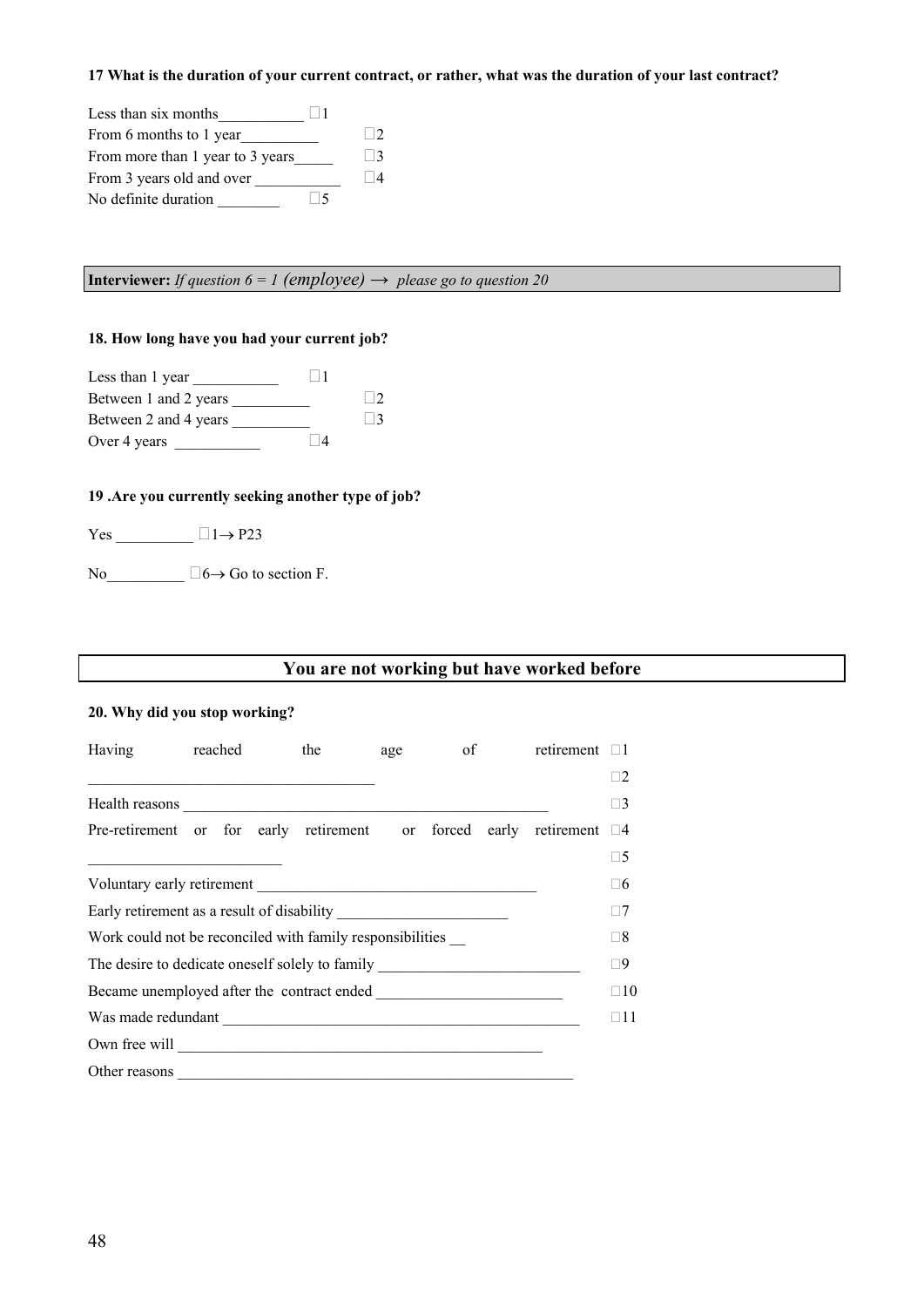## **21. How long have you been out of work?**

| Less than 3 months               |            |
|----------------------------------|------------|
|                                  | $\Box 2$   |
| Between 3 and 6 months           | $\Box$ 3   |
|                                  | $\sqcap 4$ |
| Between 6 months and one year    | $\Box 5$   |
|                                  | ∃6         |
| Between one and two years        |            |
| Between two and five years       |            |
| More than five years             |            |
| A no you quanontly sooking would |            |

**22 .Are you currently seeking work?** 

Yes 1

 $\mathcal{L}=\mathcal{L}$ 

No  $\Box 6 \rightarrow \Box 6$  go to question 26

## **23. What have you done to seek work in the last four weeks?.** Please mark a maximum of five answers

| They are registered with a public employment service      | $\neg$ 1     |
|-----------------------------------------------------------|--------------|
|                                                           | $\sqcap2$    |
| They are registered with a private employment office      | $\Box 3$     |
|                                                           | $\Box 4$     |
| They have contacted businesspersons                       | $\Box 5$     |
|                                                           |              |
| They are using personal relations                         | Π6           |
| Through the Press                                         | $\Box 7$     |
| Have you made efforts to set yourself up as a freelancer? | $\Box 8$     |
| (land search, administration of licenses, )               | ∏9           |
| Preparing for or taking public exams                      | $\exists 10$ |
|                                                           |              |
| Thoy are weiting on the results of previous epplications  |              |

They are waiting on the results of previous applications

They are waiting for a call from the Public Employment Office \_\_\_

Other methods \_\_\_\_\_\_\_\_\_\_\_\_\_\_\_\_\_\_\_\_\_\_\_\_\_\_\_\_\_\_\_\_

They have not used any method \_\_\_\_\_\_\_\_\_\_\_\_\_\_\_\_\_\_\_

**24. What do you believe is the main reason why you have not found work or another type of work other the one you have currently?** 

| Due to my disability |  |
|----------------------|--|
| I lack experience    |  |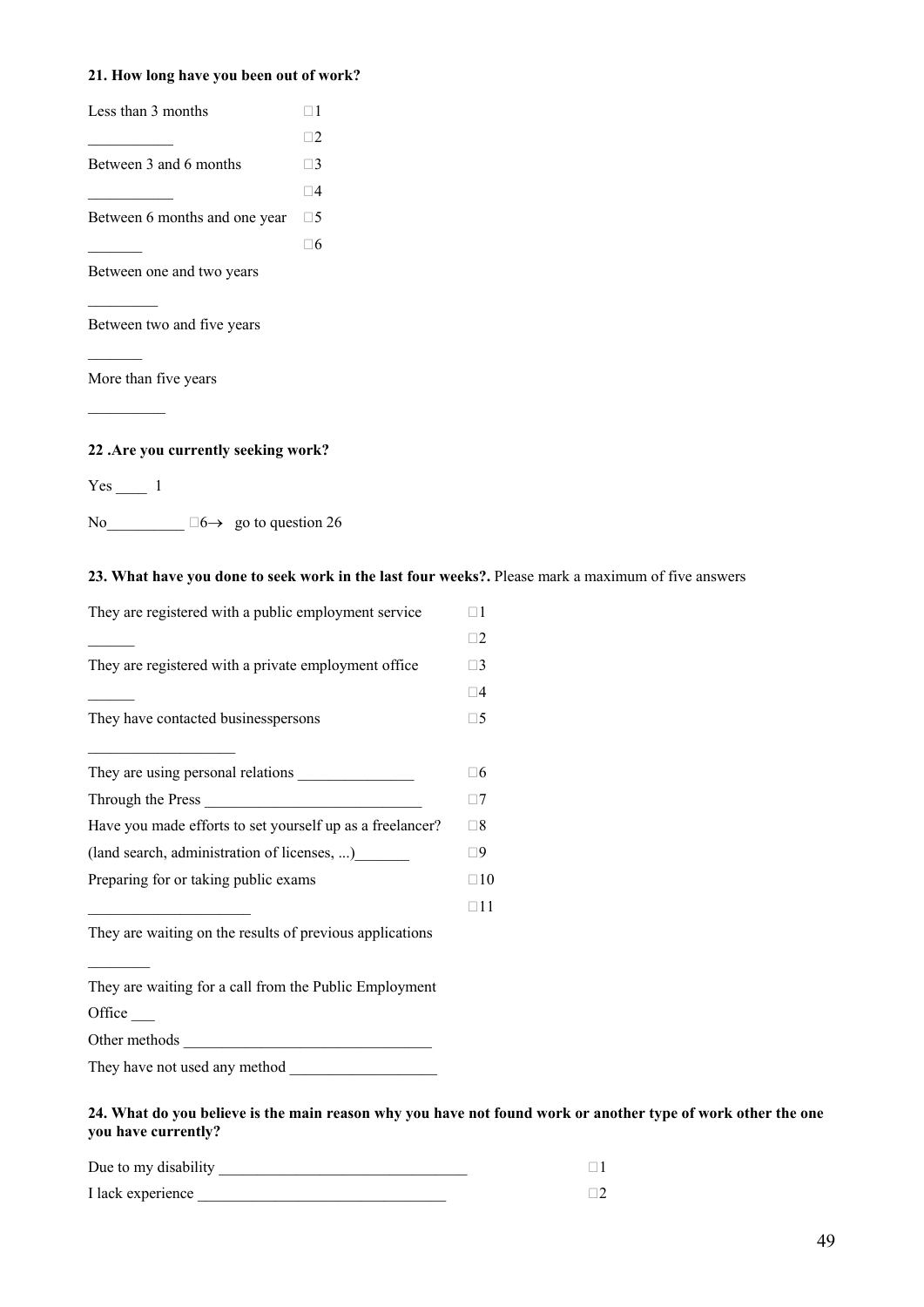| The studies they have do not help them find work | 3        |
|--------------------------------------------------|----------|
| Finding work is very difficult for everyone      | $\Box 4$ |
| I am uneducated                                  | $\Box 5$ |
| Other reasons                                    | Π6       |

7 \_\_\_\_\_\_\_\_\_\_\_\_\_\_\_\_\_\_\_\_\_\_\_\_\_\_\_\_\_\_\_\_\_\_\_\_\_\_

**Interviewer:** *If question 5=2 (unemployed)*→ *please go to question 25. In Other case section*

## **25 Are you receiving any unemployment benefit?**

| Yes                 | $\rightarrow$ Section F |
|---------------------|-------------------------|
| N <sub>0</sub><br>6 |                         |

## **26. What is your reason for not seeking employment?** Please mark a maximum of 3 answers.

| You have disabilities and believe that it will be very difficult to find $\square$ 1 |              |
|--------------------------------------------------------------------------------------|--------------|
| work $\qquad$                                                                        | $\square$ 2  |
| You cannot work                                                                      | $\square$ 3  |
| They believe that they will not find work, not ever having sought it $\square 4$     |              |
| before $\_\_$                                                                        | $\square 5$  |
| They believe that they will not find work, having sought it before                   | $\square 6$  |
|                                                                                      | $\Box$ 7     |
| They do not believe that there will be any work available $\square 8$                |              |
|                                                                                      | $\square$    |
| They are affected by an employment regulation process $\square 10$                   |              |
|                                                                                      | $\square$ 11 |
| They do not know where to look to find work $\square$ 12                             |              |
|                                                                                      | $\square$ 13 |
| They are waiting for a season with more activity $\Box$ 14                           |              |
|                                                                                      | $\square$ 15 |
| They are waiting on the results of previous applications $\square 16$                |              |
| They are waiting to begin their freelance activity again                             |              |
|                                                                                      |              |
| They are undertaking studies or receiving training                                   |              |
|                                                                                      |              |
| Due to retirement                                                                    |              |
| not need<br>They do<br>to to<br>work                                                 |              |
|                                                                                      |              |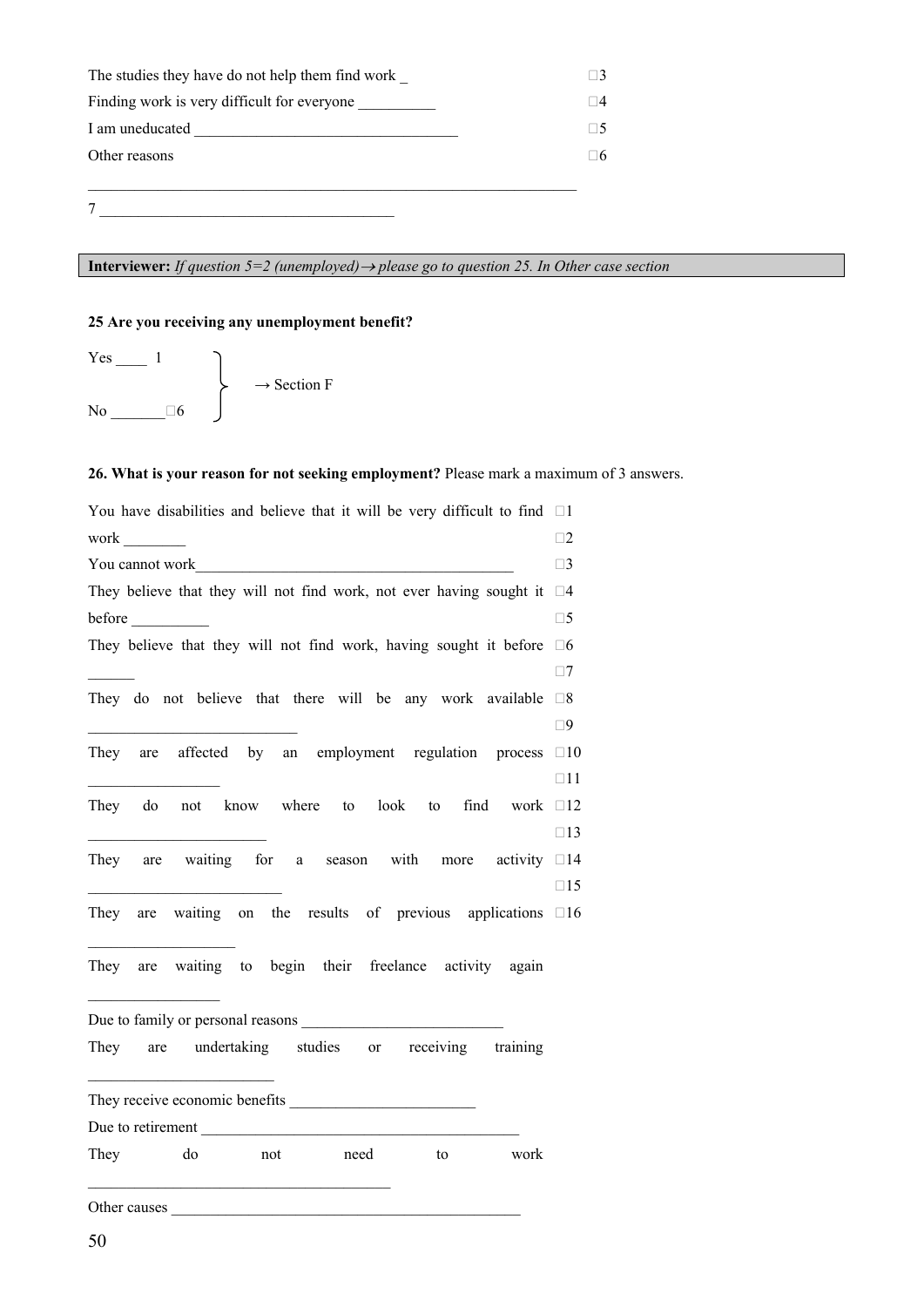# **F. Information relating to the level of studies completed and in progress.**

| Interviewer, please read the following to the informant: The following section includes some questions in order to<br>ascertain studies undertaken.                                        |
|--------------------------------------------------------------------------------------------------------------------------------------------------------------------------------------------|
| <b>1. Interviewer:</b> Transcribe the code for the highest level of studies completed for the person being interviewed, shown<br>in question 6, Section C, of the Household Questionnaire. |
|                                                                                                                                                                                            |
| <b>Interviewer:</b> If level of studies completed, code $9 \rightarrow$ please go to 2.<br>If level of studies completed, code 1 to $8 \rightarrow$ please go to 3                         |
| 2. In relation to your finished studies, what is your diploma degree or graduate degree?. Interviewer: Enter<br>literal and code.                                                          |
| Diploma degree or Graduate degree                                                                                                                                                          |
| 3. In the last five years, have you done any course Vocational Training?                                                                                                                   |
| Yes ______________ $\Box$ 1<br>No $\overline{\square}$ $6 \rightarrow P5$                                                                                                                  |
| 4. Of these courses completed in the last five years, have any of them helped you find work?                                                                                               |
| $Yes\square$ 1<br>No $\Box$ 6                                                                                                                                                              |
| 5 Are you currently on a course?                                                                                                                                                           |
| Yes<br>$\Box$ 1<br>$\Box$ 6 $\rightarrow$ Section H<br>No                                                                                                                                  |
| 6. Please indicate whether you are studying any of the following types of regulated studies                                                                                                |
| Specific special education<br>$\sqcup$ 1<br><u> 1989 - Johann John Stein, markin fizik eta idazlea (</u>                                                                                   |
| $\exists$ 2                                                                                                                                                                                |
| Social Guarantee Programme<br>$\Box$ 3                                                                                                                                                     |
| Intermediate cycles of professional training and the equivalent<br>$\Box$ 4                                                                                                                |
| $\square$ 5                                                                                                                                                                                |
| Advanced cycles of professional training and the equivalent $\Box 6$                                                                                                                       |
| $\Box$ 7<br>$\square$                                                                                                                                                                      |
|                                                                                                                                                                                            |
| 7. Are you undertaking any of the following studies, excluding the aforementioned?                                                                                                         |
| YES NO<br>1. Occupational Professional Training Studies __________________________________<br>$\Box$ 6<br>$\sqcup$ 1                                                                       |
| $\square$ 1<br>2. Other non-regulated studies lasting more than six months<br>$\Box$ 6                                                                                                     |
| 3. Other non-regulated studies lasting six months or less $\Box$ $\Box$ 1<br>$\square$ 6                                                                                                   |
| Interviewer: Section                                                                                                                                                                       |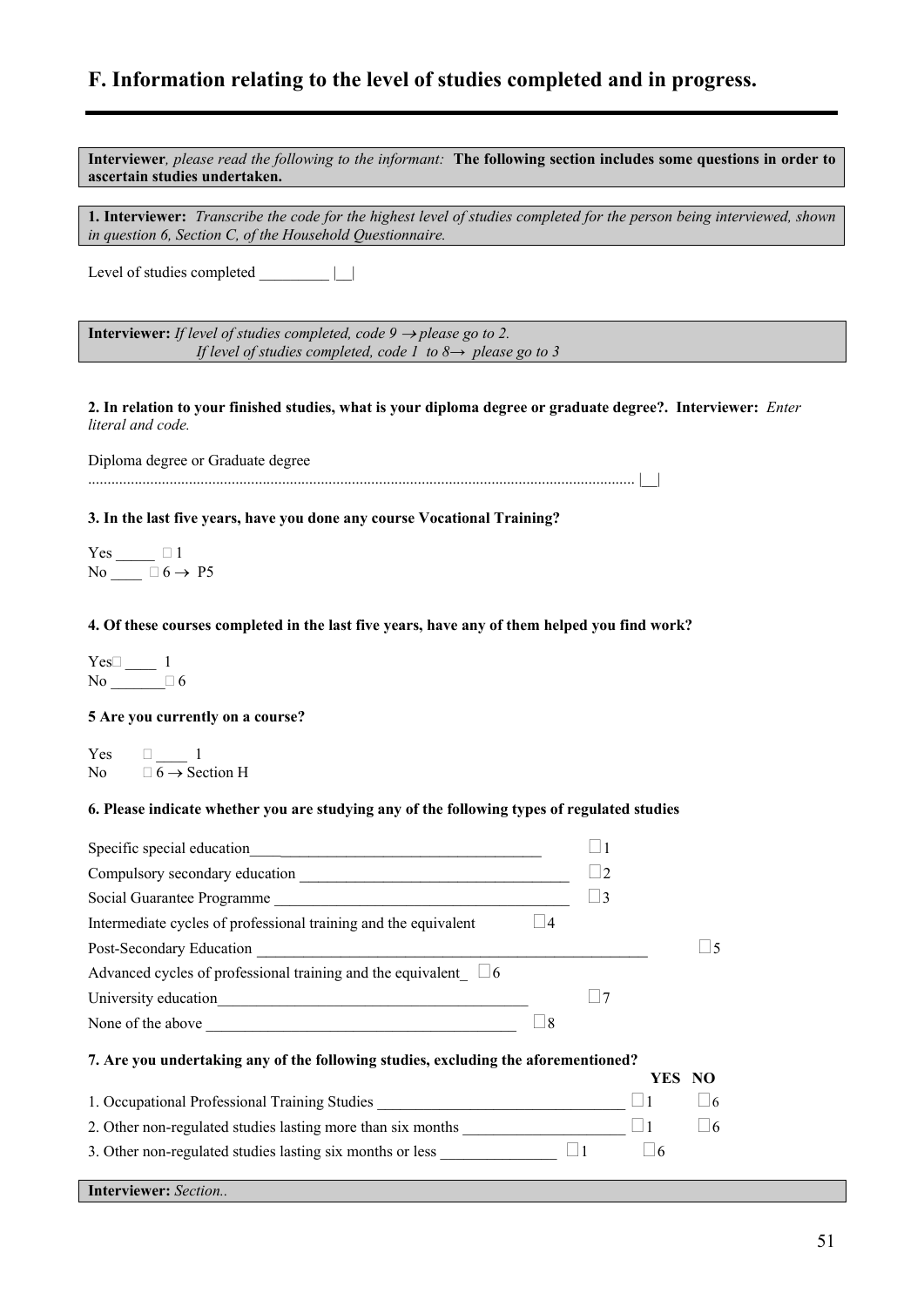## **Persons aged 6 to 15 years old**

**Interviewer,** *please read the following to the informant:* **I am now going to ask you a series of questions related to education and schooling.**

#### **1. In relation to education and school integration, what was your situation last week?**

| Unschooled                                                                                        |                          | $11 \rightarrow P4$ |
|---------------------------------------------------------------------------------------------------|--------------------------|---------------------|
| Educated in a special education centre or classroom<br>Educated in centre Ordinary in system % of |                          |                     |
| and support specials.                                                                             | $\overline{\phantom{a}}$ |                     |
| Educated in an ordinary centre, without any type of personalised aid                              |                          | $\vert$ 4           |

### **2. What type of educational centre do you attend?**

| Public centre                 | $11 \rightarrow P4$ |
|-------------------------------|---------------------|
| Subsidised private centre     | $\Box$              |
| Non-subsidised private centre | $\vert$ $\vert$ 3   |

#### **3. What is the ownership of the private centre you attend?**

| Religious institution                                            |  |
|------------------------------------------------------------------|--|
| Disability sector association                                    |  |
| Other institutions (co-operatives, private company institutions) |  |

## **4. in relation to the 2006/7 academic year, how often did you miss school due to a disability?** Add together all the missed days throughout the course, even if they were in different periods

| Unschooled                               |           |  |
|------------------------------------------|-----------|--|
| Less than one week                       |           |  |
| One or more weeks, but less than a month | $\vert$ 3 |  |
| Between one and three months             |           |  |
| Between three and six months             |           |  |
| Six months or more                       |           |  |

# **H. Information relating to discrimination**

**Interviewer,** *please read the following to the informant:* **Below, I am going to ask you a series of questions regarding whether or not you have felt discriminated against on the basis of your disability and how you react in those situations.**

**1. In the last 12 months, have you felt discriminated against on the basis of your disability? (Some, already; lower).** 

Never  $\Box 1 \rightarrow$  Section I .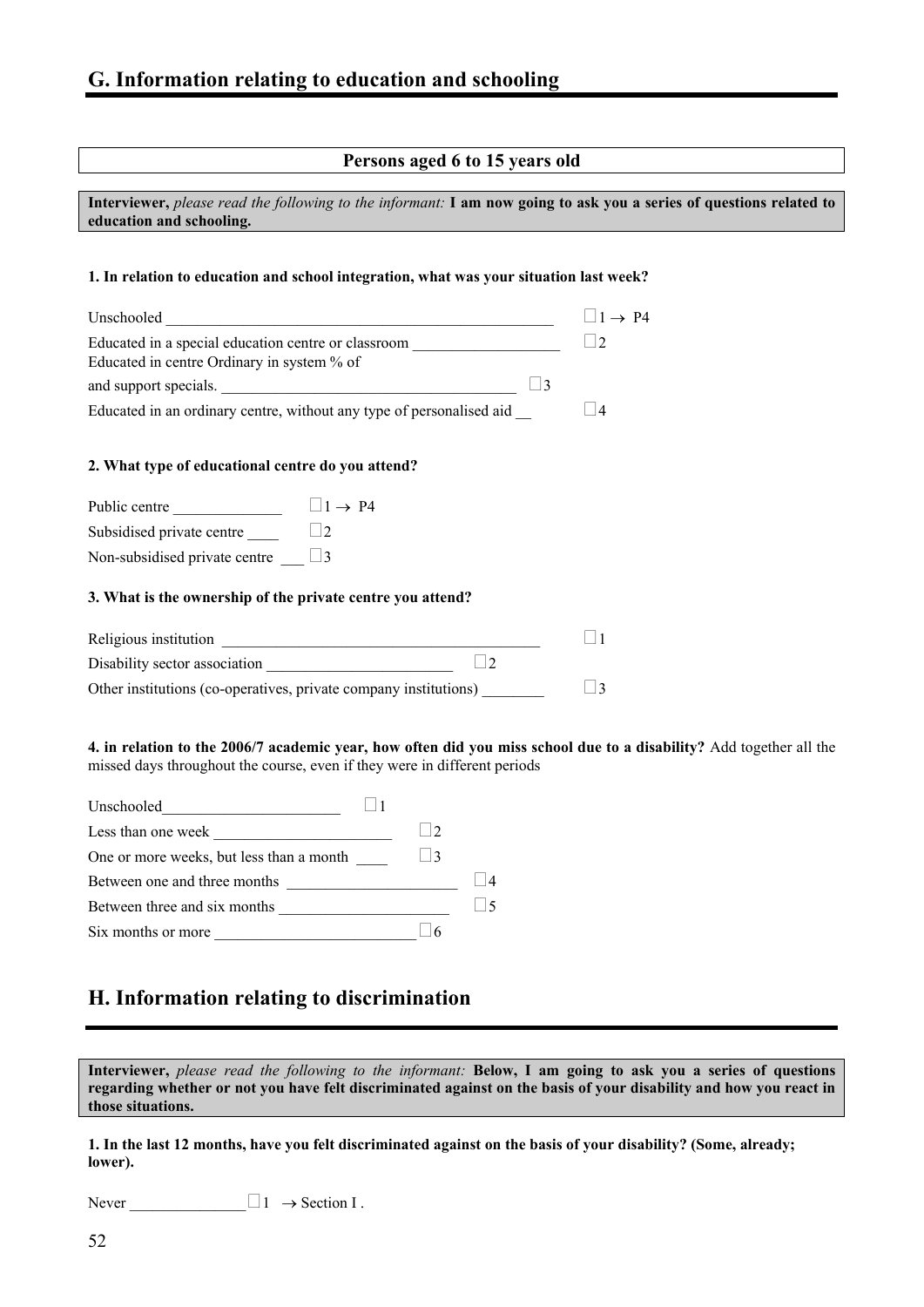| Sometimes  |  |
|------------|--|
| Often      |  |
| Constantly |  |

## **2. In the last 12 months, have you felt discriminated against on the basis of your disability in any of the following situations?**

| <b>Scopes/Situations</b>                                                                                                                  | YES               | N0         |
|-------------------------------------------------------------------------------------------------------------------------------------------|-------------------|------------|
| 1. In health care                                                                                                                         | 1                 | $\Box 6$   |
| 2. In specialised support services (associations, rehabilitation, early treatment, )                                                      | $\Box$ 1          | $\Box 6$   |
| 3. In the school area or in training activities                                                                                           | $\Box$ 1          | $\vert$ 6  |
| 4. In seeking employment                                                                                                                  | 1                 | $\Box 6$   |
| 5. In the workplace                                                                                                                       | $\Box$ 1          | $\vert$ 6  |
| 6. Transport and commutes                                                                                                                 | $\vert$ $\vert$ 1 | $\vert$ 6  |
| 7. Public Administration                                                                                                                  | $\vert$ $\vert$ 1 | $\vert$ 6  |
| 8. In deciding on their wealth                                                                                                            | 1                 | $\vert$ 6  |
| 9. In hiring insurance                                                                                                                    | $\vert$ $\vert$ 1 | $\Box$ 6   |
| 10. In participating in cultural, recreational or leisure activities: museums, concerts, theatre,<br>bars, discotheques, cinemas, tourism | $\vert$ $\vert$ 1 | $\vert$ 6  |
| 11. In social participation                                                                                                               | $\vert \ \vert_1$ | $\sqrt{6}$ |
| 12 In social relations                                                                                                                    | $\Box$ 1          | $\sqrt{6}$ |
| 13. In another situation                                                                                                                  |                   | $\sqrt{6}$ |

## **3. Have you ever reported discrimination on the basis of disability to any institution?**

| Y es |  |
|------|--|
| N٥   |  |

# **I. Information relating to social networks and contacts**

**Interviewer,** *please read the following to the informant:* **Let us now discuss your personal and social relationships.**

**1. Tell me where the following persons live with regard to your place of abode.** 

**Interviewer,** *please read the following to the informant:* **If more than one person has the same relationship with the disabled person (for example his or her siblings), when answering this question you should refer to the person living closest***.* 

|                              | In the<br>same<br>domicile | In the<br>same<br>building | In the same<br>neighbourhood<br>or village | In the<br>same city | Not in the<br>same village<br>or city, but in<br>the same<br>province | In a<br>different<br>province | In.<br>another<br>country | Does<br>not<br>have<br>any | <b>NS</b> |
|------------------------------|----------------------------|----------------------------|--------------------------------------------|---------------------|-----------------------------------------------------------------------|-------------------------------|---------------------------|----------------------------|-----------|
| 1. A parent                  | 1                          | $\sqcup$ 2                 | ∟з                                         | $\sqcup$ 4          | $\_5$                                                                 | $\_6$                         | $\sqcup$ 7                | _8                         | _ 9       |
| 2. A son/daughter            | 1                          | $\sqcup$ 2                 | $\sqcup_3$                                 | $\Box$ 4            | $\_5$                                                                 | ∟6                            | $\Box$ 7                  | _8                         | _ 9       |
| 3. A sibling                 | - 11                       | $\sqcup$ 2                 | $\_3$                                      | $\Box$ 4            | $\_5$                                                                 | $\Box 6$                      | $\Box$ 7                  | _8                         | _9        |
| 4. A grandchild              | $\sqcup$ 1                 | $\Box$ 2                   | $\_3$                                      | $\Box$ 4            | $\_5$                                                                 | $\_6$                         | $\Box$ 7                  | _8                         | _9        |
| 5. A parent-in-law           | 1                          | $\sqcup$ 2                 | $\_3$                                      | $\Box$ 4            | $\_5$                                                                 | $\Box 6$                      | $\Box$ 7                  | - 18                       | _9        |
| 6. Another relative          | 1                          | $\sqsupset$                | $\_3$                                      | $\Box$ 4            | $\_5$                                                                 | $\_6$                         | $\sqcup$ 7                | _8                         | _ 9       |
| 7. A friend, not a neighbour | $\_11$                     | $\vert$ 2                  | - 3                                        | $\Box$ 4            | $\_5$                                                                 | $\Box$ 6                      | $\Box$ 7                  | -8                         | - 19      |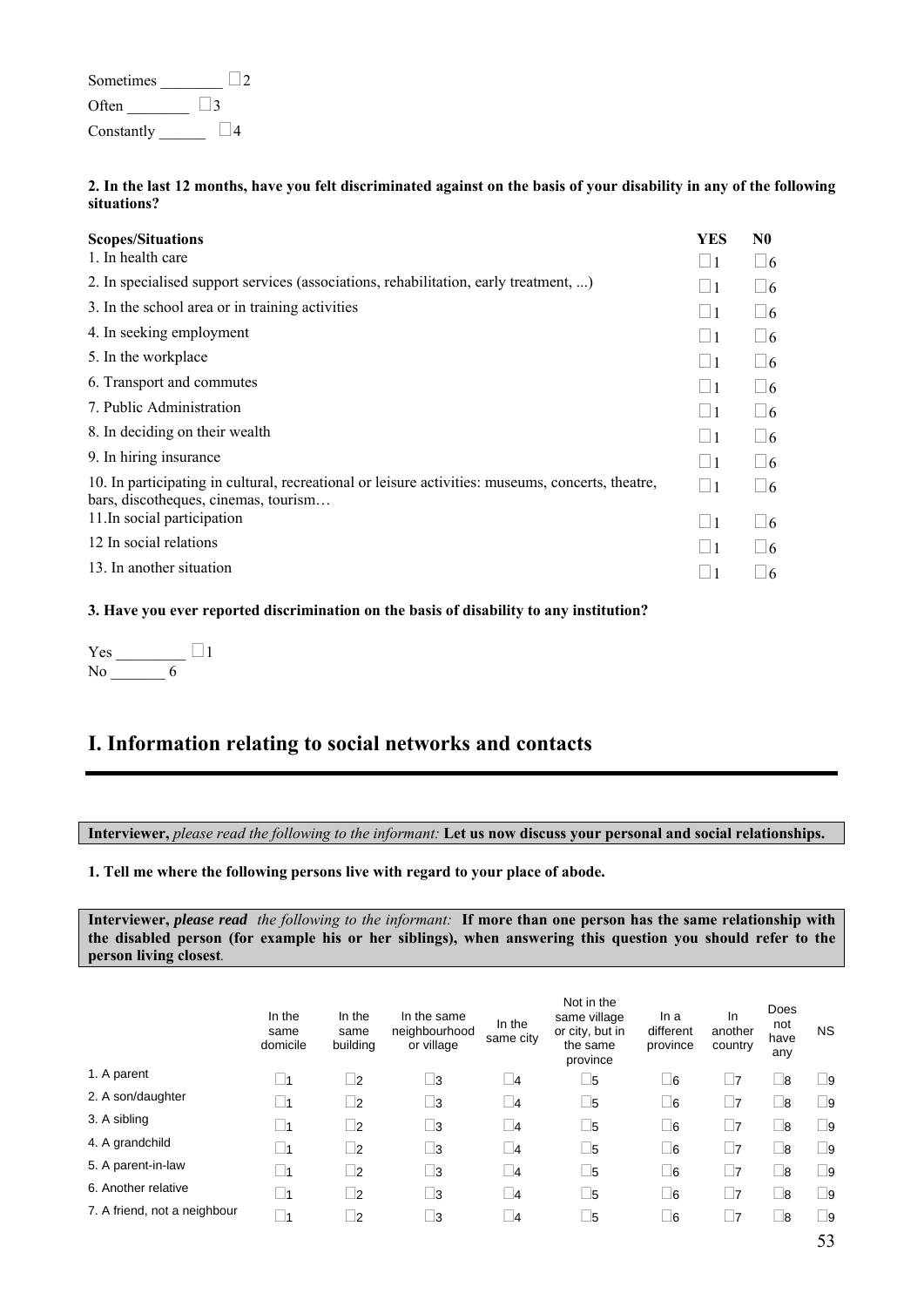## **2. In the last twelve months, how often have you seen this series of persons?**

**Interviewer,** *please read the following to the informant:* **If more than one person has the same relationship with the disabled person, when answering this question you should refer to the person living closest**.

|                              | Every day or<br>almost every<br>day | Once or twice<br>per week | Once or twice<br>per month | Less<br>frequently | Does not have<br>any |
|------------------------------|-------------------------------------|---------------------------|----------------------------|--------------------|----------------------|
| 1. A parent                  | - 11                                | $\vert$ 2                 | ∟з                         | 4                  | $\_5$                |
| 2. A son/daughter            | - 11                                | $\vert$ 2                 | $\vert$ 3                  | 4                  | - 15                 |
| 3. A sibling                 | - 11                                | $\vert$ 2                 | 3                          | 4                  | $\Box$ 5             |
| 4. A grandchild              | - 11                                | $\vert$ 2                 | 3                          | 4                  | $\Box$ 5             |
| 5. A parent-in-law           | - 11                                | $\vert$ 2                 | 3                          | 4                  | $\_5$                |
| 6. Another relative          | - 11                                | $\vert$ 2                 | 3                          | 4                  | $\_5$                |
| 7. A friend, not a neighbour | - 11                                | $\vert$                   | ∣ ¦3                       | $\overline{4}$     | - 15                 |

**3. In the last 12 months, with what frequency have you had contact with the following persons by telephone or post? (Including for example email or mobile text messages).** 

**Interviewer** *, please read the following to the informant:* **If more than one person has the same relationship with the disabled person, when answering this question you should refer to the person living closest**

|                              | Every day or<br>almost every<br>day | Once or twice<br>per week | Once or twice<br>per month | Less<br>frequently | Does not have<br>any |
|------------------------------|-------------------------------------|---------------------------|----------------------------|--------------------|----------------------|
| 1. A parent                  | $\vert$ 1                           | $\vert$ 2                 | ∣ ¦3                       | 4                  | $\_5$                |
| 2. A son/daughter            | $\vert$ 1                           | $\vert$ 2                 | ∣ 3                        | 4                  | $\_5$                |
| 3. A sibling                 |                                     | $\vert$ 2                 | 3                          | 4                  | $\_5$                |
| 4. A grandchild              |                                     | $\vert$ 2                 | 3                          | 4                  | $\_5$                |
| 5. A parent-in-law           |                                     | $\vert$ 2                 | I3                         | 4                  | $\_5$                |
| 6. Another relative          |                                     | $\vert$ 2                 | 3                          | 4                  | $\_5$                |
| 7. A friend, not a neighbour |                                     | $\vert$ 2                 | ⊟3                         | $\vert$ 4          | $\_5$                |

## **4. Have you had any opportunities in the last 12 months?**

|                                                   | None | Few | Manv | Cannot do it   |
|---------------------------------------------------|------|-----|------|----------------|
| 1. Speak to persons you do not know               |      |     |      | $\overline{A}$ |
| 2. Relating with friends or persons who are close |      |     |      | $\overline{A}$ |
| 3. Make new friends                               |      |     |      | $\overline{A}$ |

**Interviewer,** *please read the following to the informant:* **We will now continue with some questions regarding activities that you carry out or enjoy carrying out in your spare time.**

**5. What activities do you spend most of your spare time on, and which would you like to carry out for enjoyment or recreation that you do not already due to your disability?.** Please select the three main activities in both columns.

**Interviewer:** *Please show the TCD1 card to the interviewee and mark all his or her responses.* 

|                                       | Activities to which you mostly<br>dedicate your spare time | Activities that you would like to carry<br>out for enjoyment or recreation that you<br>do not already due to your disability |
|---------------------------------------|------------------------------------------------------------|------------------------------------------------------------------------------------------------------------------------------|
| 1. Watch TV or DVD                    |                                                            |                                                                                                                              |
| 2. Listening to the radio or to music |                                                            |                                                                                                                              |
| 3. Read                               | -3                                                         |                                                                                                                              |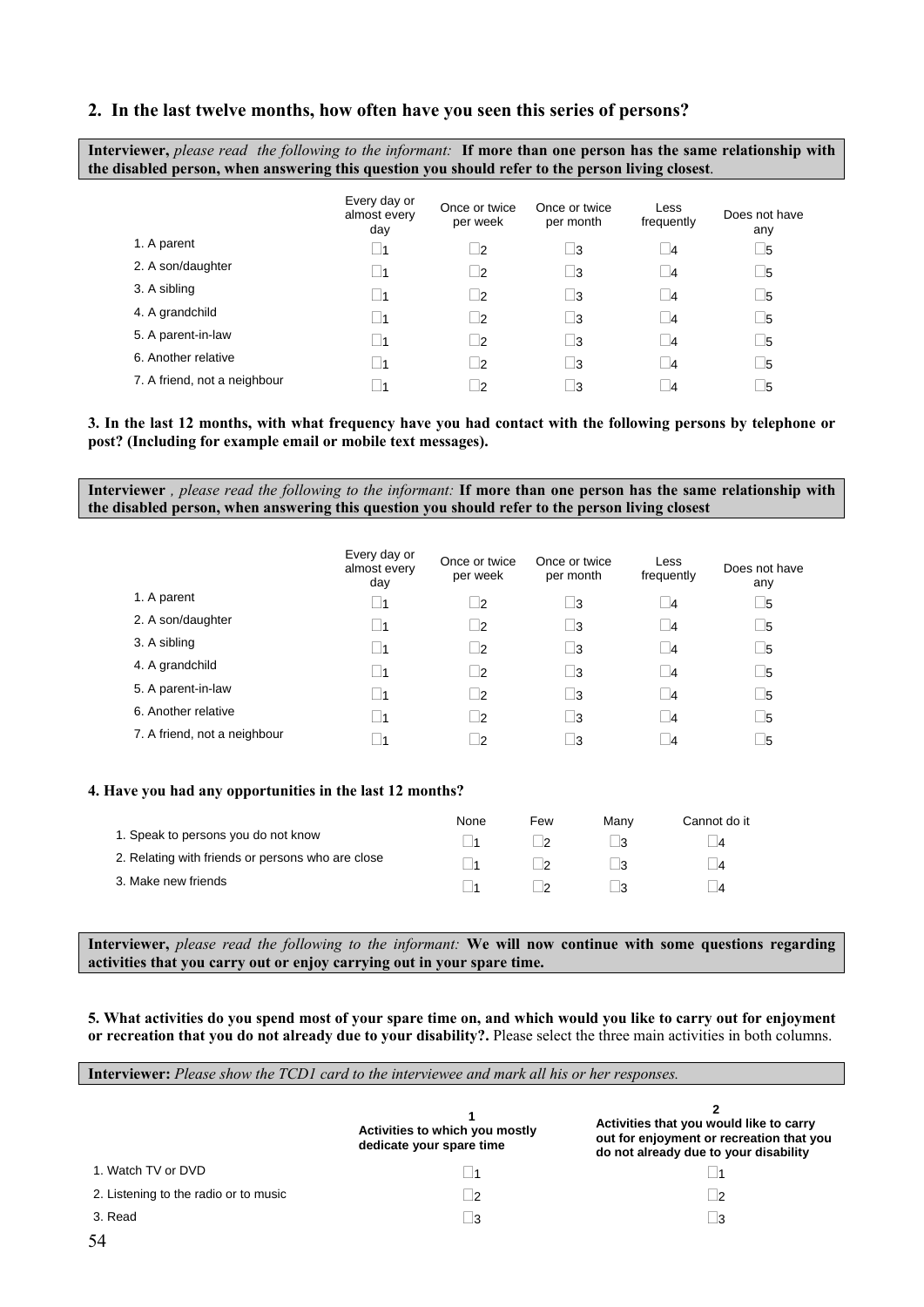| 4. Talk on the telephone with relatives or<br>friends | 4          | 4           |
|-------------------------------------------------------|------------|-------------|
| 5. Physical exercise (sports, walks)                  | 5          | $\Box$ 5    |
| 6. Surfing the Net                                    | $\vert$ 6  | $\Box$ 6    |
| 7. Chat or send emails                                | $\vert$ 7  | $\vert$ 7   |
| 8. Attending classes or courses                       | $\sqcup$ 8 | 8           |
| 9. Hobbies, craftwork, handicrafts                    | 9          | I9          |
| 10. Visit relatives and friends                       | $\Box$ 10  | $\Box$ 10   |
| 11. Going shopping                                    | 11         | $\Box$ 11   |
| 12. Attending sporting or cultural events             | $\vert$ 12 | $\vert$ 12  |
| 13. Travelling                                        | $\vert$ 13 | $\vert$ 13  |
| 14. Visit libraries or museums                        | 14         | $\vert$ 14  |
| 15. Other (please)                                    | $\_15$     | $\sqcup$ 15 |

**6. Due to a disability, have you ever had to move dwelling and/or place of residence?.** 

 $Yes \_$ No  $\_\_\_\_\_\_\_\$  6  $\rightarrow$  Section J

## **7.What was the main reason for the change of residence and/or dwelling?**

| To go into a collective establishment for a period upwards of six months |    |  |
|--------------------------------------------------------------------------|----|--|
| To have better access to health and social resources                     |    |  |
| Environmental reasons                                                    |    |  |
| to receive family care 4                                                 | -4 |  |
| Due to obstacles on entering and leaving home                            |    |  |
| Due to obstacles within the home                                         | ⊓6 |  |
| Other reasons                                                            |    |  |

# **J. Information Relative service accessibility**

**Interviewer,** *please read the following to the informant:* **1. Let us now continue with some questions related to accessibility.**

## **1. As a result of your disability, do you currently have difficulty coping in different parts of your dwelling or building?.**

|                                   | YES      | NO             | Not applicable |
|-----------------------------------|----------|----------------|----------------|
| 1. In the entrance to their home  | $\Box$ 1 | Ξ6             | $\Box 8$       |
|                                   | $\Box$ 1 | Ξ6             | $\Box 8$       |
| 2. In the lift                    | $\Box$ 1 | Ξ6             | $\Box$ 8       |
| 3. On the stairs                  | Пl       | Ξ6             | $\square 8$    |
| 4. In the bathroom                | $\Box$ 1 | Ξ6             | $\square 8$    |
| 5. In the kitchen                 | $\Box$ 1 | ∃6             | $\Box$ 8       |
| 6. In other rooms of the dwelling | ПI       | $\Box 6$       | $\square 8$    |
| 7. In the terrace or patios       | Пl       | $\overline{6}$ | $\sqcap 8$     |

8. In other places in their dwelling or building (garage, storage rooms,  $\ldots$ )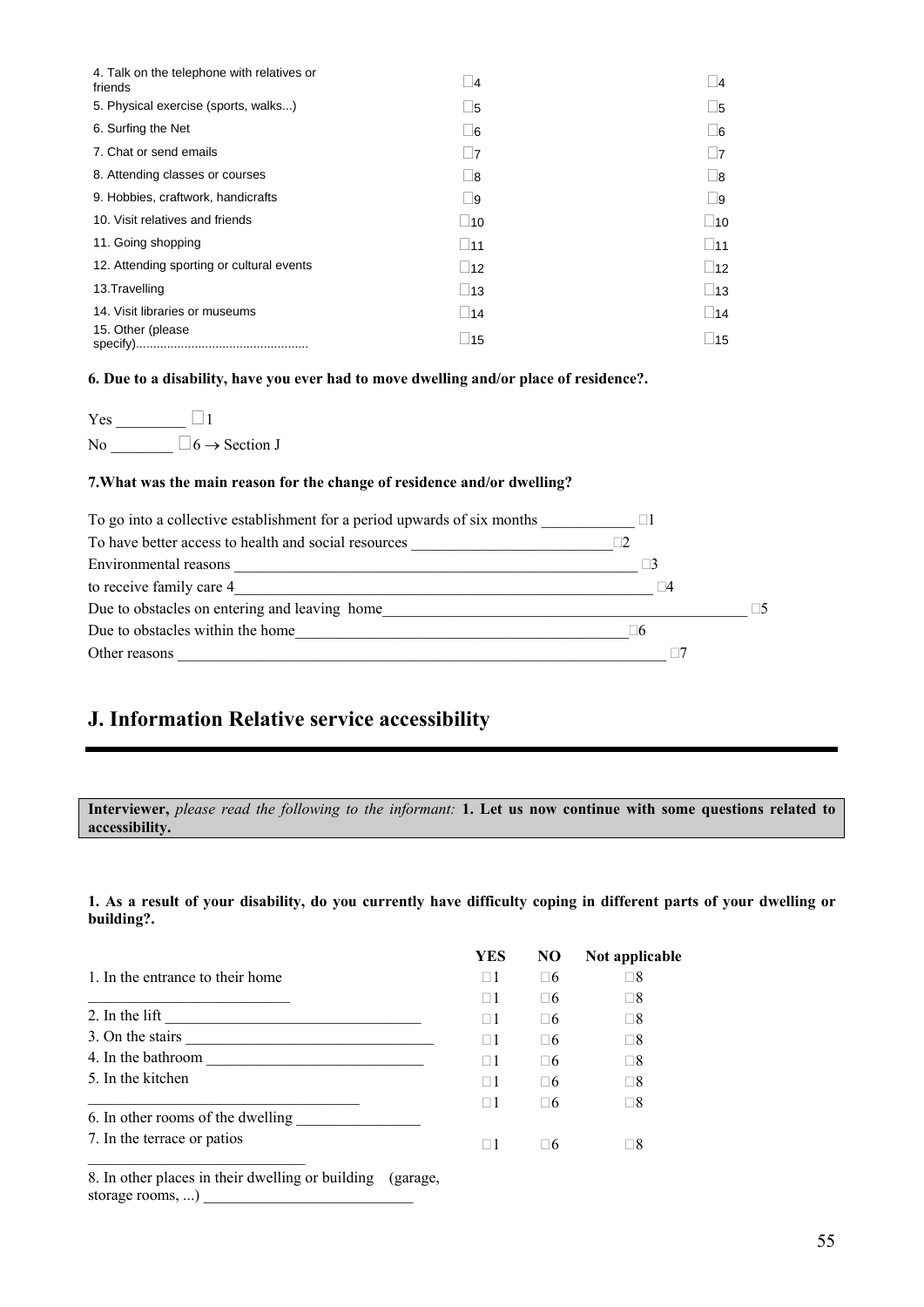## **2. What type of transport do you use to get around town or the local area?.**

| 1. Own adapted vehicle                                          | YES | NO. |
|-----------------------------------------------------------------|-----|-----|
| 2. Private, non-adapted vehicle                                 |     | ⊟6⊣ |
| 3. Public transport (metro, bus, tram, commuter trains or taxi) |     | ⊟6⊹ |
| 4. Special transport (ambulances, coaches, minibuses)           |     | ⊟6⊹ |
| 5. Another type of transport                                    |     | ⊟6⊹ |
|                                                                 |     |     |

## **3. Do you have any of the problems using public or private transport due to your disability?.**

| Interviewer: Please refer to responses to the previous question.<br>If the informant has selected YES in option 3 (Public transport) $\rightarrow$ please ask the options in section a)<br>If the informant has selected YES in any of the options 1,2,4 or $5 \rightarrow$ please ask the options in section b)                                                                                                                                                                                                                     |                                                                       |                                                                      |                                                                              |
|--------------------------------------------------------------------------------------------------------------------------------------------------------------------------------------------------------------------------------------------------------------------------------------------------------------------------------------------------------------------------------------------------------------------------------------------------------------------------------------------------------------------------------------|-----------------------------------------------------------------------|----------------------------------------------------------------------|------------------------------------------------------------------------------|
| a) Public transport:                                                                                                                                                                                                                                                                                                                                                                                                                                                                                                                 |                                                                       |                                                                      |                                                                              |
|                                                                                                                                                                                                                                                                                                                                                                                                                                                                                                                                      | <b>YES</b>                                                            |                                                                      | N <sub>O</sub>                                                               |
| 1. In accessing stations, stops, platforms, interchanges                                                                                                                                                                                                                                                                                                                                                                                                                                                                             | $\Box$ 1                                                              |                                                                      | $\square 6$                                                                  |
| getting<br>the<br>2.<br>In<br>$\mathsf{to}$<br>vehicle                                                                                                                                                                                                                                                                                                                                                                                                                                                                               | $\square$                                                             |                                                                      | $\square 6$                                                                  |
| the control of the control of the control of the control of the control of                                                                                                                                                                                                                                                                                                                                                                                                                                                           | $\Box$ 1                                                              |                                                                      | $\square 6$                                                                  |
|                                                                                                                                                                                                                                                                                                                                                                                                                                                                                                                                      | $\Box$ 1                                                              |                                                                      | $\square 6$                                                                  |
|                                                                                                                                                                                                                                                                                                                                                                                                                                                                                                                                      | $\Box$ 1                                                              |                                                                      | $\square 6$                                                                  |
| 5. In paying for or making use of the transport pass (ticket, season ticket, ) _________________                                                                                                                                                                                                                                                                                                                                                                                                                                     | $\Box$ 1                                                              |                                                                      | $\square 6$                                                                  |
| or<br>In<br>finding<br>bearings<br>airports<br>6.<br>their<br>in<br>stations,<br>ports                                                                                                                                                                                                                                                                                                                                                                                                                                               | $\Box$ 1                                                              |                                                                      | $\square 6$                                                                  |
| 7. In reading, interpreting or understanding the maps and signals __________________________________                                                                                                                                                                                                                                                                                                                                                                                                                                 | $\Box$ 1                                                              |                                                                      | $\square 6$                                                                  |
| 8. In deciding the itinerary (choosing interchanges, getting off at the right stop, )                                                                                                                                                                                                                                                                                                                                                                                                                                                | $\Box$ 1                                                              |                                                                      | $\square 6$                                                                  |
|                                                                                                                                                                                                                                                                                                                                                                                                                                                                                                                                      |                                                                       |                                                                      |                                                                              |
|                                                                                                                                                                                                                                                                                                                                                                                                                                                                                                                                      |                                                                       |                                                                      |                                                                              |
| b) Private transport:                                                                                                                                                                                                                                                                                                                                                                                                                                                                                                                | $\Box$ 1                                                              | <b>YES NO</b>                                                        | $\square 6$                                                                  |
| 11. In getting into or out of the vehicle, or accessing the seat_________________<br>$\square$ 1                                                                                                                                                                                                                                                                                                                                                                                                                                     | $\square 6$                                                           |                                                                      |                                                                              |
| 4. Please indicate whether you regularly have difficulty in each of the following situations when getting about on<br>the street<br>1. In going up to or down from the sidewalk<br>the control of the control of the control of the control of the control of the control of<br>2. In crossing the street<br>3. Overcoming obstacles on the pavement (wastepaper baskets, lampposts, bollards,<br>narrowing of pavements, ) or paving problems (slippery floor, potholes,, )<br>4. In identifying streets, intersections and signals | YES NO<br>$\Box$ 1<br>$\Box$ 1<br>$\Box$ 1<br>$\square$ 1<br>$\Box$ 1 | $\square$ 6<br>$\square$ 6<br>$\square$ 6<br>$\Box$ 6<br>$\square$ 6 | <b>Not</b><br>applicable<br>$\square$<br>$\square$<br>$\square$<br>$\square$ |
|                                                                                                                                                                                                                                                                                                                                                                                                                                                                                                                                      |                                                                       |                                                                      | $\square$ 8                                                                  |
|                                                                                                                                                                                                                                                                                                                                                                                                                                                                                                                                      |                                                                       |                                                                      |                                                                              |

# **K. Information relating to health**

**Interviewer,** *please read the following to the informant:* **Let us turn to some questions related to health in general.**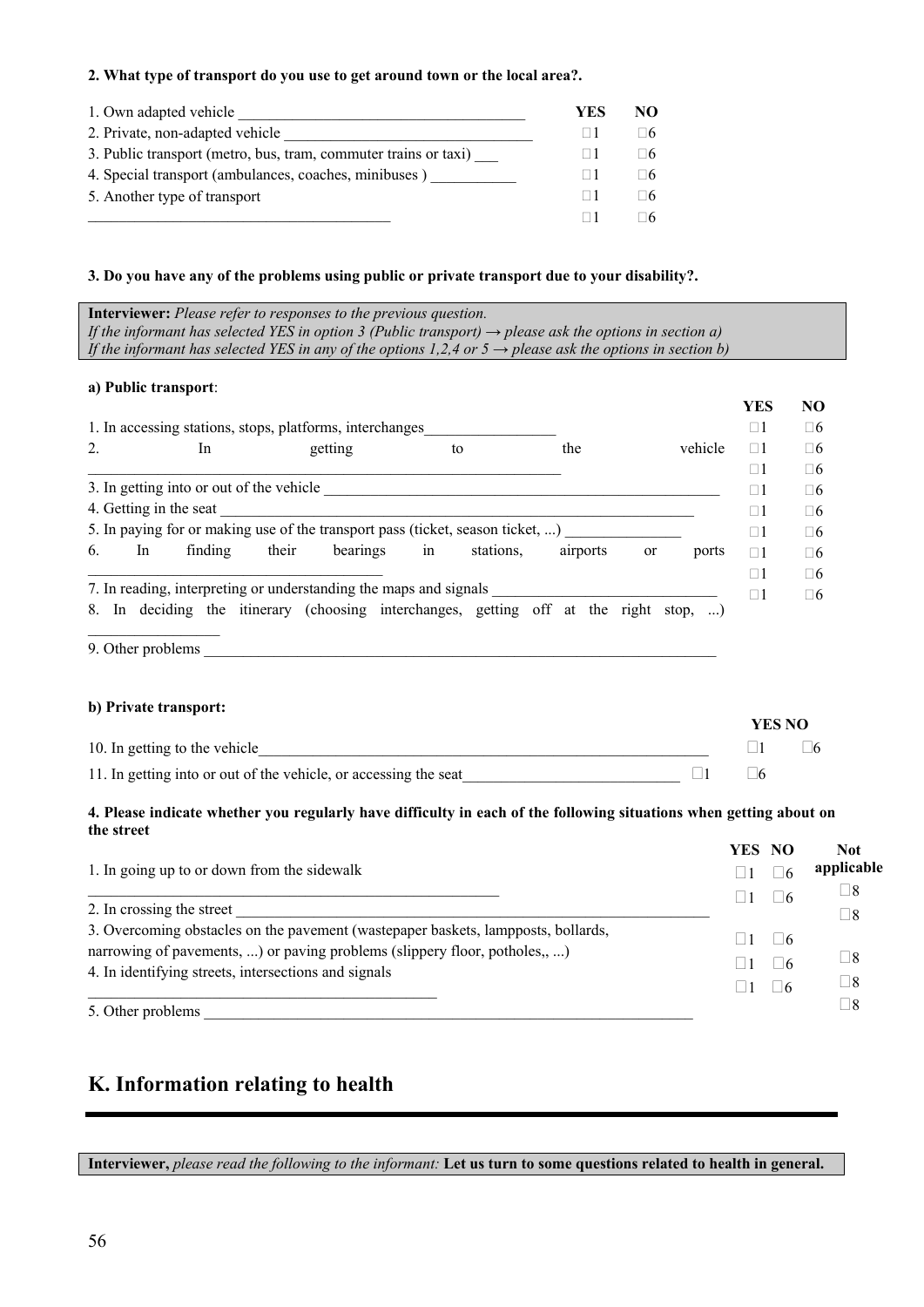## **1 How is your health in general?**

| Very good |                   |
|-----------|-------------------|
| Good      | $\Box$ 2          |
| Fair      | $\vert$ $\vert$ 3 |
| Poor      | $\lceil$   4      |
| Very poor | $\frac{1}{2}$     |

## **2. Do you have a chronic illness or complaint?**

 $Yes \_$ No \_\_\_\_\_\_\_\_\_\_\_\_\_\_\_\_\_\_ 6 → P4

## **3. Do you chronically suffer from any of the following illnesses or health problems?**

| Interviewer, please read the informant the illnesses listed one by one, noting the appropriate responses. |                         |  |
|-----------------------------------------------------------------------------------------------------------|-------------------------|--|
|                                                                                                           | <b>YES</b>              |  |
| 1. Asthma, chronic bronchitis or emphysema (including allergic asthma)                                    | NO                      |  |
|                                                                                                           | $\Box$ 1<br>$\square 6$ |  |
| 2. Myocardial infarction or other heart disease ________________________________                          | $\Box$ 1<br>$\Box$ 6    |  |
|                                                                                                           | $\Box$ 1<br>$\square 6$ |  |
|                                                                                                           | $\square 6$<br>$\Box$ 1 |  |
|                                                                                                           |                         |  |
|                                                                                                           | $\Box 1$ $\Box 6$       |  |
| 7. Back or neck pain $(\neq$ option 6)                                                                    | $\Box 1$ $\Box 6$       |  |
|                                                                                                           | $\Box 1$ $\Box 6$       |  |
|                                                                                                           | $\Box 1$ $\Box 6$       |  |
|                                                                                                           | $\Box 1$ $\Box 6$       |  |
|                                                                                                           | $\Box 1$ $\Box 6$       |  |
|                                                                                                           | $\Box 1$ $\Box 6$       |  |
| 12. Cancer                                                                                                | $\Box 1$ $\Box 6$       |  |
| 13. Migraines or frequent headaches                                                                       | $\Box 1$ $\Box 6$       |  |
|                                                                                                           | $\Box 1$ $\Box 6$       |  |
|                                                                                                           | $\Box 1$ $\Box 6$       |  |
|                                                                                                           | $\Box 1$ $\Box 6$       |  |
|                                                                                                           | $\Box 1$ $\Box 6$       |  |
|                                                                                                           | $\Box 1$ $\Box 6$       |  |
|                                                                                                           | $\Box 1$ $\Box 6$       |  |
|                                                                                                           |                         |  |

**4. During the last twelve months have you suffered any type of a accident, including assaults, intoxication or burns?**  Yes  $\Box$  1

Does not  $\Box$ 

**5. And specifically referring to the last accident that you have suffered (if you have suffered various during the last twelve months), where did it occur?**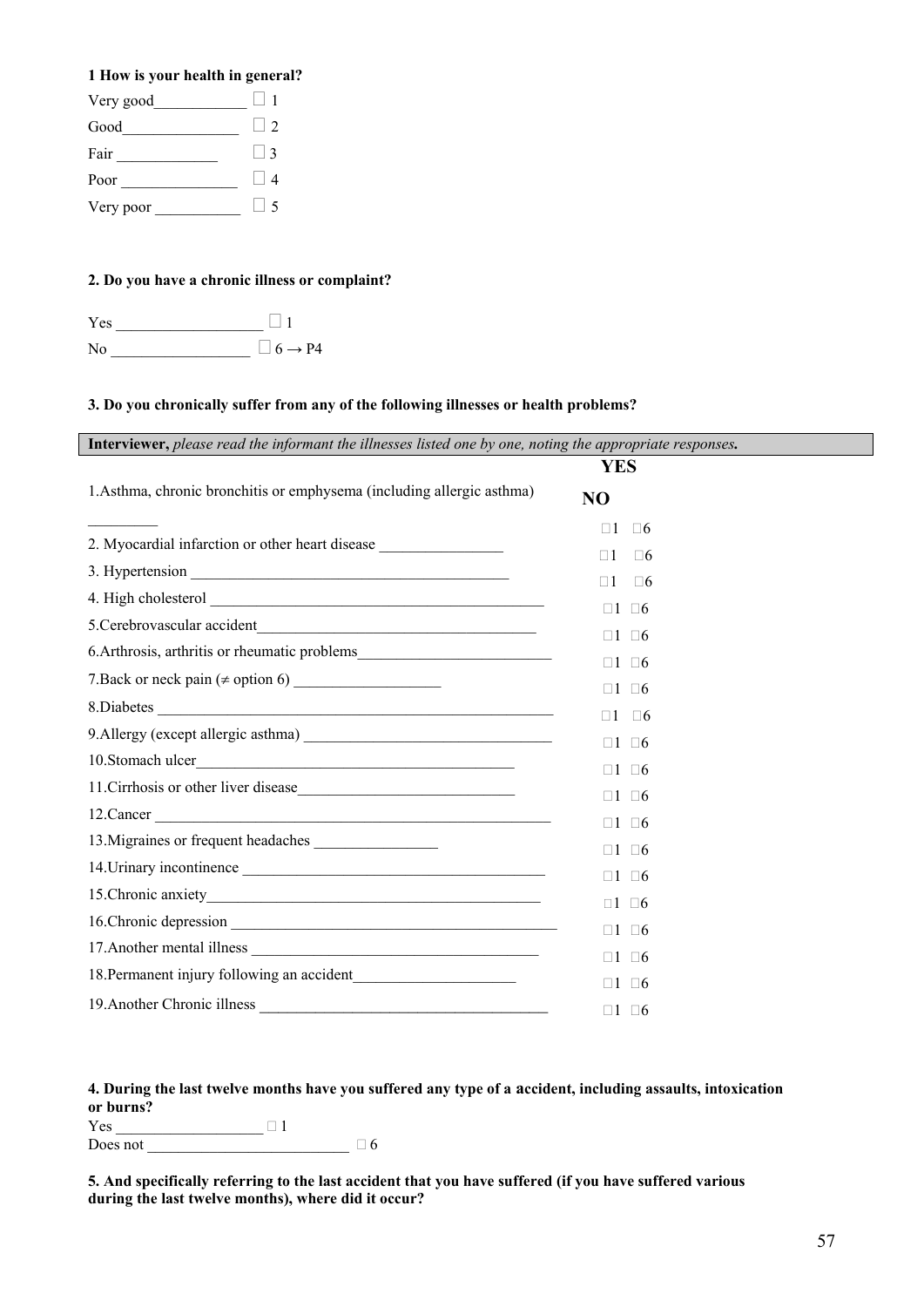| In the street or road and it was a traffic accident | $\Box$ 2    |
|-----------------------------------------------------|-------------|
| In the street, but it was not a traffic accident    | $\square 3$ |
|                                                     | $\Box 4$    |
|                                                     | $\Box 5$    |
| At a sports facility                                | $\square 6$ |
| In a recreational or leisure area                   | $\Box 7$    |
| Elsewhere                                           | $\sqcap 8$  |

**6. In the last four weeks, have you made a doctor's appointment(in person or over the telephone) due to a problem, complaint or illness that you are suffering?** Please do not include stomatology or dental consultations, or the performing of diagnostic tests (X-rays, analyses, ...), or checks carried out during hospital stays.

Yes\_\_\_\_\_\_\_\_\_\_\_\_\_\_\_\_\_\_\_\_\_\_\_\_\_\_\_ 1 No  $\Box$  6

**7. Do you regularly do physical activity in your spare time such as walking, practising a sport, gymnastics, ...?** 

 $Yes \Box$  1 No  $\Box$  6

#### **8. Could you please tell me how many hours you regularly sleep each day, including naps?**

No. of hours per day \_\_\_\_\_\_\_\_\_\_ |\_|\_|\_\_|

**9. What is your approximate weight, without shoes or clothes? Interviewer***: If the subject of the interview is a pregnant woman, she must indicate her weight prior to the beginning of the pregnancy.* 

Weight in kilos.:  $|| \cdot || ||$ 

#### **10. What is your approximate height, without shoes?**

| Height in cm: |  |  |  |
|---------------|--|--|--|
|               |  |  |  |

# **L. Information relating to personal care received by persons with disabilities.**

**1. Do you receive personal assistance or care due to your disabilities?** 

YES  $\Box 1 \rightarrow P2$ No \_\_\_\_\_\_ 6 *→* P8.b

2**. Does any person residing in the household and not employed within the household provide you with special care? Interviewer:** *Please note your order number(s).* 

| Yes         | $\Box$ 1 $\rightarrow$ Order no. $\boxed{\phantom{0}}$ $\boxed{\phantom{0}}$ $\boxed{\phantom{0}}$ $\boxed{\phantom{0}}$ $\boxed{\phantom{0}}$ |  |  |
|-------------|------------------------------------------------------------------------------------------------------------------------------------------------|--|--|
| No $\Box$ 6 |                                                                                                                                                |  |  |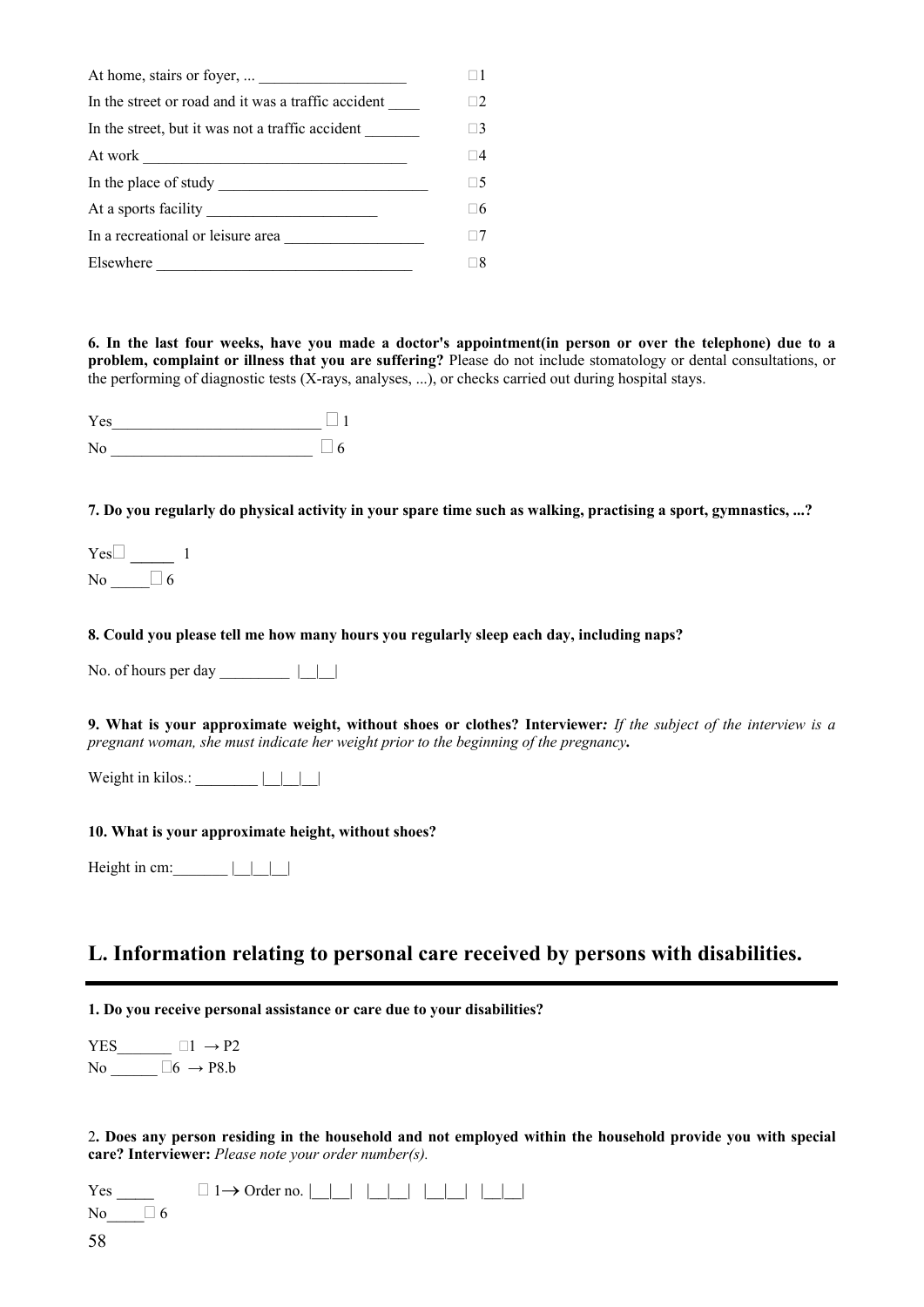| $Yes \tightharpoonup$ |          | $\Box$ 1 $\rightarrow$ Order N° 1     $\rightarrow$ 1 Is he or she a social or health professional? Yes $\Box$ Does not $\Box$ |      |
|-----------------------|----------|--------------------------------------------------------------------------------------------------------------------------------|------|
|                       |          | $2 \mid \cdot \cdot \cdot \mid$ Is he or she a social or health professional? Yes $\Box$ Does                                  |      |
| not $\Box$            |          | $3 \mid \cdot \cdot \cdot \cdot$ Is he or she a social or health professional? Yes $\Box$                                      | Does |
| not $\Box$            |          |                                                                                                                                |      |
| No no                 | $\Box$ 6 |                                                                                                                                |      |

## **3. Does any person residing in the household and not employed within the household provide special care to?.**

## **4. Does any person not residing in the household provide special care to?.**

Yes  $\Box$  1 No  $\overline{\qquad \qquad }$   $\Box$  6  $\rightarrow$  P6

## **5. Please state how many persons who do not reside in the household provide you with care**

|                                                                                                                                                                                                                                                                                                                                                                                                      |           | $\Box$ 1  |           |
|------------------------------------------------------------------------------------------------------------------------------------------------------------------------------------------------------------------------------------------------------------------------------------------------------------------------------------------------------------------------------------------------------|-----------|-----------|-----------|
|                                                                                                                                                                                                                                                                                                                                                                                                      |           |           |           |
| Your mother                                                                                                                                                                                                                                                                                                                                                                                          |           | $\Box$ 3  |           |
| Your father                                                                                                                                                                                                                                                                                                                                                                                          |           | $\Box$ 4  |           |
|                                                                                                                                                                                                                                                                                                                                                                                                      |           | $\Box$ 5  |           |
| Your sister(s) $\frac{1}{2}$                                                                                                                                                                                                                                                                                                                                                                         | $\Box$ 6  |           |           |
| Your brother(s) $\frac{1}{\sqrt{1-\frac{1}{2}}\sqrt{1-\frac{1}{2}}\sqrt{1-\frac{1}{2}}\sqrt{1-\frac{1}{2}}\sqrt{1-\frac{1}{2}}\sqrt{1-\frac{1}{2}}\sqrt{1-\frac{1}{2}}\sqrt{1-\frac{1}{2}}\sqrt{1-\frac{1}{2}}\sqrt{1-\frac{1}{2}}\sqrt{1-\frac{1}{2}}\sqrt{1-\frac{1}{2}}\sqrt{1-\frac{1}{2}}\sqrt{1-\frac{1}{2}}\sqrt{1-\frac{1}{2}}\sqrt{1-\frac{1}{2}}\sqrt{1-\frac{1}{2}}\sqrt{1-\frac{1}{2}}\$ | $\Box$ 7  |           |           |
|                                                                                                                                                                                                                                                                                                                                                                                                      |           | $\Box$ 8  |           |
|                                                                                                                                                                                                                                                                                                                                                                                                      |           | $\Box$ 9  |           |
|                                                                                                                                                                                                                                                                                                                                                                                                      |           |           | $\Box$ 10 |
| Your grandson(s) $\qquad \qquad$ $\qquad \qquad$ $\qquad$ $\qquad \qquad$ $\qquad \qquad$ $\qquad \qquad$ $\qquad \qquad$ $\qquad \qquad$ $\qquad \qquad$ $\qquad \qquad$ $\qquad \qquad$ $\qquad \qquad$ $\qquad \qquad$ $\qquad \qquad$ $\qquad \qquad$ $\qquad \qquad$ $\qquad \qquad$ $\qquad \qquad$ $\qquad \qquad$ $\qquad \qquad$ $\qquad \qquad$ $\qquad \qquad$ $\qquad \qquad$            |           | $\Box$ 11 |           |
|                                                                                                                                                                                                                                                                                                                                                                                                      |           |           | $\Box$ 12 |
| Your son-in-law(s) $\qquad \qquad$                                                                                                                                                                                                                                                                                                                                                                   |           | $\Box$ 13 |           |
| Other relatives<br>the control of the control of the control of the control of the control of the control of                                                                                                                                                                                                                                                                                         | $\Box$ 14 |           |           |
| Non-resident employees who are social or health professionals                                                                                                                                                                                                                                                                                                                                        | $\Box$ 15 |           |           |
|                                                                                                                                                                                                                                                                                                                                                                                                      | $\Box$ 16 |           |           |
|                                                                                                                                                                                                                                                                                                                                                                                                      | $\Box$ 17 |           |           |
|                                                                                                                                                                                                                                                                                                                                                                                                      |           |           |           |
| Social services from non-public institutions (NGO, associations)                                                                                                                                                                                                                                                                                                                                     | $\Box$ 19 |           |           |
|                                                                                                                                                                                                                                                                                                                                                                                                      | $\Box$ 20 |           |           |
| Others                                                                                                                                                                                                                                                                                                                                                                                               |           | 21        |           |

**6. How many hours per day, on average, do you receive help from other persons?.** Please exclude care and services received at day centres and other professional services

No. of hours  $|| \cdot ||$ 

### **7. If more than one person provides care, who is mainly dedicated to doing so?**

1. A person residing in the household and not employed in the household→ please note his or her name and order number

.................................................................................... |\_\_\_|\_\_\_|